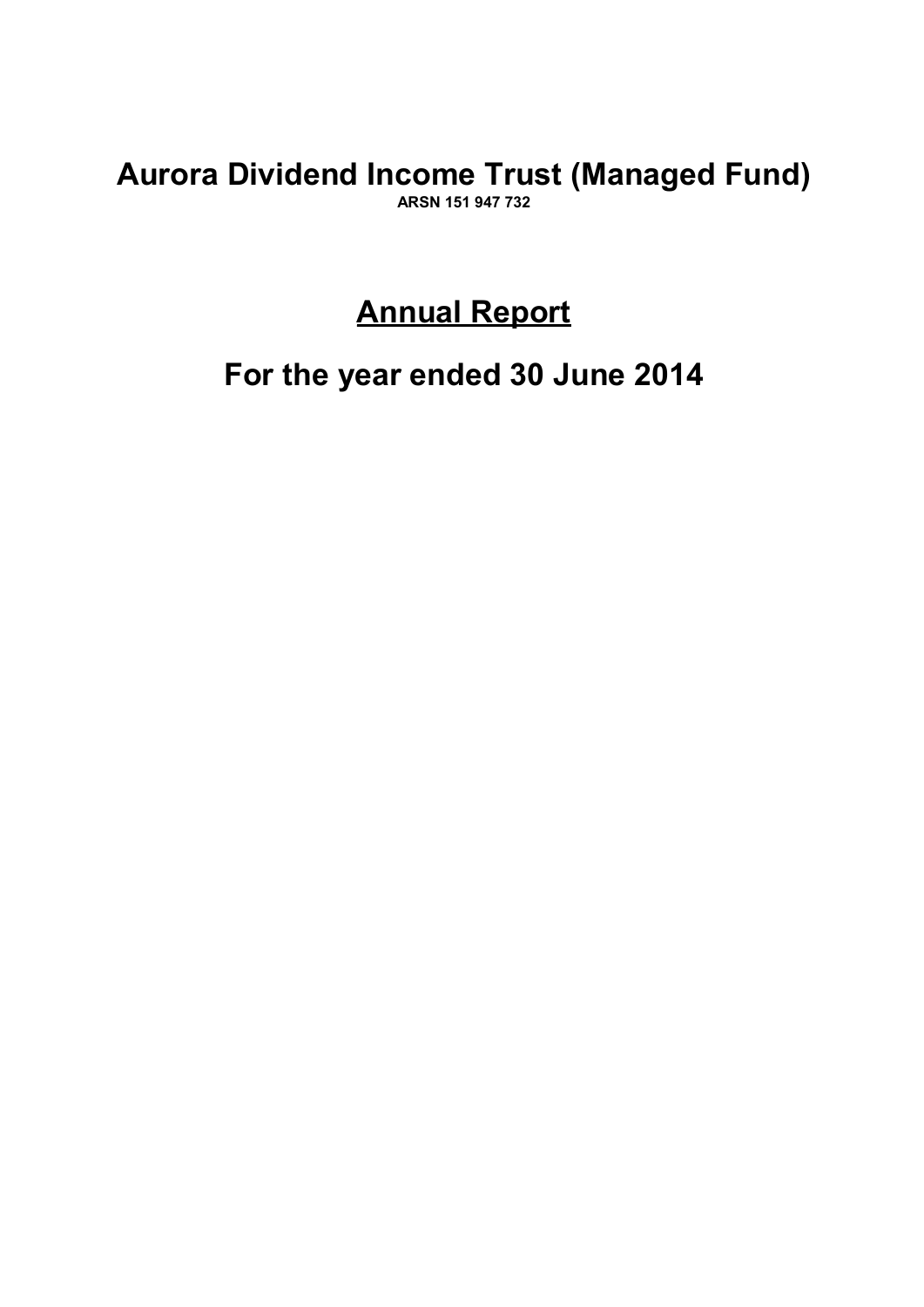| <b>Contents</b>                                            | Page            |
|------------------------------------------------------------|-----------------|
| <b>Corporate Directory</b>                                 | 1               |
| Directors' report                                          | 2               |
| Corporate Governance Statement                             | 8               |
| Auditor's Independence Declaration                         | 10              |
| Statement of Profit or Loss and Other Comprehensive Income | 11              |
| <b>Statement of Financial Position</b>                     | 12 <sup>°</sup> |
| Statement of Changes in Equity                             | 13              |
| <b>Statement of Cash Flows</b>                             | 14              |
| Notes to the Financial Statements                          | 15              |
| Directors' declaration                                     | 34              |
| Unitholder information                                     | 35              |
| Independent auditor's report to the unitholders            | 36              |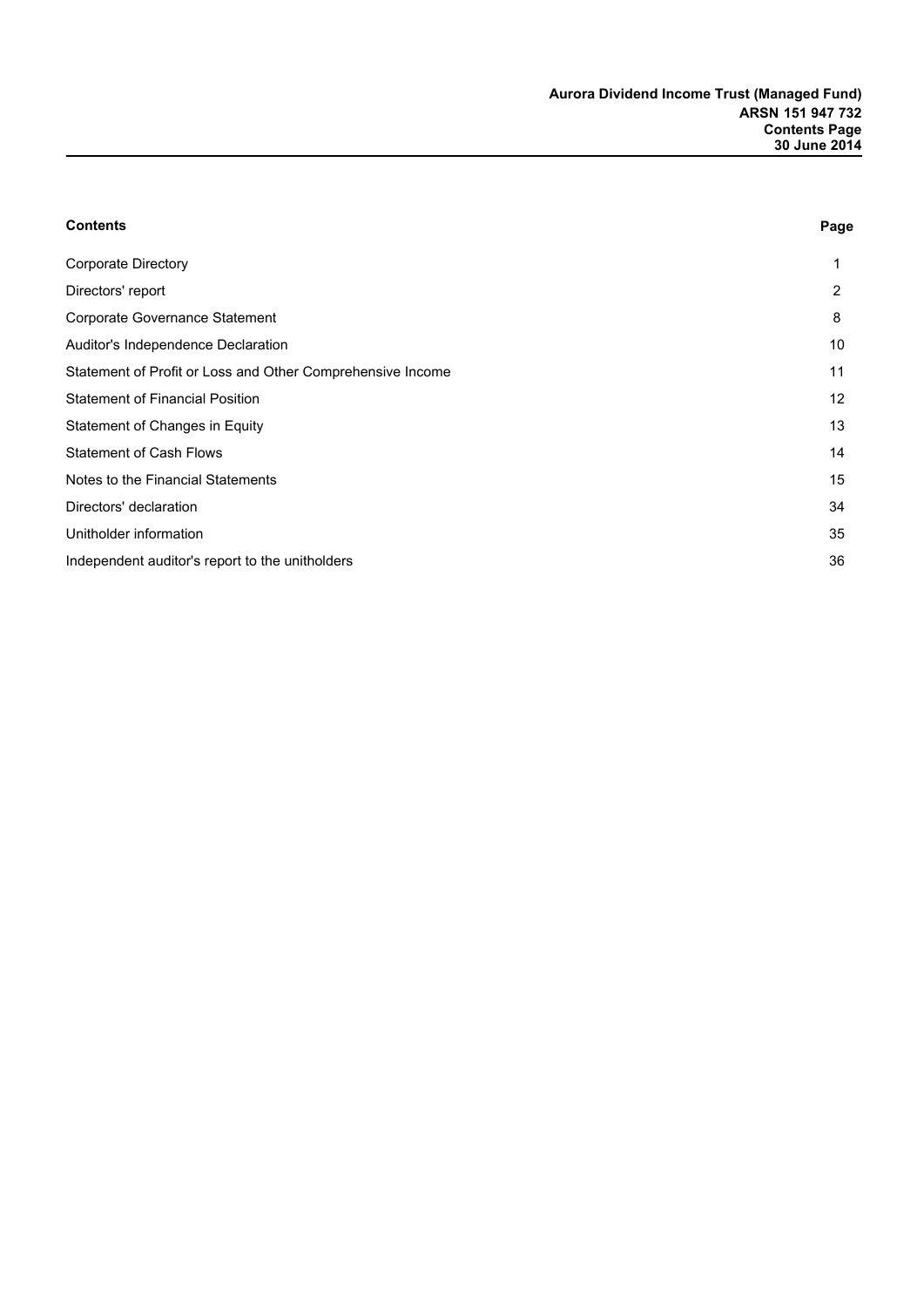## **Corporate Directory**

| Directors of Responsible Entity   | Aurora Funds Management Limited<br>John Corr |
|-----------------------------------|----------------------------------------------|
|                                   | Simon Lindsay                                |
|                                   | Oliver Morgan                                |
|                                   | <b>Steuart Roe</b>                           |
| <b>Company Secretary</b>          | <b>Betty Poon</b>                            |
| Principal Registered Office in    | Level 4, 1 Alfred Street                     |
| Australia                         | Sydney, NSW 2000                             |
|                                   | (02) 9080 2377                               |
| Share register                    | <b>Registry Direct</b>                       |
|                                   | Level 2, Professional Chambers               |
|                                   | 120 Collins Street East                      |
|                                   | Melbourne, VIC, Australia 3000               |
| Auditor                           | Deloitte Touche Tohmatsu                     |
|                                   | <b>Grosvenor Place</b>                       |
|                                   | 225 George Street                            |
|                                   | Sydney NSW 2000                              |
| Solicitors                        | Baker & McKenzie                             |
|                                   | Level 27, AMP Centre                         |
|                                   | 50 Bridge Street                             |
|                                   | Sydney NSW 2000                              |
| <b>Custodian and Prime Broker</b> | <b>UBS Nominees Pty Ltd</b>                  |
|                                   | 2 Chifley Square                             |
|                                   | Sydney, NSW 2000                             |
| Administrator                     | JP Morgan Nominees Australia Limited         |
|                                   | 85 Castlereagh Street                        |
|                                   | Sydney, NSW 2000                             |
| Website address                   | www.aurorafunds.com.au                       |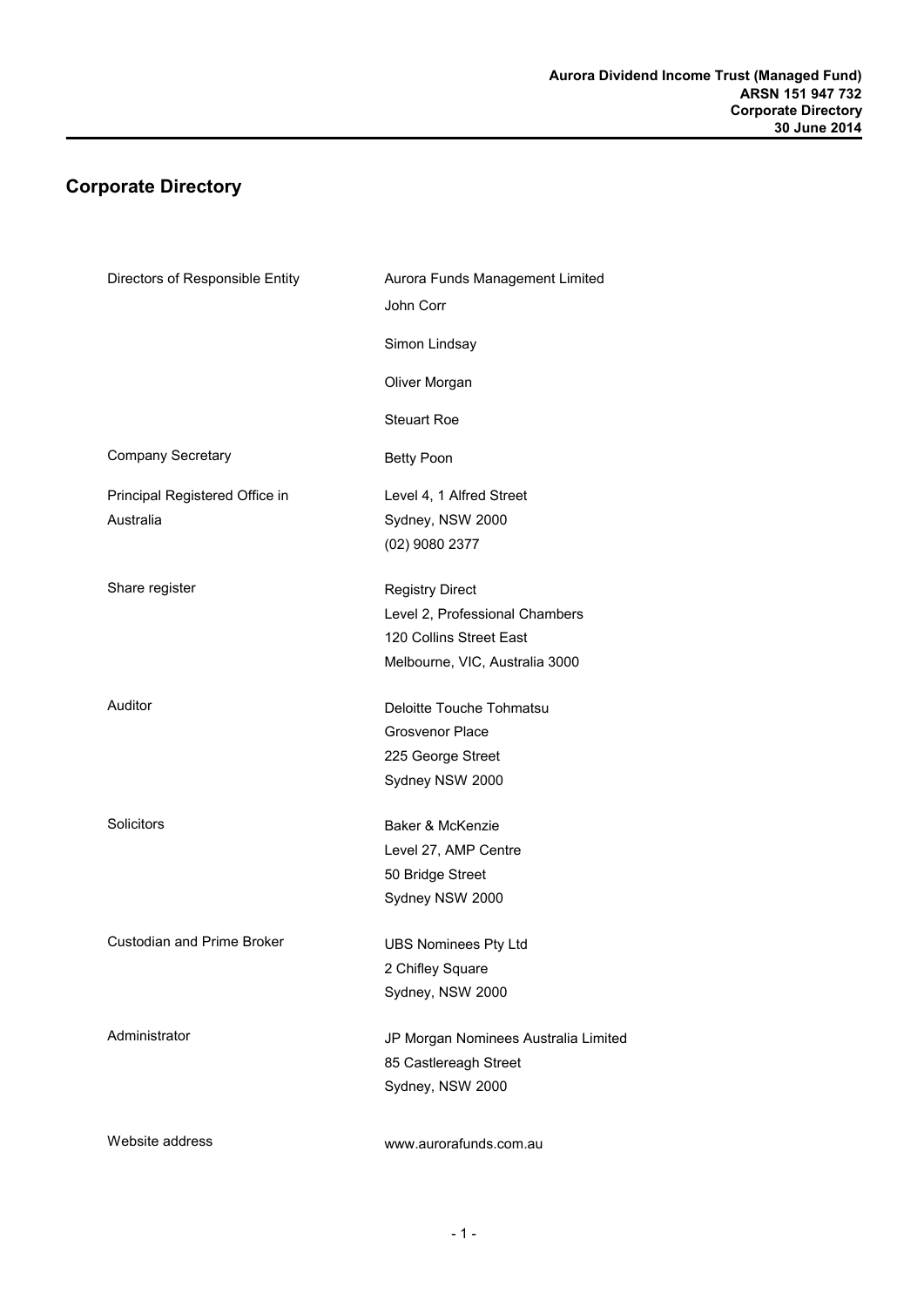## **Directors' report**

The directors of Aurora Funds Management Limited (ABN 69 092 626 885), (the "Responsible Entity") of Aurora Dividend Income Trust (Managed Fund) ("the Trust"), present their report together with the financial statements of the Trust for the financial year ended 30 June 2014.

#### **Principal activities**

The Trust invests in equities and derivatives in accordance with the provision of the Trust Constitution and current Product Disclosure Statement (PDS).

The Trust did not have any employees during the year.

During the year ended 30 June 2013, the Trust established a new class of units which is quoted on the AQUA market of the Australian Securities Exchange under the code AOD. At year-end, the Trust has two classes of units; an unlisted class and an AQUA quoted class.

The Responsible Entity's Australian Financial Services Licence permits it to facilitate the Trust investing in itself (via 'Treasury Units') in order to provide trading liquidity. The Responsible Entity manages a market making service for the Trust, and offers units for sale and bids to purchase units. Treasury unit trading is conducted to facilitate applications and redemptions through the ASX platform.

There were no significant changes in the nature of the Trust's activities during the year.

#### **Directors**

The following persons held office as directors of Aurora Funds Management Limited during the year or since the end of the year and up to the date of this report:

John Corr Alastair Davidson (resigned 12 March 2014) Simon Lindsay Oliver Morgan (appointed 4 February 2014) Steuart Roe

#### **Review and results of operations**

During the year, the Trust continued to invest in accordance with target asset allocations as set out in the governing documents of the Trust and in accordance with the provisions of the Trust Constitution.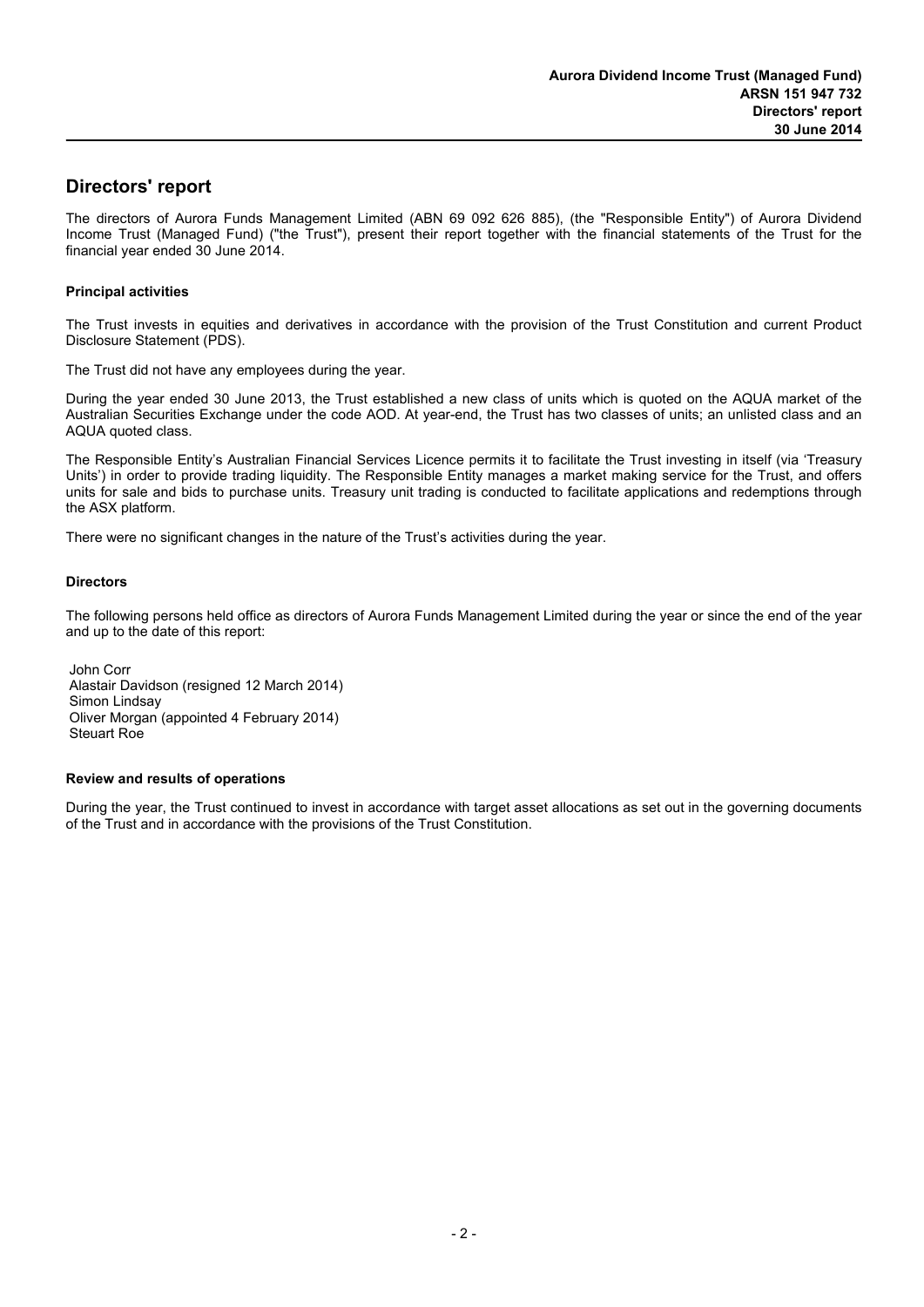#### **Financial results for the year**

The performance of the Trust, as represented by the results of its operations, was as follows:

|                                                                                                                                                                                                                                                                                       | <b>Year Ended</b>                            |                                |
|---------------------------------------------------------------------------------------------------------------------------------------------------------------------------------------------------------------------------------------------------------------------------------------|----------------------------------------------|--------------------------------|
|                                                                                                                                                                                                                                                                                       | S                                            | 30 June 2014 30 June 2013<br>S |
| Operating profit before finance costs attributable to unitholders                                                                                                                                                                                                                     | 1,580,447                                    | 2,701,391                      |
| Distributions paid and payable                                                                                                                                                                                                                                                        | 1,540,599                                    | 1,272,835                      |
| <b>Unquoted Units</b><br>Distribution (cents per unit) 30 September<br>Distribution (cents per unit) 31 December<br>Distribution (cents per unit) 31 March<br>Distribution (cents per unit) 30 April<br>Distribution (cents per unit) 31 May<br>Distribution (cents per unit) 30 June | 1.45<br>1.53<br>1.55<br>0.50<br>0.51<br>0.50 | 1.36<br>1.24<br>1.32<br>1.50   |
| <b>Quoted Units</b><br>Distribution (cents per unit) 30 September<br>Distribution (cents per unit) 31 December<br>Distribution (cents per unit) 31 March<br>Distribution (cents per unit) 30 April<br>Distribution (cents per unit) 31 May<br>Distribution (cents per unit) 30 June   | 1.45<br>1.53<br>1.55<br>0.50<br>0.51<br>0.50 | 1.50                           |

#### **Financial Position**

#### *Net Tangible Assets per unit as disclosed to the Australian Securities Exchange (ASX)*

Net Tangible Assets (NTA) per unit as disclosed to the ASX are shown as follows:

|                    | 30 June<br>2014<br>\$ | 30 June<br>2013<br>\$ |
|--------------------|-----------------------|-----------------------|
| At 30 June         | 0.9748                | 1.0032                |
| High during period | 1.0638                | 1.0032                |
| Low during period  | 0.9748                | 0.8063                |

#### **Reconciliation of net assets for unit pricing and financial reporting purposes**

The key differences between net assets for unit pricing purposes and net assets as reported in the financial statements prepared under Australian Accounting Standards have been outlined below:

|                                                                                           | 30 June<br>2014 | 30 June<br>2013<br>\$ |
|-------------------------------------------------------------------------------------------|-----------------|-----------------------|
| Net assets for unit pricing purposes (at Cum)                                             | 27,636,879      | 22,790,224            |
| Difference between net assets for unit pricing and fair value (for financial statements,  |                 |                       |
| in accordance with AASB 13) of financial assets held at fair value through profit or loss | 30.407          | (39, 140)             |
| Distribution payable                                                                      | (142, 324)      | (341, 407)            |
| Franking credits included in unit pricing                                                 | (36.893)        | (585, 673)            |
| Net assets under Australian Accounting Standards                                          | 27,488,069      | 21.824.004            |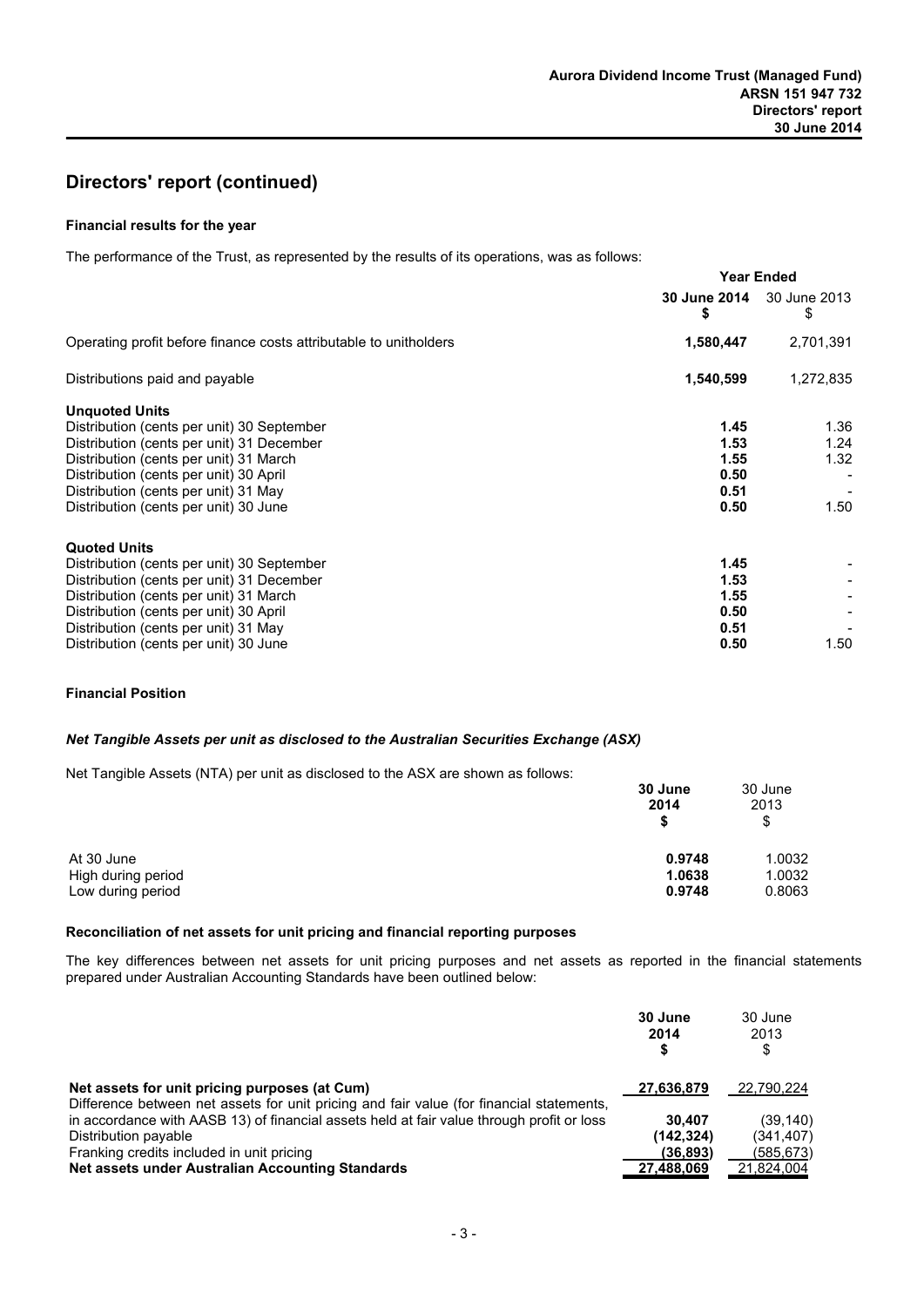#### **Information on Underlying Performance**

The performance of the Trust is subject to the performance of the Trust's underlying portfolio. There has been no change to the investment strategy of the Trust during the year, and the Trust continues to invest in accordance with target asset allocations as set out in the governing documents of the Trust and in accordance with the provisions of the Trust Constitution.

#### **Strategy and Future Outlook**

The Trust is predominately invested in listed equities, with a focus on Australian equity securities. This is expected to continue. As markets are subject to fluctuations, it is imprudent to provide a detailed outlook statement or statement of expected results of operations. The Trust provides regular updates, including monthly NTA announcements, which can be found in the announcement section of the ASX website.

The Trust will continue to be managed in accordance with the investment objectives and guidelines as set out in the governing documents of the Trust and in accordance with the provisions of the Trust Constitution.

The results of the Trust's operations will be affected by a number of factors, including the performance of investment markets in which the Trust invests. Investment performance is not quaranteed and future returns may differ from past returns. As investment conditions change over time, past returns should not be used to predict future returns.

Further information on likely developments in the operations of the Trust and the expected results of those operations have not been included in this report because the Responsible Entity believes it would be likely to result in unreasonable prejudice to the Trust.

#### **Significant changes in state of affairs**

In the opinion of the directors, other than the matters already referred to in this report, there were no significant changes in the state of affairs of the Trust that occurred during the financial year.

#### **Matters subsequent to the end of the financial year**

No matter or circumstance has arisen since 30 June 2014 that has significantly affected, or may significantly affect:

- (i) the operations of the Trust in future financial years, or
- (ii) the results of those operations in future financial years, or
- (iii) the state of affairs of the Trust in future financial years.

#### **Indemnity and insurance of Aurora Funds Management Limited**

No insurance premiums are paid for out of the assets of the Trust in regards to insurance cover provided to either the officers of Aurora Funds Management Limited or the auditors of the Trust. So long as the officers of Aurora Funds Management Limited act in accordance with the Trust Constitution and the Law, the officers remain indemnified out of the assets of the Trust against losses incurred while acting on behalf of the Trust.

#### **Indemnity of auditors**

The auditors of the Trust are in no way indemnified out of the assets of the Trust.

#### **Fees paid and interests held in the Trust by the Responsible Entity or its associates**

Fees paid to the Responsible Entity and its associates out of Trust property during the year are disclosed in Note 13 to the financial statements.

No fees were paid out of Trust property to the directors of the Responsible Entity during the year.

The number of interests in the Trust held by the Responsible Entity or its associates as at the end of the financial year are disclosed in Note 13 to the financial statements.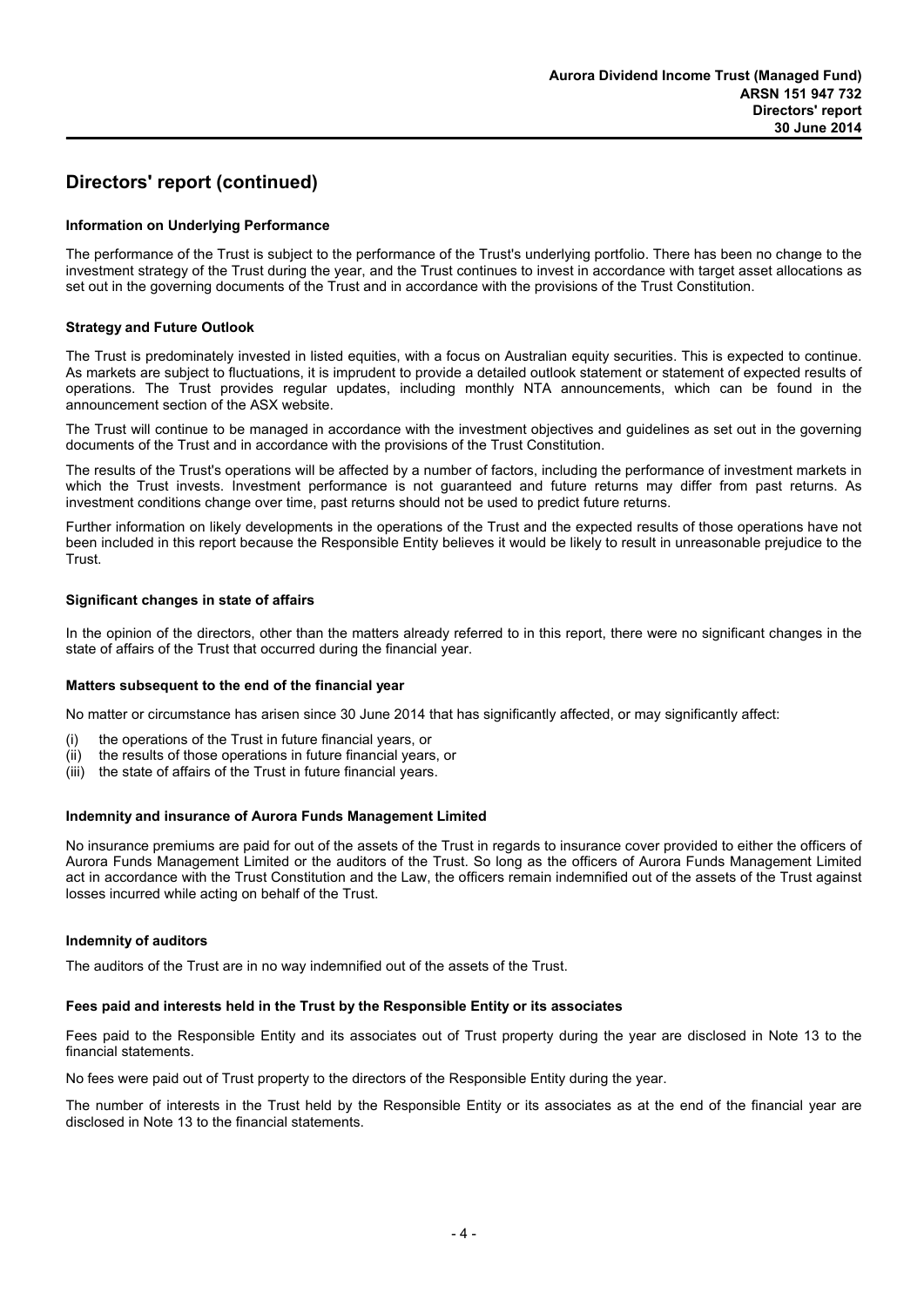#### **Interests in the Trust**

The movement in units on issue in the Trust during the year is disclosed in Note 8 of the financial statements.

The values of the Trust's assets and liabilities are disclosed on the Statement of Financial Position and derived using the basis set out in Note 2 of the financial statements.

#### **Environmental regulation**

The operations of the Trust are not subject to any particular or significant environmental regulations under a Commonwealth, State or Territory law.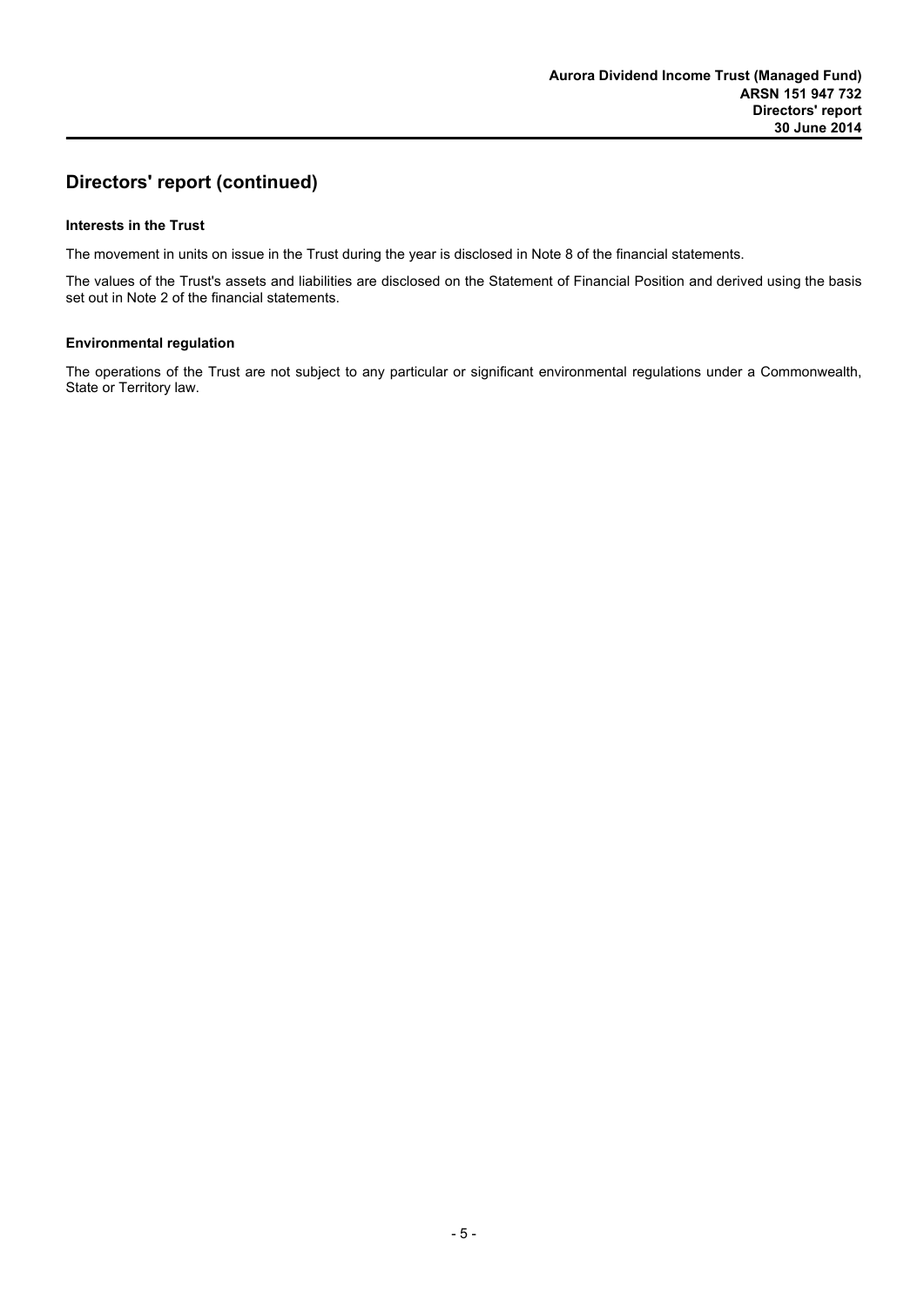#### **Information on directors**

The following persons were directors during the year and were directors of the Responsible Entity during the whole or part of the year and up to the date of this report.

#### **John Corr B Comm**, *Executive Director, Chief Investment Officer, Age 51*

John is the Managing Director and founder of Fortitude Capital Pty Ltd, a related company to the Responsible Entity. John has over 27 years experience in the financial markets. Prior to establishing Fortitude Capital, he was a director at Citigroup Global Markets Australia. He worked in proprietary trading for eight years, trading local and overseas equities and equity derivatives, and was responsible for the management and development of a team of equity proprietary traders. John is responsible for the overall portfolio and risk management of Fortitude's various investment funds.

#### **Alastair Davidson B.Sc Economics (Hons) CA**, *Executive Director, Head of Institutional Business, Age 56*

Alastair is a founding director of Aurora Funds Management Limited. He has over 30 years experience in senior executive roles in the United Kingdom, United States and Australian banking and financial services industries.

Prior to Aurora Funds Management Limited, Alastair was the Head of Investment Banking at Challenger International Limited. There, he was instrumental in developing investment products including hedge funds, hybrids, fixed interest, and venture capital. Previous to that he was co head of the structured product group at Salomon Smith Barney (County NatWest) in Sydney, and specialised in equity derivative based investment products. Alastair is also a director of Australasian Wealth Investment Limited, Chairman of Biotech Capital Limited, and Treasurer of the Centenary Institute of Medical Research. Alastair Davidson resigned as a director on 12 March 2014.

#### **Simon Lindsay B. BUS**, *Executive Director, Head of Distribution, Age 43*

Simon is a founding director of Aurora Funds Management Limited and is responsible for the Australian and New Zealand distribution of Aurora Funds Management Limited's products. He brings to the Company over 20 years experience in financial services, and has an extensive knowledge of the Australian financial planning market from his previous business development experience at both Challenger International Limited and Ord Minnett Limited.

#### **Oliver Morgan B.E. Civil B.A. Accounting, Grad Dip Fin PI**, *Current Independent Non-Executive Chairman of the Board, Age* 69

Oliver is a founder of Aurora Funds Management Limited and is Chairman (Independent Non-Executive Director) of Aurora Funds Management Limited. Oliver has over 40 years experience in stockbroking, corporate banking and funds management. Prior to his appointment as Chairman, Oliver served as an Executive Director of Aurora Funds Management Limited and has held numerous business development roles in stockbroking, local and international banks and financial services companies. Oliver is responsible for the existence of an effective strategic planning program and for the consideration of future development possibilities of the Company. He acts as an advisor for the Managing Director and other members of the Board.

#### **Ian Steuart Roe BSc MAppFin**, *Former Chairman and Managing Director, Age 47*

Prior to founding Sandringham Capital Pty Limited in 2005, a related company to the Responsible Entity. Steuart was Executive Director and Head of Equity Risk Management Products for UBS in Australasia. His responsibilities included the origination, structuring and distribution of equity derivative and cash products to corporate, financial intermediaries and retail clients. From 1992 to 2001 he worked for Citigroup (formerly Salomon Smith Barney and County NatWest) holding numerous roles including, Director and Head of Corporate and Retail Equity Derivative Products, Head of Equity Risk Management, Associate Director and Portfolio Manager Structured investments.

#### **Interests held by the Responsible Entity and Directors**

The number of units in the Trust held by the Responsible Entity and Directors at the date of this report are disclosed in Note 13 to the financial statements.

#### **Remuneration report**

The Responsible Entity of Aurora Dividend Income Trust (Managed Fund) is Aurora Funds Management Limited. Aurora Funds Management Limited is a wholly owned subsidiary of Aurora Funds Limited. The key management remuneration disclosures are provided in the financial statements of Aurora Funds Limited, which are publicly available through the ASX.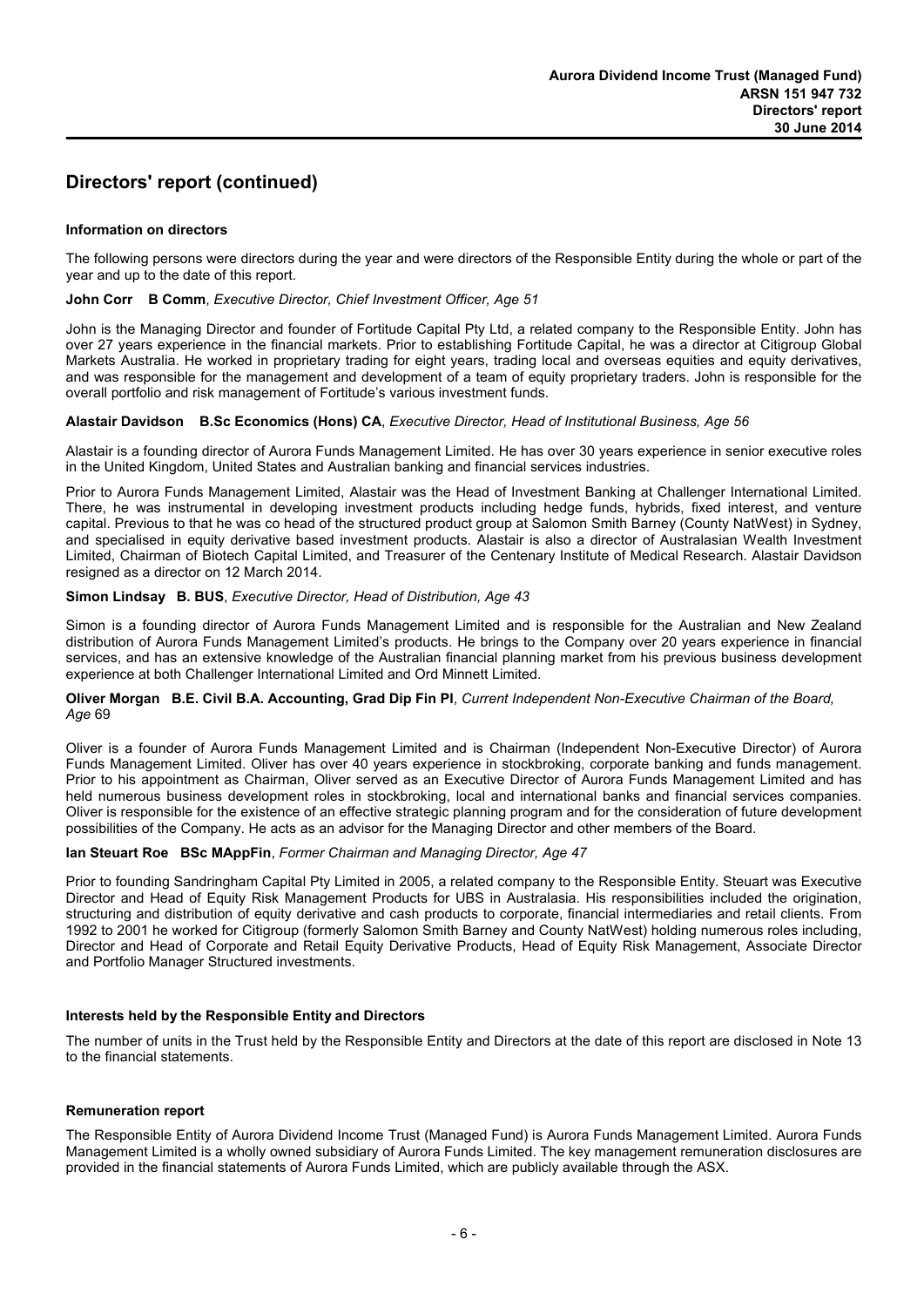#### **Proceedings on behalf of the Trust**

No person has applied for leave of Court to bring proceedings on behalf of the Trust or intervene in any proceedings to which the Trust is a party for the purpose of taking responsibility on behalf of the Trust for all or any part of those proceedings. The Trust was not a party to any such proceedings during the year.

#### **Auditor's independence declaration**

A copy of the auditors' independence declaration as required under section 307C of the *Corporations Act 2001* is set out on page 10.

The report is made in accordance with a resolution of the directors.

Stevent Re

Steuart Roe

Director

29 August 2014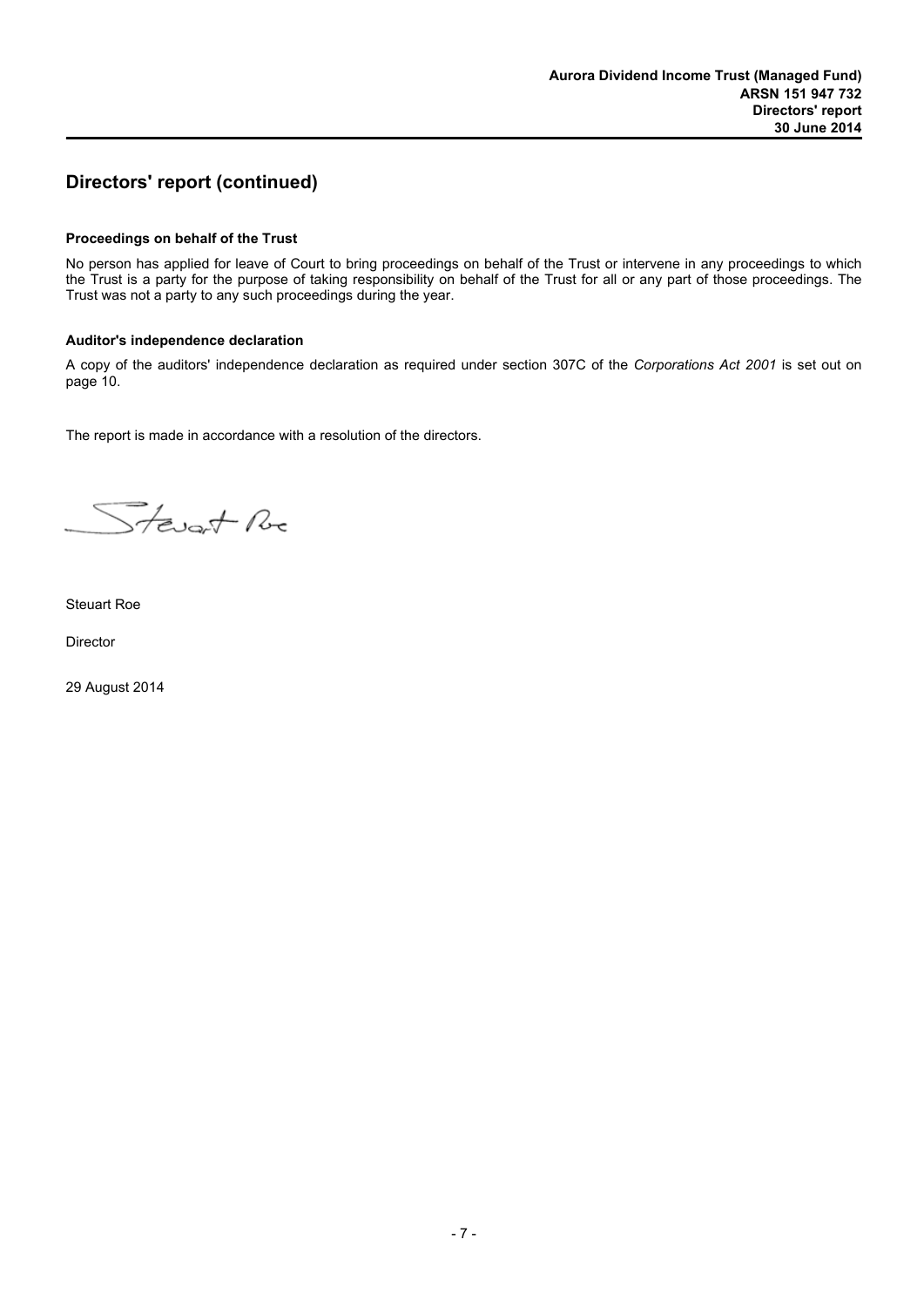## **Corporate Governance Statement**

#### **Corporate Structure**

The Aurora Dividend Income Trust (Managed Fund) (the "Trust") is a registered Managed investment scheme under the *Corporations Act 2001*, and Aurora Funds Management Limited ("Aurora") is the Responsible Entity of the Trust.

A Responsible Entity (the "RE") of a scheme must perform the duties detailed in the Constitution of the Trust and those regulated by the *Corporations Act 2001*. The duties of the RE include, amongst other things:

- Acting honestly
- Exercising a duty of care and diligence
- Act in the best interest of unitholders
- Treat unit holders equally where they hold the same class
- Treat unit holders fairly where they hold different classes
- Make sure the Trust property is valued at regular intervals
- Ensure that all payments from the Trust are in accordance with the Constitution
- Report any breaches that may have a material adverse impact on the interests of unitholders
- Make sure that information acquired through being the RE is not used to gain advantage for the RE or used to harm the interests of unit holders.

#### **The Board**

The Board of Aurora Funds Management Limited is responsible for ensuring that the best corporate governance standards are applied. The names of the directors are set out in the Directors' Report. These directors each have a number of years of experience in the funds management industry, the duties of the RE and in the Trust. The independence obligations of the Board are fulfilled by the Compliance Committee. The Board considers all relevant circumstances in determining whether a Compliance Committee member (detailed below) is independent, including the following:

- company shares owned directly or indirectly by the committee member;
- employment by the company (or its associates) of the committee member (or a family member) either currently, or in the past;
- business relationship between the company (or associates of the committee member (or a family member) or business entity associated with the committee member or with service providers in whom the committee member has an interest;
- any material contractual relationship with the company or its associates other than as a committee member; and
- any other interest or relationship (e.g. as a material supplier or customer) which could interfere with the committee member's ability to act in the best interests of the company.

The RE has an established code of conduct which covers Directors and staff, and is available at Aurora's website at www.aurorafunds.com.au. This code of conduct, together with the Compliance Committee Charter, also covers Aurora's compliance with legal obligations and the interest of other stakeholders.

In addition, the RE operates the Trust as a scheme under the *Corporations Act 2001* and therefore the RE must comply with the Compliance Plan lodged with ASIC prior to units in the Trust being issued. The Corporate Governance of the Trust is regulated by the Compliance Committee, which must have a majority of independent members. The Compliance Committee operates under a Compliance Committee charter, and is responsible for monitoring the RE's compliance with the Compliance Plan and reporting any breaches to the Board of the RE and ASIC. It is also responsible for reviewing the operations on the RE.

#### **The Compliance Committee**

The Compliance Committee for the RE comprises:

- Mr David Lewis (external)
- Mr Mark Hancock (external)

Mr David Lewis is a qualified actuary and has over 42 years experience in financial services, predominantly in administration and consulting to fund management companies. David serves on the compliance committees of a number of Responsible **Entities.** 

Mr Mark Hancock is a qualified actuary and has over 30 years experience in the securities and funds management industry. Mark has significant applied research experience in Australian Equity markets accumulated from a variety of roles over a period of some 20 years. He was previously an equity portfolio manager with NRMA and MMI Insurance.

The external members of the Compliance Committee are nominated and remunerated by the RE. The committee is convened and serviced by Aurora's CFO, Betty Poon. The Compliance Committee Charter is available at Aurora's website www.aurorafunds.com.au.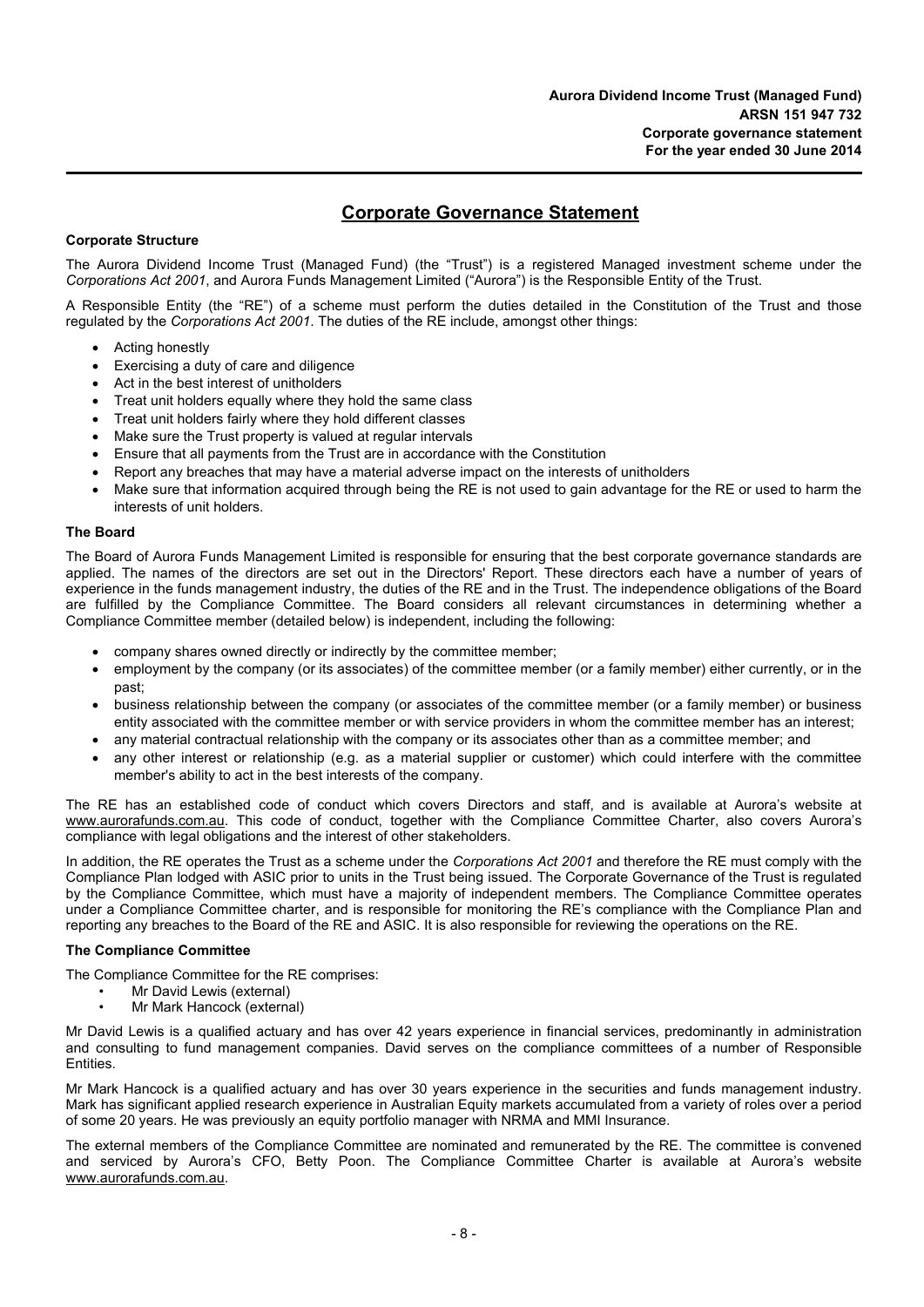#### **The Compliance Committee (continued)**

The Chair of the Compliance Committee rotates amongst the three members. Meetings are held at least quarterly and all members have access

- to the books and records and any other relevant information on the Trust and the RE, including all the staff of the RE
- the auditors of the RE
- the auditors of the Trusts issued by the RE; and
- the auditor of the Compliance Plan

#### **Financial Reporting**

The auditor of the Compliance Plan must be different from the auditor of the RE and the Trust and both report independently to the Compliance Committee. The CEO and CFO provide written sign off to the board and the compliance committee on the veracity of the financial reporting systems and the risk management procedures outlined below.

The RE Board reviews the results of the external audit process of the Trust and the Compliance Plan to ensure:

- That the Compliance Plan and Trust auditor are appropriately qualified, and legally eligible to act at all times
- That the terms of their appointment are appropriate and accord with the *Corporations Ac*t *2001*
- That the auditors have access to all relevant information as required
- That the auditors conduct all enquiries and provide all reports as required by the *Corporations Act 2001*

The external auditors are invited to attend board and compliance meetings where financial reports and compliance plan audits are discussed.

#### **Public Disclosure**

The Board believes that market sensitive information should be released as quickly as possible and has policies in place to ensure that the Trust meets its disclosure obligations under the ASX Listing Rules.

#### **Rights of Unitholders**

The Constitution of the Trust and the *Corporations Act 2001* governs the rights of unitholders, including their rights to the income and assets of the Trust. The RE is not required to hold an annual general meeting of unitholders, however a meeting may be called by unitholders with at least 5% of the votes that may be cast on a resolution or by 100 unitholders who are entitled to vote. The RE runs an extensive website that provides all publicly available information to unitholders that ensures compliance with the general principles of "good reporting" and compliance with our statutory obligations, under *Corporations Act 2001*, ASIC, and ASX regulations.

#### **Risk Management and Oversight**

The RE manages risks in the Trust through the following methods:

- Appointment of an appropriately qualified external asset manager, reviewed quarterly
- Appointment of appropriately qualified service providers, such as registry, administration and custody
- Compliance with all of ASIC's and ASX's policies and guidelines
- Recording and reporting complaints by unitholders

The Compliance Committee meets and reviews all external service providers on a quarterly basis. The board of the RE reviews the management contracts of external managers and investment advisers, which are publicly available contracts. Key terms are disclosed in the current Product Disclosure Statement which is available at www.aurorafunds.com.au, as well as summarised in this Annual Report.

#### **Corporate Governance Practices of Aurora and the Trust**

The Trust and Aurora have complied with all the Corporate Governance Principles as at 30 June 2014, except where stated below.

Recommendation 8.1: *Process for the performance evaluation of the board and compliance committee members*

Aurora does not have a formal process to evaluate the performance of board or compliance committee members. All executive directors and staff are required to complete a minimum amount of continuing professional development each year, which is reviewed by the board each year.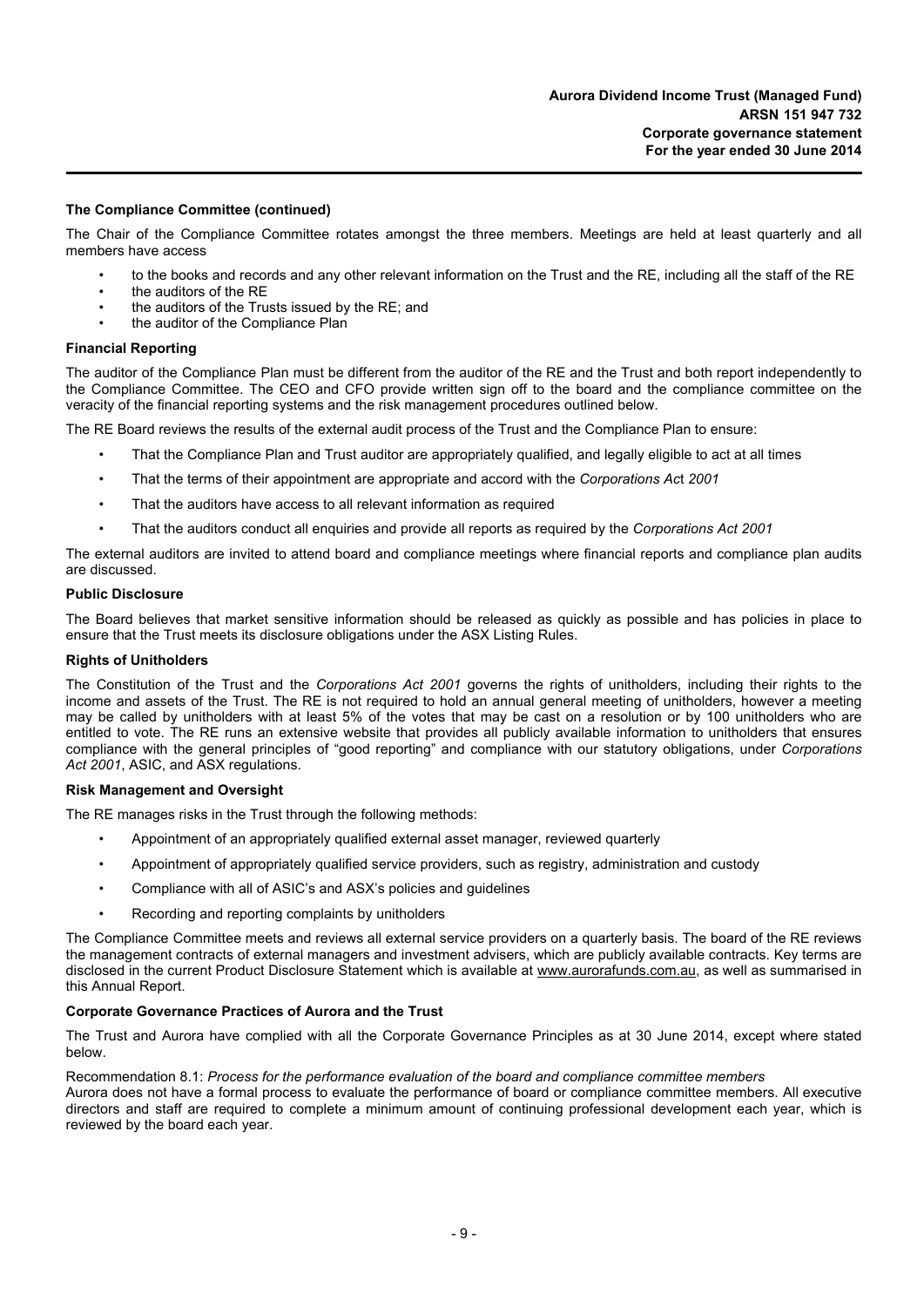

Deloitte Touche Tohmatsu A.B.N. 74 490 121 060

Grosvenor Place 225 George Street Sydney NSW 2000 PO Box N250 Grosvenor Place Sydney NSW 1220 Australia

DX 10307SSE Tel: +61 (0) 2 9322 7000 Fax: +61 (0) 2 9322 7001 www.deloitte.com.au

The Directors Aurora Funds Management Limited Level 4, 1 Alfred Street SYDNEY NSW 2000

29 August 2014

Dear Directors

#### **Independence Declaration – Aurora Dividend Income Trust (Managed Fund)**

In accordance with section 307C of the Corporations Act 2001, I am pleased to provide the following declaration of independence to the directors of Aurora Funds Management Limited, the Responsible Entity of Aurora Dividend Income Trust (Managed Fund).

As lead audit partner for the audit of the financial statements of Aurora Dividend Income Trust (Managed Fund) for the financial year ended 30 June 2014, I declare that to the best of my knowledge and belief, there have been no contraventions of:

- (i) the auditor independence requirements of the Corporations Act 2001 in relation to the audit; and
- (ii) any applicable code of professional conduct in relation to the audit.

Yours sincerely

Deloitte Touche Tohnistsu

DELOITTE TOUCHE TOHMATSU

Deda 6 cap

Declan O'Callaghan Partner Chartered Accountants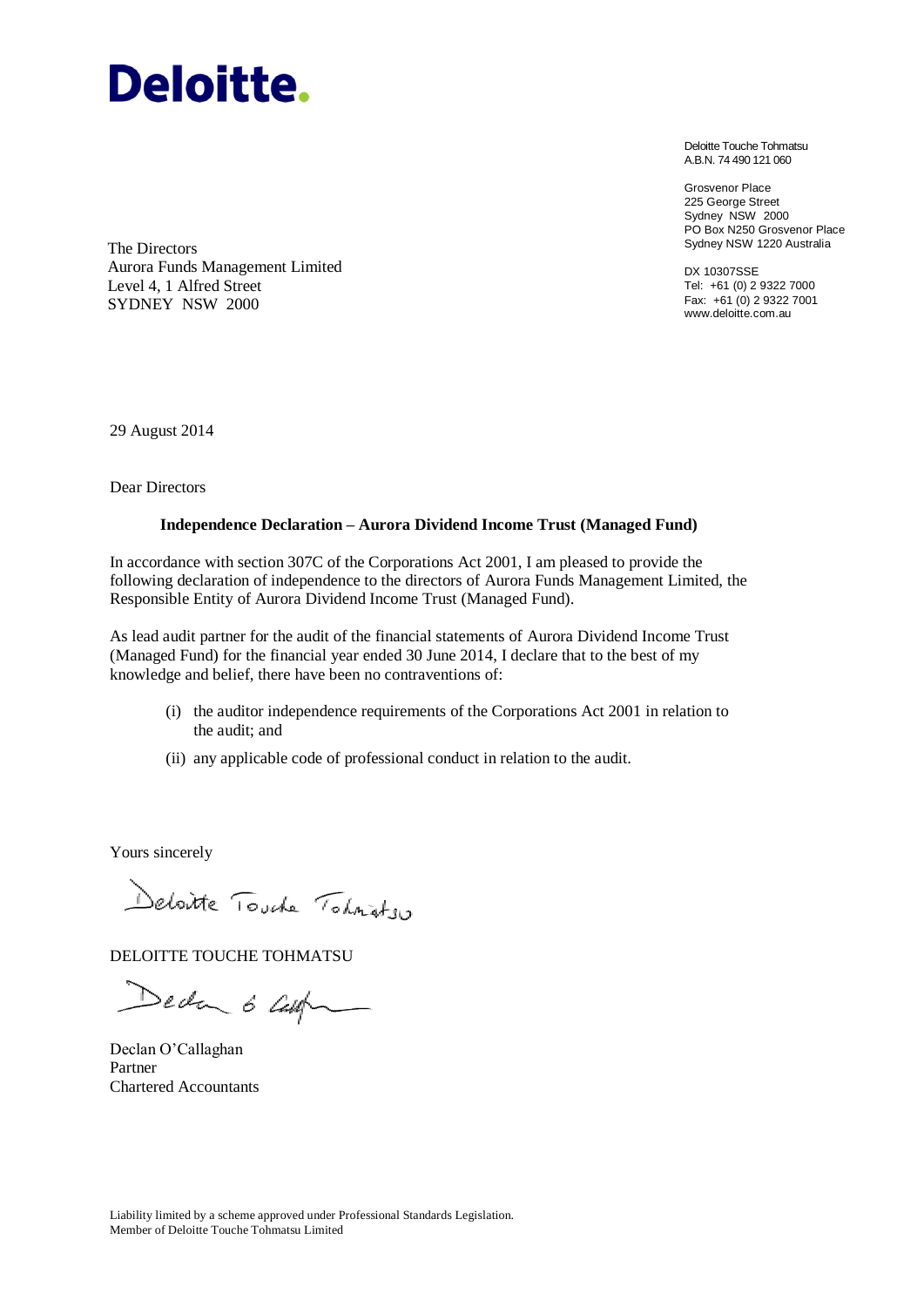## **Statement of Profit or Loss and Other Comprehensive Income**

|                                                                                                        | Year ended   |                   |                     |
|--------------------------------------------------------------------------------------------------------|--------------|-------------------|---------------------|
|                                                                                                        | <b>Notes</b> | 30 June 2014<br>S | 30 June 2013<br>\$  |
| <b>Investment income</b>                                                                               |              |                   |                     |
| Interest income                                                                                        |              | 299,350           | 298,459             |
| Dividends and distribution income                                                                      |              | 1,463,584         | 1,373,870           |
| Net gains on financial instruments held at fair value through profit or loss<br>Other operating income | 7            | 676,456<br>2,350  | 5,812,686<br>13,303 |
| <b>Total net investment income</b>                                                                     |              |                   | 7,498,318           |
|                                                                                                        |              | 2,441,740         |                     |
| <b>Expenses</b>                                                                                        |              |                   |                     |
| Responsible Entity fees                                                                                | 13           | 317,515           | 281.487             |
| Dividend expense short sold                                                                            |              | 452,914           | 4,377,993           |
| <b>Transaction costs</b>                                                                               |              | 18,084            | 31.183              |
| Other operating expenses                                                                               | 5            | 72,780            | 106,264             |
| <b>Total operating expenses</b>                                                                        |              | 861,293           | 4,796,927           |
| <b>Operating profit</b>                                                                                |              | 1,580,447         | 2,701,391           |
| Finance costs attributable to unitholders                                                              |              |                   |                     |
| Distributions to unitholders                                                                           | 9            | (1,540,599)       | (1, 272, 835)       |
| (Increase)/decrease in net assets attributable to unitholders                                          | 8            | (39, 848)         | (1,428,556)         |
| Profit/(loss) for the year                                                                             |              |                   |                     |
| Other comprehensive income                                                                             |              |                   |                     |
| Total comprehensive income                                                                             |              |                   |                     |

*The above Statement of Profit or Loss and Other Comprehensive Income should be read in conjunction with the accompanying notes.*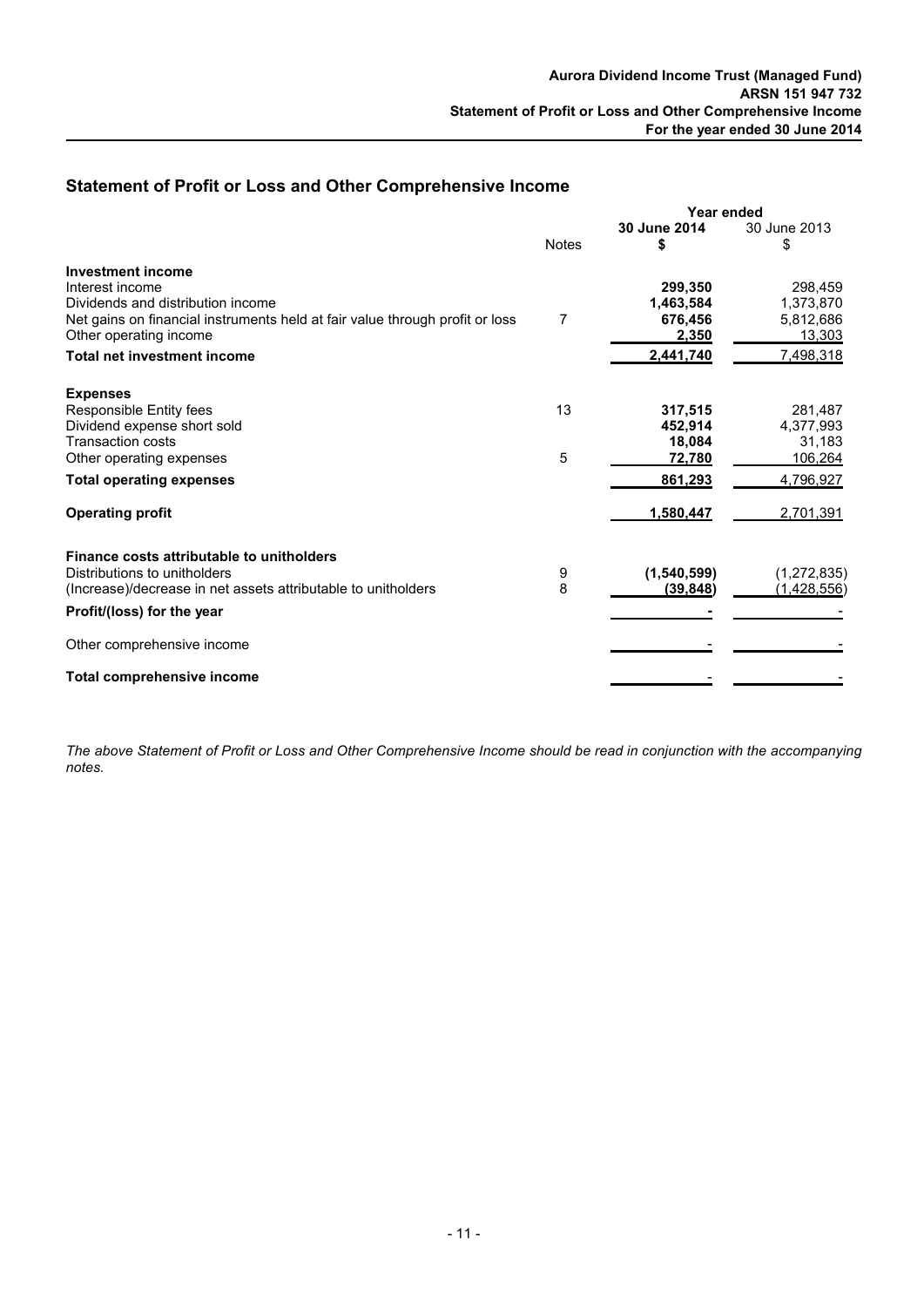## **Statement of Financial Position**

|                                                                      | As at        |              |              |
|----------------------------------------------------------------------|--------------|--------------|--------------|
|                                                                      |              | 30 June 2014 | 30 June 2013 |
|                                                                      | <b>Notes</b> |              | \$           |
| <b>Assets</b>                                                        |              |              |              |
| Cash and cash equivalents                                            | 10           | 14,573,008   | 10,988,029   |
| Receivables                                                          |              | 348,026      | 225,227      |
| Due from brokers - receivable for securities sold                    |              |              | 131,740      |
| Financial assets held at fair value through profit or loss           | 11           | 26,473,938   | 21,765,210   |
| <b>Total assets</b>                                                  |              | 41,394,972   | 33,110,206   |
| <b>Liabilities</b>                                                   |              |              |              |
| Distributions payable                                                | 9            | 142,324      | 341,407      |
| Financial liabilities held at fair value through profit or loss      | 12           | 13,610,541   | 10,845,839   |
| Other payables                                                       |              | 154,038      | 98,956       |
| Total liabilities (excluding net assets attributable to unitholders) |              | 13,906,903   | 11,286,202   |
| Net assets attributable to unitholders - Liability                   | 8            | 27,488,069   | 21,824,004   |
|                                                                      |              |              |              |
| Liability attributable to unitholders                                |              | (27,488,069) | (21,824,004) |
| <b>Net assets</b>                                                    |              |              |              |

*The above Statement of Financial Position should be read in conjunction with the accompanying notes.*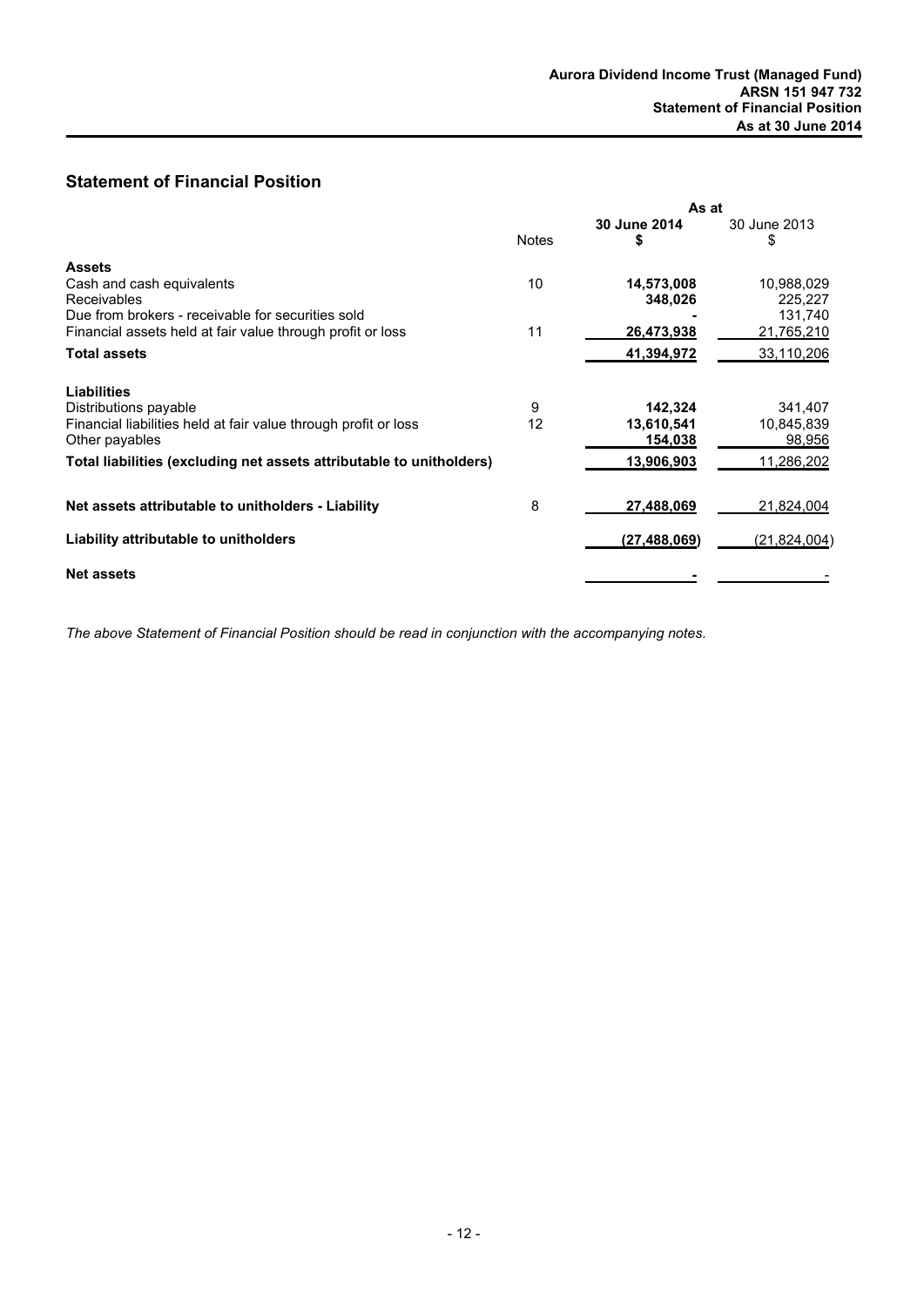## **Statement of Changes in Equity**

|                                                                | Year ended   |              |
|----------------------------------------------------------------|--------------|--------------|
|                                                                | 30 June 2014 | 30 June 2013 |
| Total equity at the beginning of the financial year            |              |              |
| Profit/(loss) for the year<br>Other comprehensive income       |              |              |
| Total comprehensive income                                     |              |              |
| Transactions with unitholders in their capacity as unitholders |              |              |
| Total equity at the end of the financial year                  |              |              |

Under Australian Accounting Standards, net assets attributable to unitholders are classified as a liability rather than equity. As a result there was no equity at the start or end of the year.

*The above Statement of Changes in Equity should be read in conjunction with the accompanying notes.*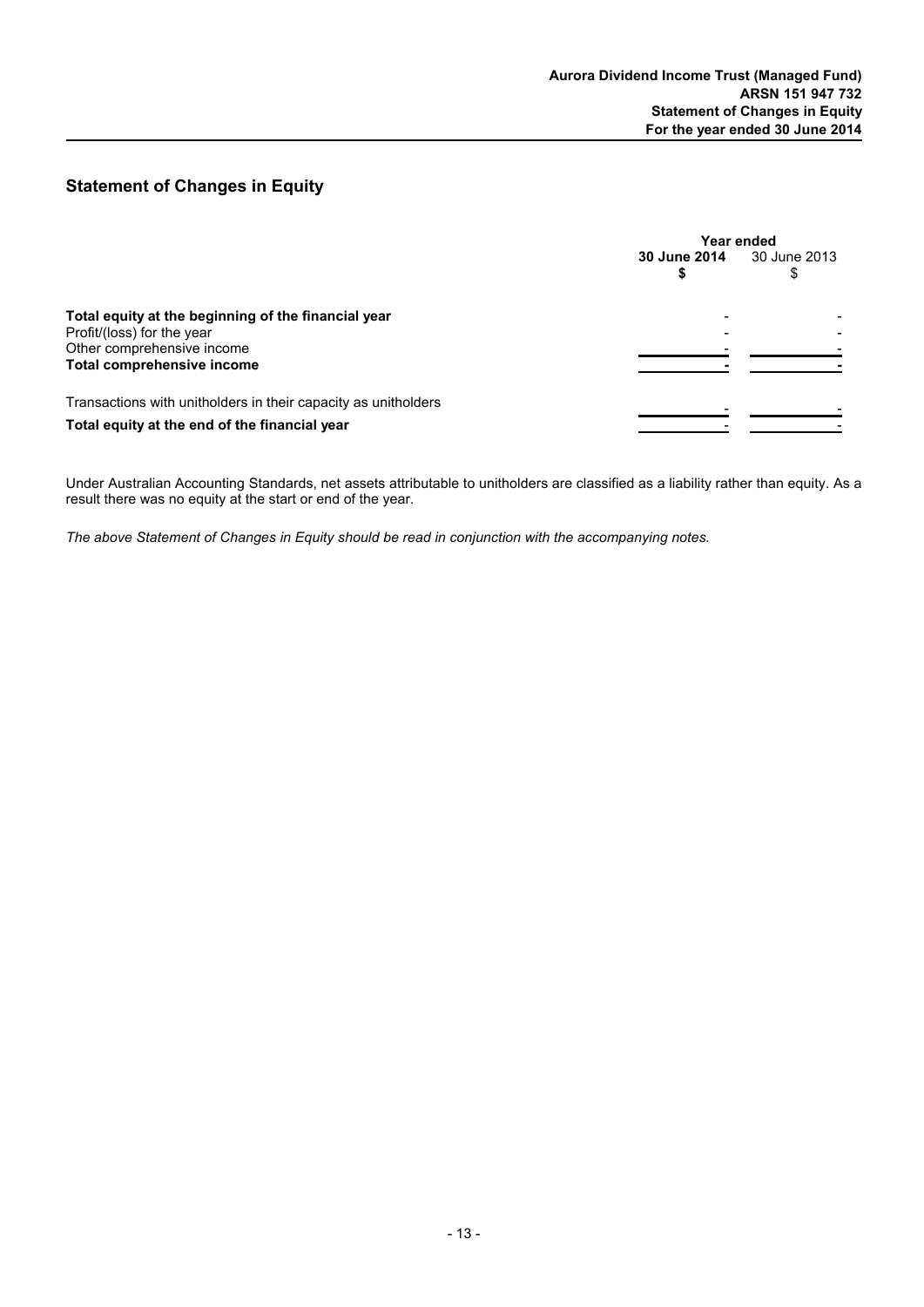## **Statement of Cash Flows**

|                                                                        |              | Year ended        |                   |
|------------------------------------------------------------------------|--------------|-------------------|-------------------|
|                                                                        |              | 30 June 2014      | 30 June 2013      |
|                                                                        |              | \$                | \$                |
|                                                                        | <b>Notes</b> |                   |                   |
| Cash flows from operating activities                                   |              |                   |                   |
| Proceeds from sale of financial instruments held at fair value         |              |                   |                   |
| through profit or loss                                                 |              | 33,113,860        | 132,175,116       |
| Purchase of financial instruments held at fair value through profit or |              |                   |                   |
| loss                                                                   |              | (34, 249, 689)    | (124, 141, 823)   |
| Transaction costs on purchase of financial instruments at fair value   |              |                   |                   |
| through profit or loss                                                 |              | (18,084)          | (31, 183)         |
| Dividends and distributions received                                   |              | 1,344,553         | 1,327,657         |
| Interest received                                                      |              | 294,181           | 318,978           |
| Other income                                                           |              | 2,350             | 13,303            |
| Stock loan fees paid                                                   |              | (65, 785)         | (103, 795)        |
| Dividend expense short sold                                            |              | (405, 608)        | (8,884,558)       |
| Management fees paid                                                   |              | (311, 611)        | (299, 404)        |
| Payment of operating expenses                                          |              | (12, 329)         | (88, 935)         |
| Net cash (outflow)/inflow from operating activities                    | 14(a)        | (308, 162)        | 285,356           |
| Cash flows from financing activities                                   |              |                   |                   |
| Proceeds from applications by unitholders (excluding treasury          |              |                   |                   |
| units)                                                                 |              | 5,440,272         | 1,353,802         |
| Payments for redemptions by unitholders (excluding treasury units)     |              | (25, 983)         | (4,473,499)       |
| Proceeds from applications by unitholders (treasury units)             |              | 5,701,155         | 6,685,797         |
| Payments for redemptions by unitholders (treasury units)               |              | (5,738,937)       |                   |
| Distributions paid                                                     |              | (1,483,366)       | (1,231,554)       |
| Net cash inflow from financing activities                              |              | 3,893,141         | 2,334,546         |
|                                                                        |              |                   |                   |
| Net increase in cash and cash equivalents                              |              | 3,584,979         | 2,619,902         |
| Cash and cash equivalents at the beginning of the year                 |              | 10,988,029        | 8,368,127         |
|                                                                        |              |                   |                   |
| Cash and cash equivalents at the end of the year                       | 10           | <u>14,573,008</u> | <u>10,988,029</u> |
| <b>Non-cash financing activities</b>                                   | 14(b)        | 247,710           | 1,042,368         |
|                                                                        |              |                   |                   |

*The above Statement of Cash Flows should be read in conjunction with the accompanying notes.*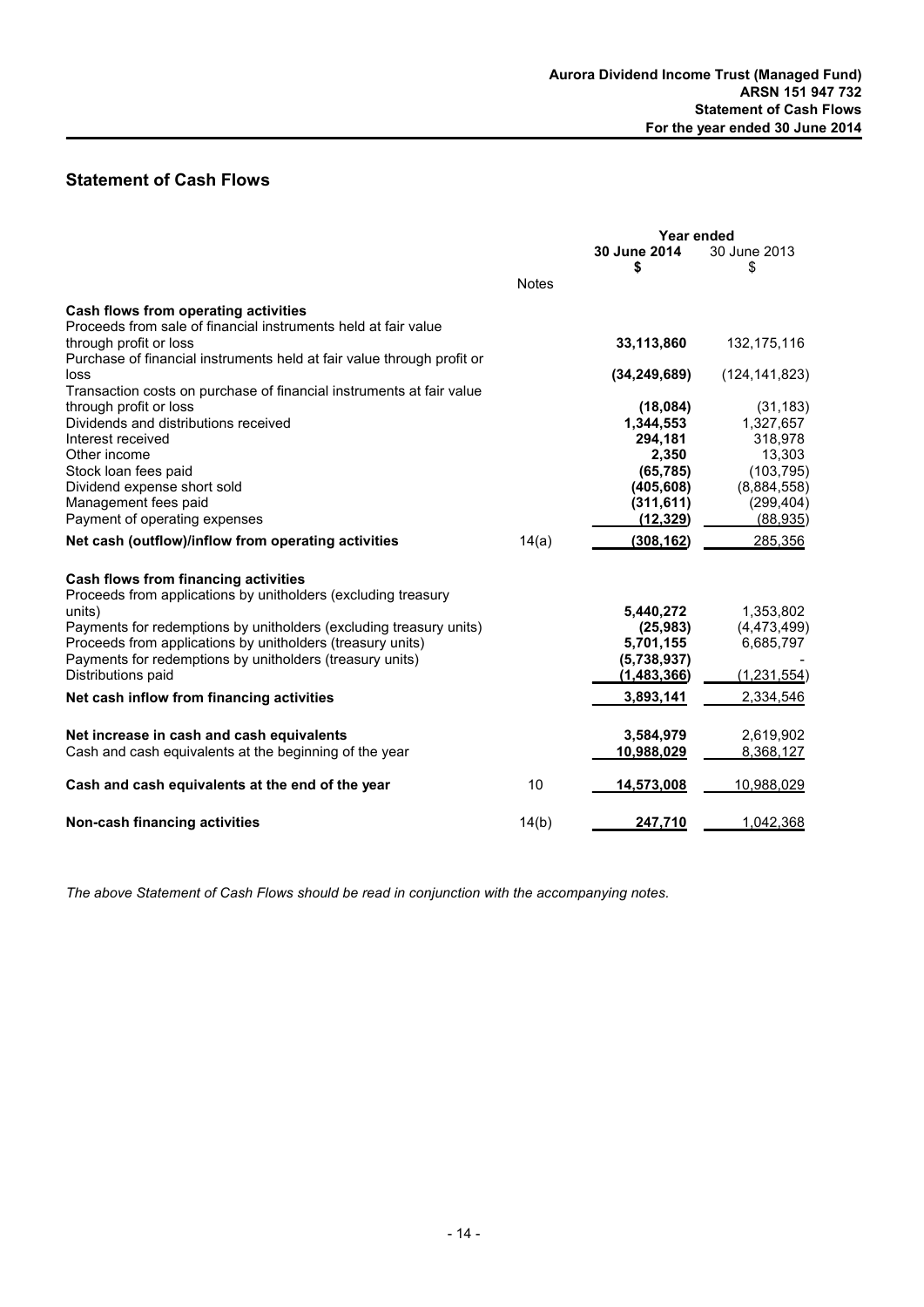## **Notes to the Financial Statements**

|    | <b>Contents</b>                                                                 | Page |
|----|---------------------------------------------------------------------------------|------|
| 1  | General information                                                             | 16   |
| 2  | Summary of significant accounting policies                                      | 16   |
| 3  | Financial risk management                                                       | 22   |
| 4  | Fair value measurement                                                          | 26   |
| 5  | Other operating expenses                                                        | 28   |
| 6  | Remuneration of auditors                                                        | 28   |
| 7  | Net gains on financial instruments held at fair value through profit or loss    | 28   |
| 8  | Net assets attributable to unitholders                                          | 29   |
| 9  | Distributions to unitholders                                                    | 30   |
| 10 | Cash and cash equivalents                                                       | 30   |
| 11 | Financial assets held at fair value through profit or loss                      | 30   |
| 12 | Financial liabilities held at fair value through profit or loss                 | 30   |
| 13 | Related party transactions                                                      | 31   |
| 14 | Reconciliation of profit to net cash (outflow)/inflow from operating activities | 33   |
| 15 | Events occurring after the reporting period                                     | 33   |
| 16 | Commitments                                                                     | 33   |
| 17 | Contingent assets and liabilities                                               | 33   |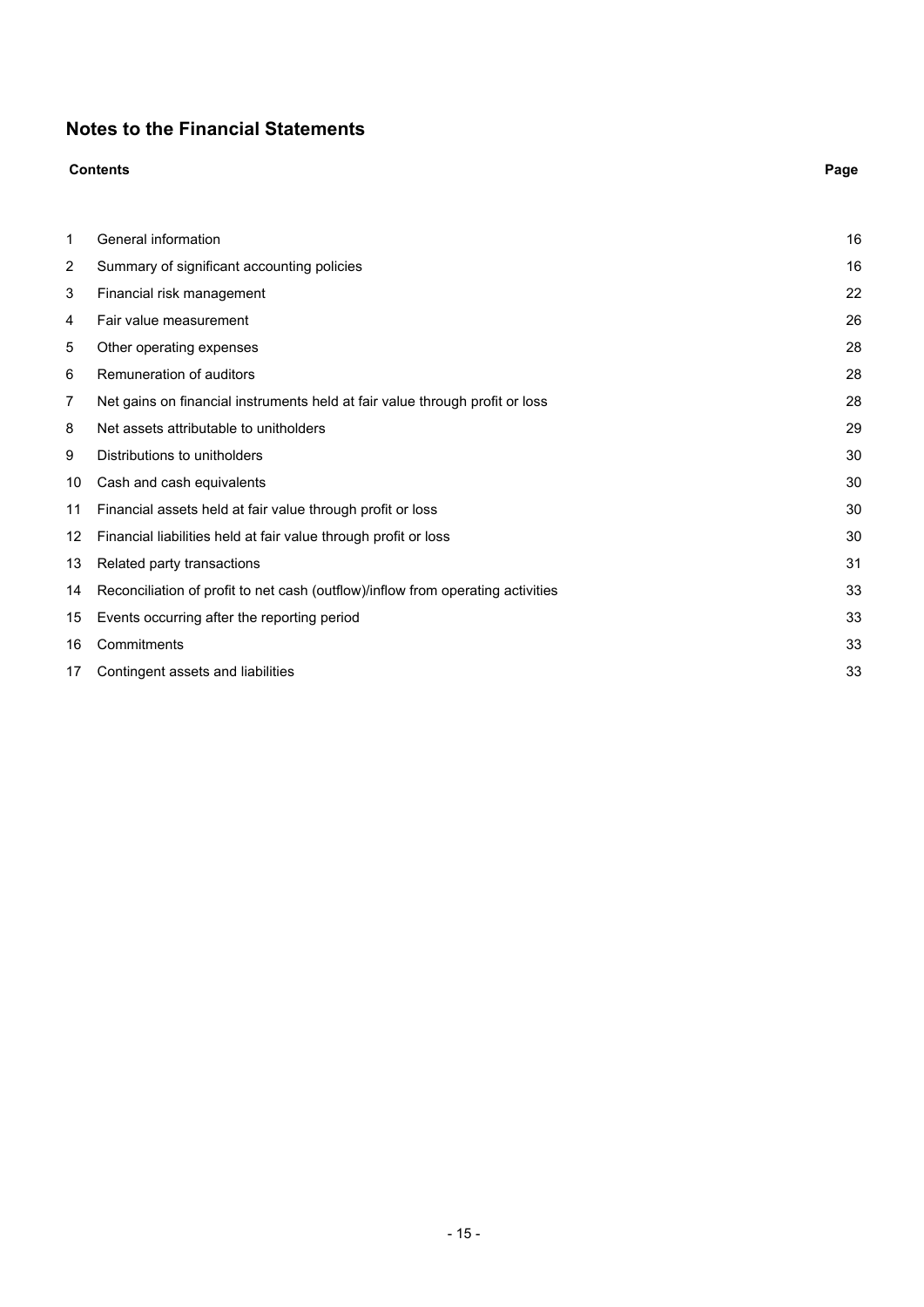## **1 General information**

These financial statements cover Aurora Dividend Income Trust (Managed Fund) ("the Trust") as an individual entity. The Trust commenced operations on 8 February 2011 and is domiciled in Australia.

The Responsible Entity of the Trust is Aurora Funds Management Limited (the "Responsible Entity"). The Responsible Entity's registered office is Level 4, 1 Alfred Street, Sydney, NSW 2000. The financial statements are presented in the Australian currency.

It is recommended that these financial statements are considered together with the current product disclosure document and in accordance with the provisions of the governing documents of the Trust, and any public announcements made by the Trust during the year ended 30 June 2014 in accordance with the continuous disclosure obligations arising under the *Corporations Act 2001*.

The principal activities of the Trust during the financial year was establishing its investment strategy in accordance with the provision of the Trust Constitution and the Product Disclosure Statement.

The financial statements were authorised for issue by the directors on 29 August 2014. The directors of the Responsible Entity have the power to amend and reissue the financial statements.

## **2 Summary of significant accounting policies**

The principal accounting policies applied in the preparation of these financial statements are set out below. These policies have been consistently applied to all years presented, unless otherwise stated in the following text.

#### **(a) Basis of preparation**

These general purpose financial statements have been prepared in accordance with Australian Accounting Standards and Interpretations issued by the Australian Accounting Standards Board and the *Corporations Act 2001* in Australia. Aurora Dividend Income Trust (Managed Fund) is a for-profit unit trust for the purpose of preparing the financial statements.

The financial statements are prepared on the basis of fair value measurement of assets and liabilities except where otherwise stated.

The Statement of Financial Position is presented on a liquidity basis. Assets and liabilities are presented in decreasing order of liquidity and do not distinguish between current and non-current. All balances are expected to be recovered or settled within twelve months, except for investments in financial assets and net assets attributable to unitholders. The amount expected to be recovered or settled within twelve months after the end of each reporting period cannot be reliably determined.

#### *Compliance with International Financial Reporting Standards*

The financial statements of the Trust also comply with International Financial Reporting Standards as issued by the International Accounting Standards Board.

#### *New and amended standards*

The Trust has adopted all the new and revised Standards and interpretations issued by the Australian Accounting Standards Board (AASB) that are relevant to the operations and effective for the financial year:

AASB 13 *Fair Value Measurement* and AASB 2011-8 *Amendments to Australian Accounting Standards arising from AASB 13*

In accordance with AASB 13, the standard has been applied prospectively and the Trust has adopted a definition of fair value, as set out in Note 4. The change had no material impact on the measurement of the Trust's assets and liabilities. However the Trust has included new disclosures in Note 4 of the financial statements which are required under AASB 13.

AASB 2012-2 *Amendments to Australian Accounting Standards – Disclosures – Offsetting Financial Assets and Financial Liabilities*

The amendments have been applied retrospectively. As the Trust does not have any offsetting arrangements in place, the application of the amendments has had no material impact on disclosures or on the amounts recognised in the financial statements.

#### AASB 2011-4 *Amendments to Australian Accounting Standards to Remove Individual Key Management Personnel Disclosure Requirements*

This standard removes the individual key management personnel disclosure requirements in AASB 124 'Related Party Disclosures'. The Trust has removed the key individual management remuneration disclosures from Note 13. This is provided in the financial statements of Aurora Funds Limited.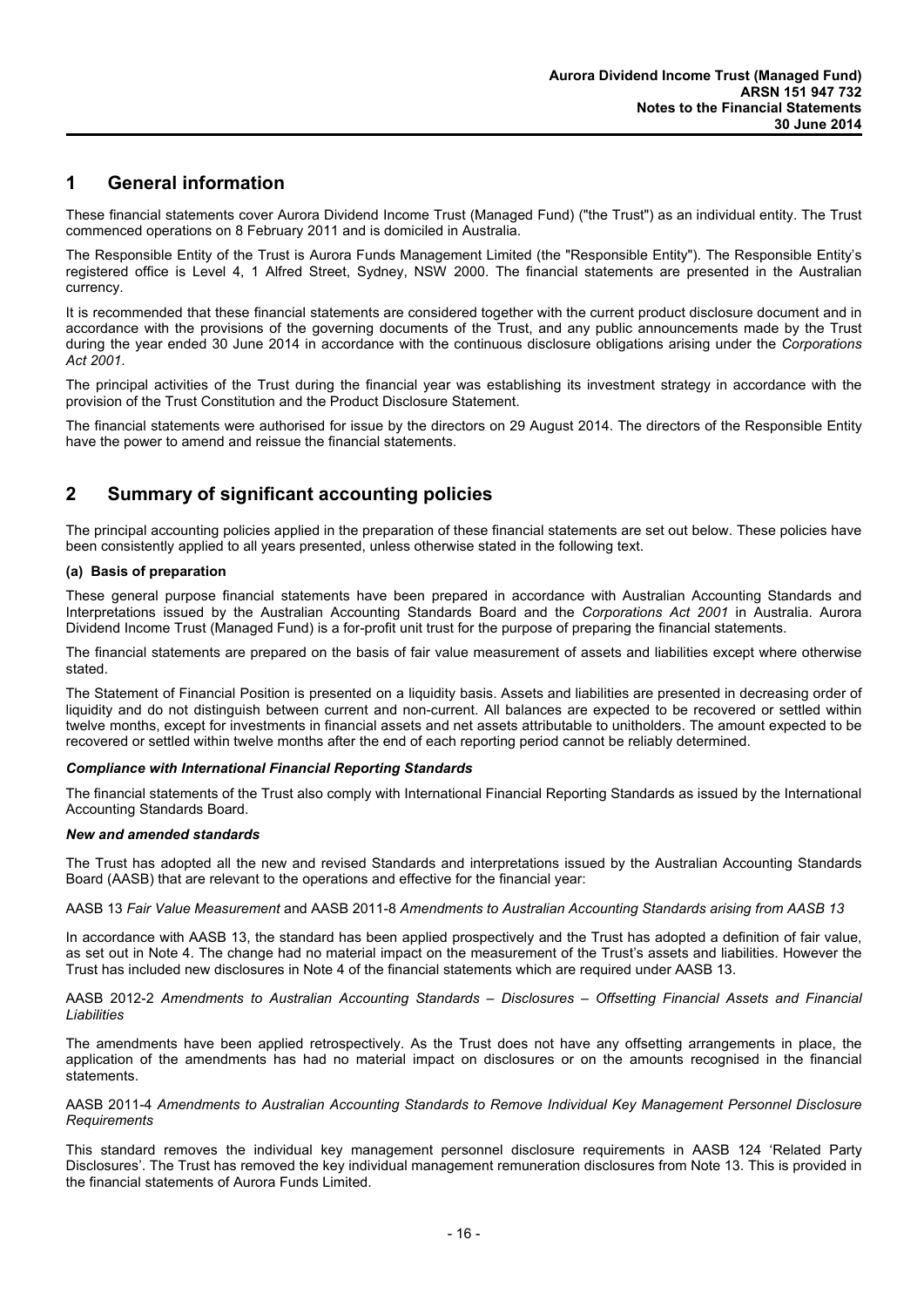#### **(a) Basis of preparation (continued)**

#### AASB 2012-5 *Amendments to Australian Accounting Standards arising from Annual Improvements 2009-2011 Cycle*

The Annual Improvements to AASBs 2009 - 2011 have made a number of amendments to AASBs. The amendments that are relevant to the Trust are the amendments to AASB 101 regarding when a Statement of Financial Position as at the beginning of the preceding period (third Statement of Financial Position) and the related notes are required to be presented. The amendments specify that a third Statement of Financial Position is required when a) an entity applies an accounting policy retrospectively, or makes a retrospective restatement or reclassification of items in its financial statements, and b) the retrospective application, restatement or reclassification has a material effect on the information in the third Statement of Financial Position. The amendments specify that related notes are not required to accompany the third Statement of Financial Position.

#### AASB 2012-9 *Amendment to AASB 1048 arising from the Withdrawal of Australian Interpretation 1039*

This standard makes amendment to AASB 1048 'Interpretation of Standards' following the withdrawal of Australian Interpretation 1039 'Substantive Enactment of Major Tax Bills in Australia'. The adoption of this amending standard does not have any material impact on the financial statements.

AASB CF 2013-1 *Amendments to the Australian Conceptual Framework* and AASB 2013-9 *Amendments to Australian Accounting Standards – Conceptual Framework, Materiality and Financial Instruments* (Part A Conceptual Framework)

This amendment has incorporated IASB's Chapters 1 and 3 Conceptual Framework for Financial Reporting as an Appendix to the Australian Framework for the Preparation and Presentation of Financial Statements. The amendment also included not-forprofit specific paragraphs to help clarify the concepts from the perspective of not-for-profit entities in the private and public sectors. As a result the Australian Conceptual Framework now supersedes the objective and the qualitative characteristics of financial statements, as well as the guidance previously available in Statement of Accounting Concepts SAC 2 'Objective of General Purpose Financial Reporting'. The adoption of this amending standard does not have any material impact on the financial statements.

#### **(b) New accounting standards and interpretations**

At the date of authorisation of the financial statements, the Standards and Interpretations listed below were in issue but not yet effective.

| Standard/Interpretation                                                                                                      | <b>Effective for annual</b><br>reporting periods<br>beginning on or after | <b>Expected to be initially</b><br>applied in the financial<br>year ending |
|------------------------------------------------------------------------------------------------------------------------------|---------------------------------------------------------------------------|----------------------------------------------------------------------------|
| 'Financial Instruments', and the relevant amending<br>AASB 9<br>standards                                                    | 1 January 2018                                                            | 30 June 2019                                                               |
| AASB 1031 'Materiality' (2013)                                                                                               | 1 January 2014                                                            | 30 June 2015                                                               |
| AASB 2012-3 'Amendments to Australian Accounting Standards -<br>Offsetting Financial Assets and Financial Liabilities'       | 1 January 2014                                                            | 30 June 2015                                                               |
| AASB 2013-3 'Amendments to AASB 136 - Recoverable Amount<br>Disclosures for Non-Financial Assets'                            | 1 January 2014                                                            | 30 June 2015                                                               |
| AASB 2013-5 'Amendments to Australian Accounting Standards –<br>Investment Entities'                                         | 1 January 2014                                                            | 30 June 2015                                                               |
| AASB 2013-9 'Amendments to Australian Accounting Standards -<br>Conceptual Framework, Materiality and Financial Instruments' | 1 January 2014                                                            | 30 June 2015                                                               |
| AASB 2014-1 'Amendments to Australian Accounting Standards'                                                                  | 1 July 2014                                                               | 30 June 2015                                                               |
| $-$ Part A: 'Annual Improvements 2010–2012 and 2011–2013<br>Cycles'                                                          |                                                                           |                                                                            |
| $-$ Part C: 'Materiality'                                                                                                    |                                                                           |                                                                            |
| AASB 2014-1 'Amendments to Australian Accounting Standards' –<br>Part E: 'Financial Instruments'                             | 1 January 2015                                                            | 30 June 2016                                                               |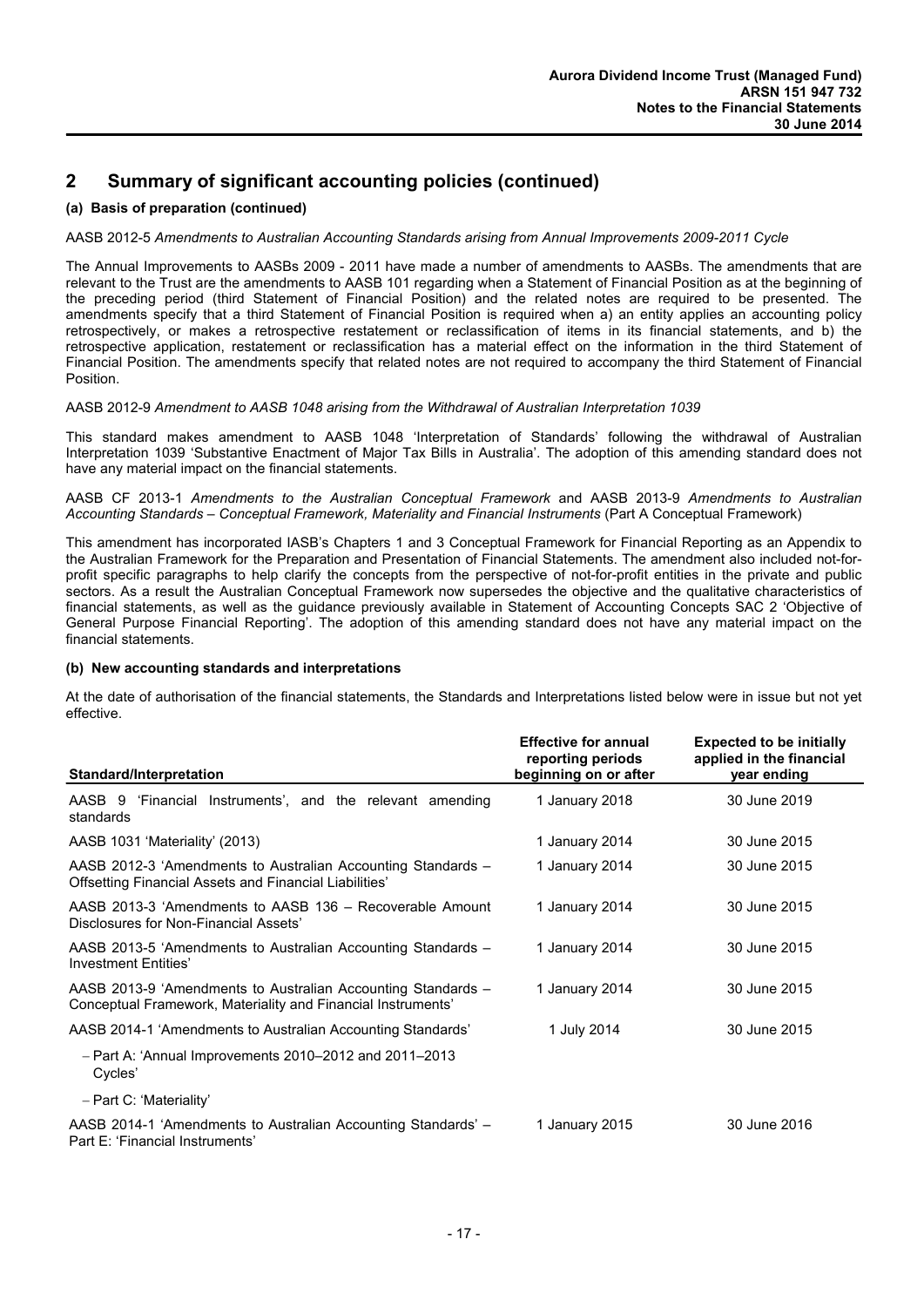#### **(b) New accounting standards and interpretations (continued)**

At the date of authorisation of the financial statements, the following IASB Standards and IFRIC Interpretations were also in issue but not yet effective, although Australian equivalent Standards and Interpretations have not yet been issued.

| <b>Standard/Interpretation</b>                  | <b>Effective for annual</b><br>reporting periods<br>beginning on or after | <b>Expected to be initially</b><br>applied in the financial<br>year ending |
|-------------------------------------------------|---------------------------------------------------------------------------|----------------------------------------------------------------------------|
| IFRS 15 'Revenue from Contracts with Customers' | 1 January 2017                                                            | 30 June 2018                                                               |
| <b>IFRS 9 Financial Instruments</b>             | I January 2018                                                            | 30 June 2019                                                               |

The potential effect of the revised Standards/Interpretations on the Trust's financial statements has not yet been determined.

#### **(c) Financial instruments**

#### *(i) Classification*

The Trust's investments are classified as at fair value through profit or loss. They comprise:

Financial instruments designated at fair value through profit or loss upon recognition

These include financial assets that are not held for trading purposes and which may be sold. These include investments in listed equities and unit trusts.

The Trust may sell securities short in anticipation of a decline in fair value of that security. When the Trust sells a security short, it must borrow the security sold short and deliver it to the broker-dealer through which it made the short sale. At the reporting date, the liability for the obligation to replace the borrowed security is valued at the net fair value. The Trust pays a security borrowing fee for short sales which are recognised in the Statement of Profit or Loss and Other Comprehensive income on an accruals basis.

Financial assets designated at fair value through profit or loss at inception are those that are managed and their performance evaluated on a fair value basis in accordance with the Trust's documented investment strategy. The Trust's policy is for the Responsible Entity to evaluate the information about these financial instruments on a fair value basis together with other related financial information.

#### *(ii) Recognition / derecognition*

The Trust recognises financial assets and financial liabilities on the date it becomes party to the contractual agreement (trade date) and recognise changes in fair value of the financial assets or financial liabilities from this date.

Investments are derecognised when the right to receive cash flows from the investments have expired or the Trust has transferred substantially all risks and rewards of ownership.

#### *(iii) Measurement*

*Financial assets and liabilities held at fair value through profit or loss*

At initial recognition, the Trust measures a financial asset at its fair value. Transaction costs of financial assets carried at fair value through profit or loss are expensed in the Statement of Profit or Loss and Other Comprehensive Income.

Subsequent to initial recognition, all financial assets and financial liabilities at fair value through profit or loss are measured at fair value. Gains and losses arising from changes in the fair value of the 'financial assets or financial liabilities at fair value through profit or loss' category are presented in the Statement of Profit or Loss and Other Comprehensive Income within net gains/(losses) on financial instruments held at fair value through profit or loss in the period in which they arise. This also includes dividend expense on short sales of securities, which have been classified at fair value through profit or loss.

Fair value is the price that would be received to sell an asset or paid to transfer a liability in an orderly transaction between market participants at the measurement date.

The fair value of financial assets and liabilities traded in active markets is subsequently based on their quoted market prices at the end of the reporting period without any deduction for estimated future selling costs. The quoted market price used for financial assets held by the Trust is the current bid price and the quoted market price for financial liabilities is the current asking price.

The fair value of financial assets and liabilities that are not traded in an active market are determined using valuation techniques. The Trust uses a variety of methods and makes assumptions that are based on market conditions existing at each reporting date. Valuation techniques used include the use of comparable recent arm's length transactions, reference to other instruments that are substantially the same, discounted cash flow analysis, option pricing models and other valuation techniques commonly used by market participants making.

Further details on how the fair values of financial instruments are determined are disclosed in Note 4.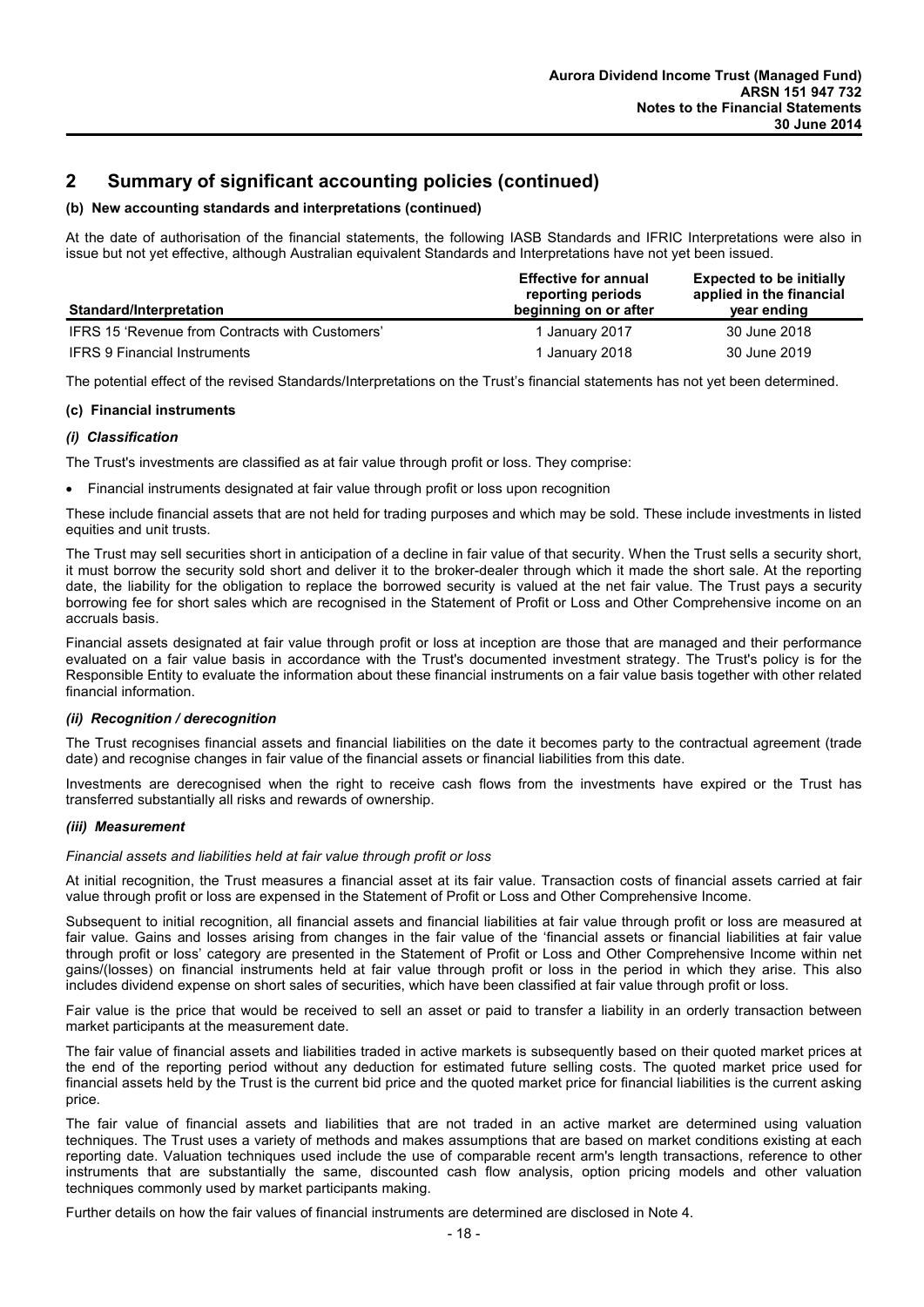#### **(c) Financial instruments (continued)**

#### *(iv) Offsetting financial instruments*

Financial assets and liabilities are offset and the net amount reported in the Statement of Financial Position when there is a legally enforceable right to offset the recognised amounts and there is an intention to settle on a net basis, or realise the asset and settle the liability simultaneously.

#### **(d) Net assets attributable to unitholders**

Units are redeemable at the unitholders option, however, applications and redemptions may be suspended by the Responsible Entity if it is in the best interests of the unitholders. The units are classified as financial liabilities as the Trust is required to distribute its distributable income. The units can be put back to the Trust at any time for cash based on the redemption price. The fair value of redeemable units is measured at the redemption amount that is payable (based on the redemption unit price) at the end of the reporting period if unitholders exercised their right to redeem units in the Trust.

#### **(e) Cash and cash equivalents**

For the purpose of presentation in the Statement of Cash Flows, cash and cash equivalents includes cash on hand, deposits held at call with financial institutions, other short term, highly liquid investments with original maturities of three months or less from the date of acquisition that are readily convertible to known amounts of cash and which are subject to an insignificant risk of changes in value, and bank overdrafts. Bank overdrafts are shown within borrowings in the Statement of Financial Position.

Payments and receipts relating to the purchase and sale of investment securities are classified as cash flows from operating activities, as movements in the fair value of these securities represent the Trust's main income generating activity.

#### **(f) Investment income**

Interest income is recognised in profit or loss for all financial instruments that are not held at fair value through profit or loss using the effective interest method. Interest income on assets held at fair value through profit or loss is included in the net gains/(losses) on financial instruments. Other changes in fair value for such instruments are recorded in accordance with the policies described in Note 2(c).

The effective interest method is a method of calculating the amortised cost of a financial asset or financial liability and of allocating the interest income or interest expense over the relevant period. The effective interest rate is the rate that exactly discounts estimated future cash payments or receipts throughout the expected life of the financial instrument, or a shorter period where appropriate, to the net carrying amount of the financial asset or liability. When calculating the effective interest rate, the Trust estimates cash flows considering all contractual terms of the financial instrument but does not consider future credit losses. The calculation includes all fees paid or received between the parties to the contract that are an integral part of the effective interest rate, transaction costs and all other premiums or discounts.

Dividend income is recognised on the ex-dividend date, inclusive of any related foreign withholding tax. The Trust currently incurs withholding tax imposed by certain countries on investment income. Such income is recorded net of withholding tax in the Statement of Profit or Loss and Other Comprehensive Income.

Dividends declared on securities sold short are recorded as a dividend expense on the ex-dividend date.

Trust distributions are recognised on an entitlements basis.

#### **(g) Expenses**

All expenses, including Responsible Entity's fees and custodian fees, are recognised in the Statement of Profit or Loss and Other Comprehensive Income on an accruals basis.

#### **(h) Income tax**

Under current legislation, the Trust is not subject to income tax as unitholders are presently entitled to the income of the Trust.

The benefit of imputation credits and foreign tax paid is passed on to unitholders.

#### **(i) Distributions**

The Trust distributes its distributable income in accordance with the Trust Constitution, to unitholders by cash or reinvestment. The distributions are recognised in profit or loss as finance costs attributable to unitholders.

#### **(j) Increase/decrease in net asset attributable to unitholders**

Income not distributed is included in net assets attributable to unitholders. Movements in net assets attributable to unitholders are recognised in the Statement of Profit or Loss and Other Comprehensive Income as finance costs.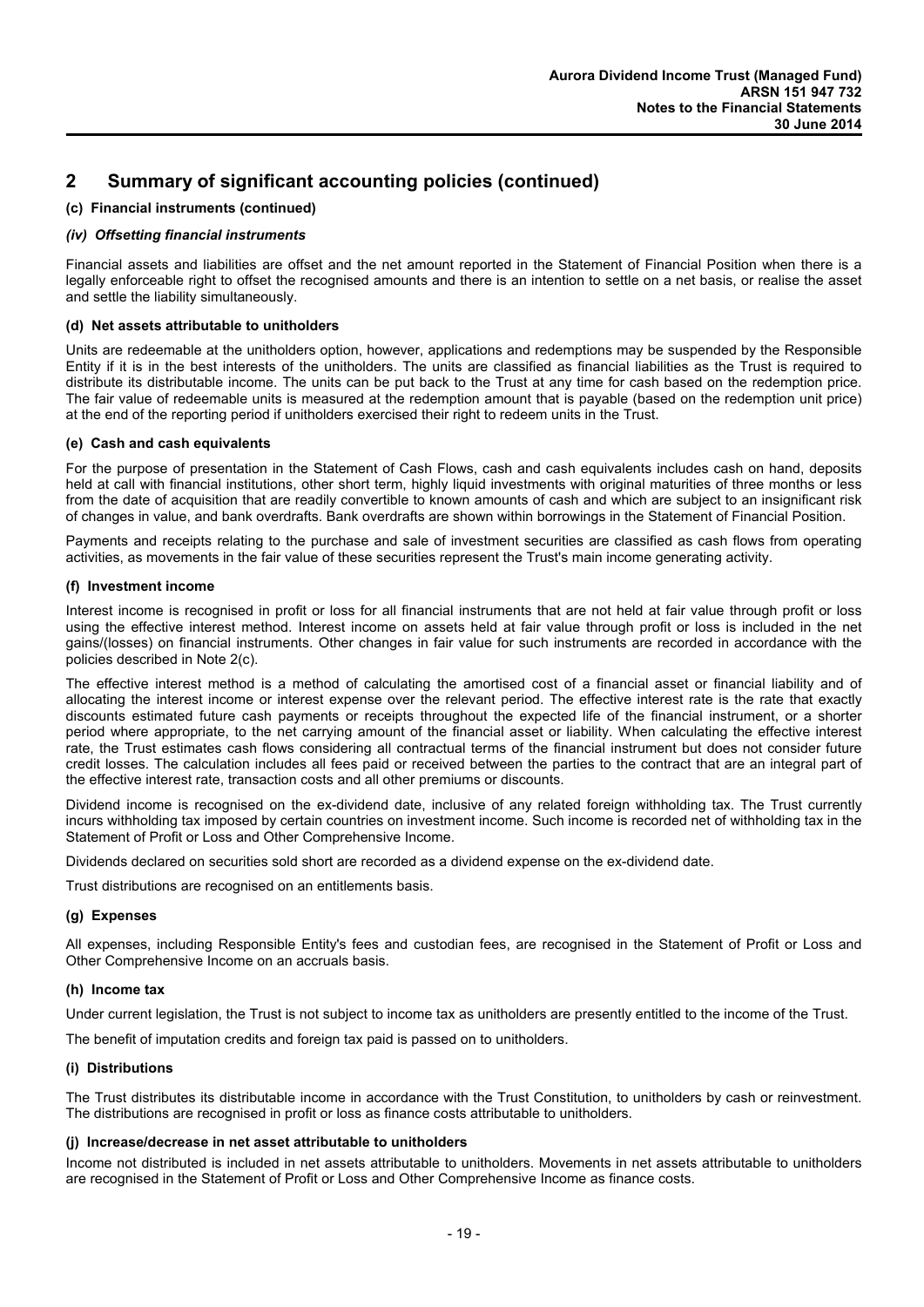#### **(k) Foreign currency translation**

#### (i) Functional and presentation currency

Items included in the Trust's financial statements are measured using the currency of the primary economic environment in which it operates (the "functional currency"). This is the Australian dollar, which reflects the currency of the economy in which the Trust competes for funds and is regulated. The Australian dollar is also the Trust's presentation currency.

#### (ii) Transactions and balances

Foreign currency transactions are translated into the functional currency using the exchange rates prevailing at the dates of the transactions. Foreign exchange gains and losses resulting from the settlement of such transactions and from the translations at year end exchange rates, of monetary assets and liabilities denominated in foreign currencies are recognised in the Statement of Profit or Loss and Other Comprehensive Income.

Non-monetary items that are measured at fair value in a foreign currency are translated using the exchange rates at the date when the fair value was determined. Translation differences on assets and liabilities carried at fair value are reported in the Statement of Profit or Loss and Other Comprehensive Income on a net basis within net gains/(losses) on financial instruments held at fair value through profit or loss.

#### **(l) Due from/to brokers**

Amounts due from/to brokers represent receivables for securities sold and payables for securities purchased that have been contracted for but not yet delivered by the end of the year. Trades are recorded on trade date, and for equities normally settled within three business days. A provision for impairment of amounts due from brokers is established when there is objective evidence that the Trust will not be able to collect all amounts due from the relevant broker. Indicators that the amount due from brokers is impaired include significant financial difficulties of the broker, probability that the broker will enter bankruptcy or financial reorganisation and default in payments.

#### **(m) Receivables**

Receivables may include amounts for dividends, interest, trust distributions and securities sold where settlement has not yet occurred. Dividends and trust distributions are accrued when the right to receive payment is established. Interest is accrued at the end of each reporting period from the time of last payment in accordance with the policy set out in Note 2(f). Amounts are generally received within 30 days of being recorded as receivables.

Collectability of trade receivables is reviewed on an ongoing basis. Debts which are known to be uncollectible are written off by reducing the carrying amount directly. An allowance account (provision for impairment of trade receivables) is used when there is objective evidence that the Trust will not be able to collect all amounts due according to the original terms of the receivables. Significant financial difficulties of the debtor, probability that the debtor will enter bankruptcy or financial reorganisation, and default or delinquency in payments (more than 30 days overdue) are considered indicators that the trade receivable is impaired. The amount of the impairment allowance is the difference between the asset's carrying amount and the present value of estimated future cash flows, discounted at the original effective interest rate. Cash flows relating to short term receivables are not discounted if the effect of discounting is immaterial.

The amount of the impairment loss is recognised in the Statement of Profit or Loss and Other Comprehensive Income within other expenses. When a trade receivable for which an impairment allowance had been recognised becomes uncollectible in a subsequent period, it is written off against the allowance account. Subsequent recoveries of amounts previously written off are credited against other expenses in the Statement of Profit or Loss and Other Comprehensive Income.

#### **(n) Payables**

Payables include liabilities and accrued expenses owing by the Trust which are unpaid as at the end of the reporting period.

As the Trust has a contractual obligation to distribute its distributable income, a separate distribution payable is recognised in the Statement of Financial Position as at the end of each reporting period where this amount remains unpaid as at the end of the reporting period.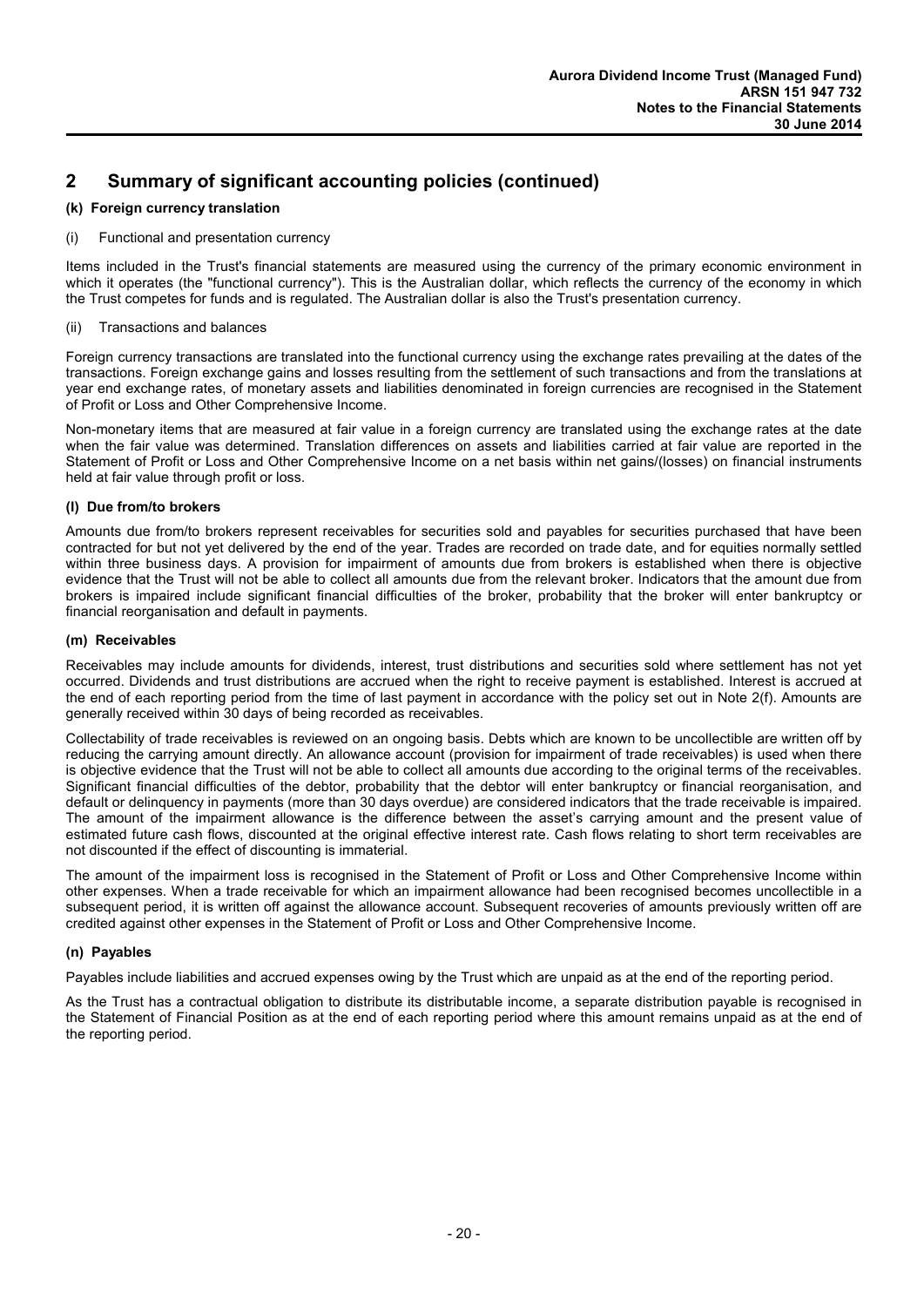#### **(o) Applications and redemptions**

Applications and redemptions for units can be conducted on the AQUA market (on market) or by using the current PDS (off market).

#### On market

Unitholders may instruct their stockbroker or financial adviser to purchase or sell units on the AQUA market. These applications and redemptions are traded using the Treasury Units, where the Responsible Entity will offer units for sale at a small spread above, and bids to purchase units at a small spread below, the net tangible asset value.

#### Off Market

Applications received for units in the Trust are recorded net of any entry fees payable prior to the issue of units in the Trust.

Redemptions from the Trust are recorded gross of any exit fees payable after the cancellation of units redeemed.

Unit redemption prices are determined by reference to the net assets for the Trust, divided by the number of units on issue.

#### **Treasury Units**

The Responsible Entity's Australian Financial Services Licence permits it to facilitate the Trust investing in itself (via 'Treasury Units') in order to provide trading liquidity. The Responsible Entity manages a market making service for the Trust, and offers units for sale and bids to purchase units. Treasury unit trading is conducted to facilitate applications and redemptions through the AQUA platform. The Trust recognises the Treasury Units on the settlement date.

#### **(p) Goods and Services Tax (GST)**

The GST incurred on the costs of various services provided to the Trust by third parties, have been passed onto the Trust. The Trust qualifies for Reduced Input Tax Credits (RITCs) at a rate of 55% or 75%; hence management fees, custodial fees and other expenses have been recognised in the Statement of Profit or Loss and Other Comprehensive Income net of the amount of GST recoverable from the Australian Taxation Office (ATO). Accounts payable are inclusive of GST. The net amount of GST recoverable from the ATO is included in receivables in the Statement of Financial Position. Cash flows relating to GST are included in the statement of cash flows on a gross basis.

#### **(q) Use of estimates**

Estimates are continually evaluated and are based on historical experience and other factors, including expectations of future events that are believed to be reasonable under the circumstances.

No estimates and assumptions were used that offset the reported amounts of assets and liabilities in the financial statements. For the majority of the Trust's financial instruments, quoted market prices are readily available. However, areas such as credit risk (both own and counterparty), volatilities and correlations require management to make estimates. Changes in assumptions about these factors could affect the reported fair value of financial instruments.

For certain other financial instruments, including amounts due from/to brokers and payables, the carrying amounts approximate fair value due to the immediate or short term nature of these financial instruments.

#### **(r) Segment information**

The Trust is organised into one main business segment which operates solely in the business of investment management within Australia. While the Trust operates within Australia only (the geographical segment), the Trust may have asset exposures in different countries and across different industries.

The chief operating decision maker, who is responsible for allocating resources and assessing performance of the operating segments, has been identified as the Board of Directors.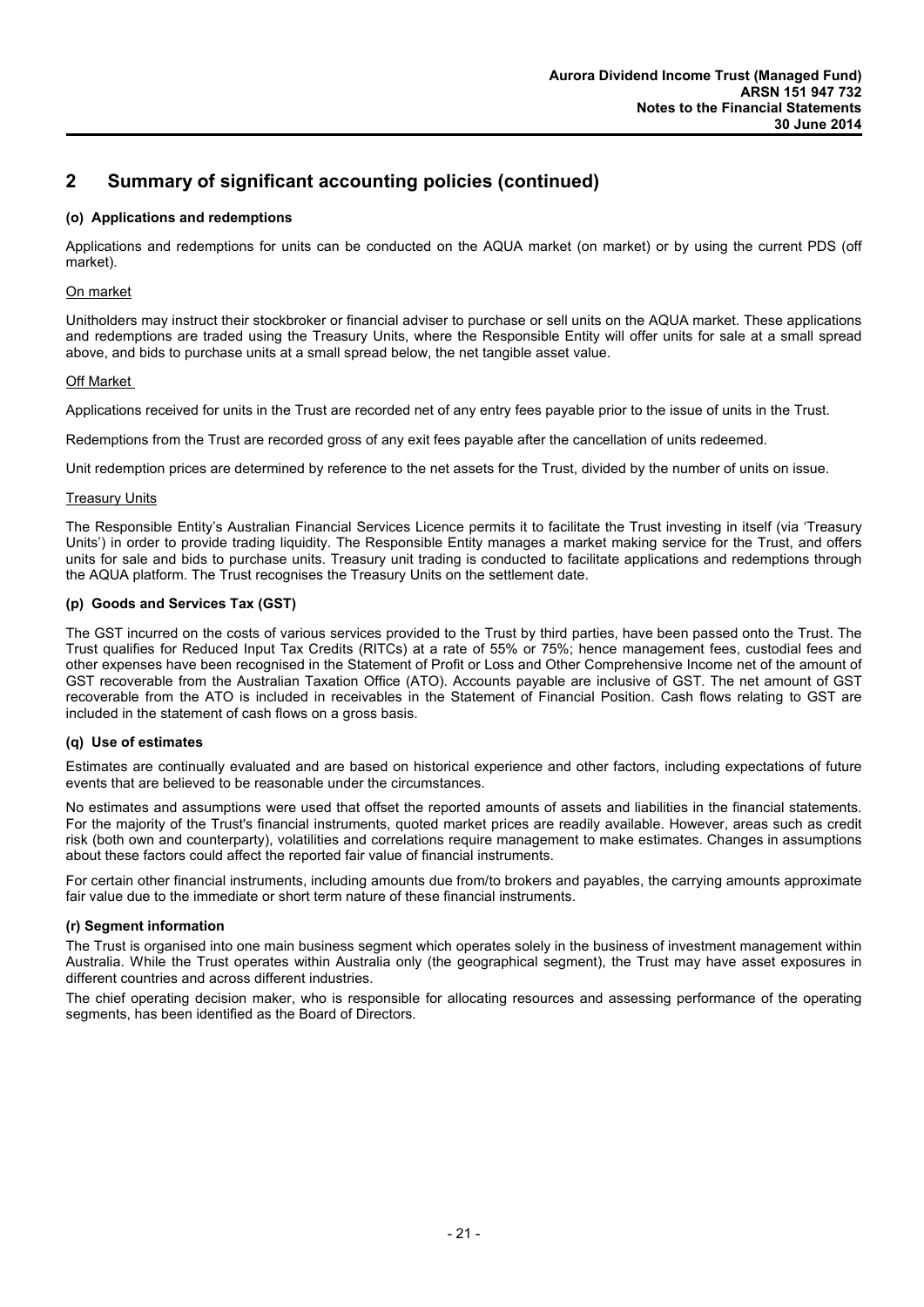## **3 Financial risk management**

The Trust's activities expose it to a variety of financial risks: market risk (including price risk, currency risk and interest rate risk), credit risk and liquidity risk.

The Trust's overall risk management program focuses on ensuring compliance with the Trust's Product Disclosure Statement and seeks to maximise the returns derived for the level of risk to which the Trust is exposed. Financial risk management is carried out by the investment management department of the Responsible Entity under policies approved by the Board of Directors of the Responsible Entity ("the Board").

The Trust uses different methods to measure different types of risk to which it is exposed. These methods include sensitivity analysis in the case of price risk and ratings analysis for credit risk.

#### **(a) Market risk**

#### *(i) Price risk*

Price risk is the risk that the value of the Trust's investment portfolio will fluctuate as a result of changes in market prices. This risk is managed by the Responsible Entity through ensuring that all activities are transacted in accordance with mandates, overall investment strategy and within approved limits. Market price risk analysis is conducted regularly by the investment manager on a total portfolio basis, which includes the effect of derivatives.

The Trust is exposed to equity securities and derivative securities price risk. This arises from investments held by the Trust for which prices in the future are uncertain. Investments are classified in the Statement of Financial Position as at fair value through profit or loss. All securities investments present a risk of loss of capital. Except for equities sold short, the maximum risk resulting from financial instruments is determined by the fair value of the financial instruments. Possible losses from equities sold short can be unlimited.

The Investment Strategy is predominantly to invest in a portfolio of fully franked dividend paying companies listed on the Australian Securities Exchange (ASX) while employing a risk management overlay to limit the exposure to Australian equities to around 50% of the net assets of the Trust.

A sensitivity analysis was performed showing how the effect of a 10 per cent increase (2013: 10 per cent) and a 10 per cent decrease (2013: 10 per cent) in market prices would have increased/decreased the impact on operation profit/net assets attributable to unitholders as at 30 June 2014. The results of this analysis are disclosed in 'Note 3(b) - summarised sensitivity analysis'.

#### *(ii) Foreign exchange risk*

Foreign exchange risk arises as the value of monetary securities denominated in other currencies will fluctuate due to changes in exchange rates. The Trust has a direct exposure to foreign currency (short position) due to an investment in Twentieth Century Fox which was delisted from the ASX on 8 May 2014. As a result of the delisting, the securities were converted to a US security listed on the NASDAQ. The short position was closed out on 17 July 2014. No sensitivity analysis was performed as the exposure is immaterial.

#### *(iii) Cash flow and fair value interest rate risk*

The Trust is exposed to cash flow interest rate risk on financial instruments with variable interest rates.

The Trust's interest bearing financial assets expose it to risks associated with the effects of fluctuations in the prevailing levels of market interest rates on its financial position and cash flows. The risk is measured using sensitivity analysis. The only financial asset held by the Trust subject to interest rate risk is cash and cash equivalents.

The Trust has direct exposure to interest rate changes on the valuation and cash flows of its interest bearing assets and liabilities. However, it may also be indirectly affected by the impact of interest rate changes on the earnings of certain companies in which the Trust invests and impact on the valuation of certain assets that use interest rates as input in their valuation model. Therefore, the sensitivity analysis may not fully indicate the total effect on the Trust's net assets attributable to unitholders of future movements in interest rates.

Interest rate risk is the risk that the value of a financial instrument will fluctuate due to changes in market interest rates. There is no significant direct interest rate risk in the Trust as the Trust does not hold interest rate sensitive financial instruments. The interest rates on deposits at bank and on bank overdrafts are both rates referenced to the RBA cash rate.

A sensitivity analysis was performed showing how the effect of a 100 basis point increase (2013: 100 basis point) and a 100 basis point decrease (2013: 100 basis point) in interest rates on cash and cash equivalents would have increased/decreased the impact on operation profit/net assets attributable to unitholders as at 30 June 2014. The results of this analysis are disclosed in 'Note 3(b) – summarised sensitivity analysis'.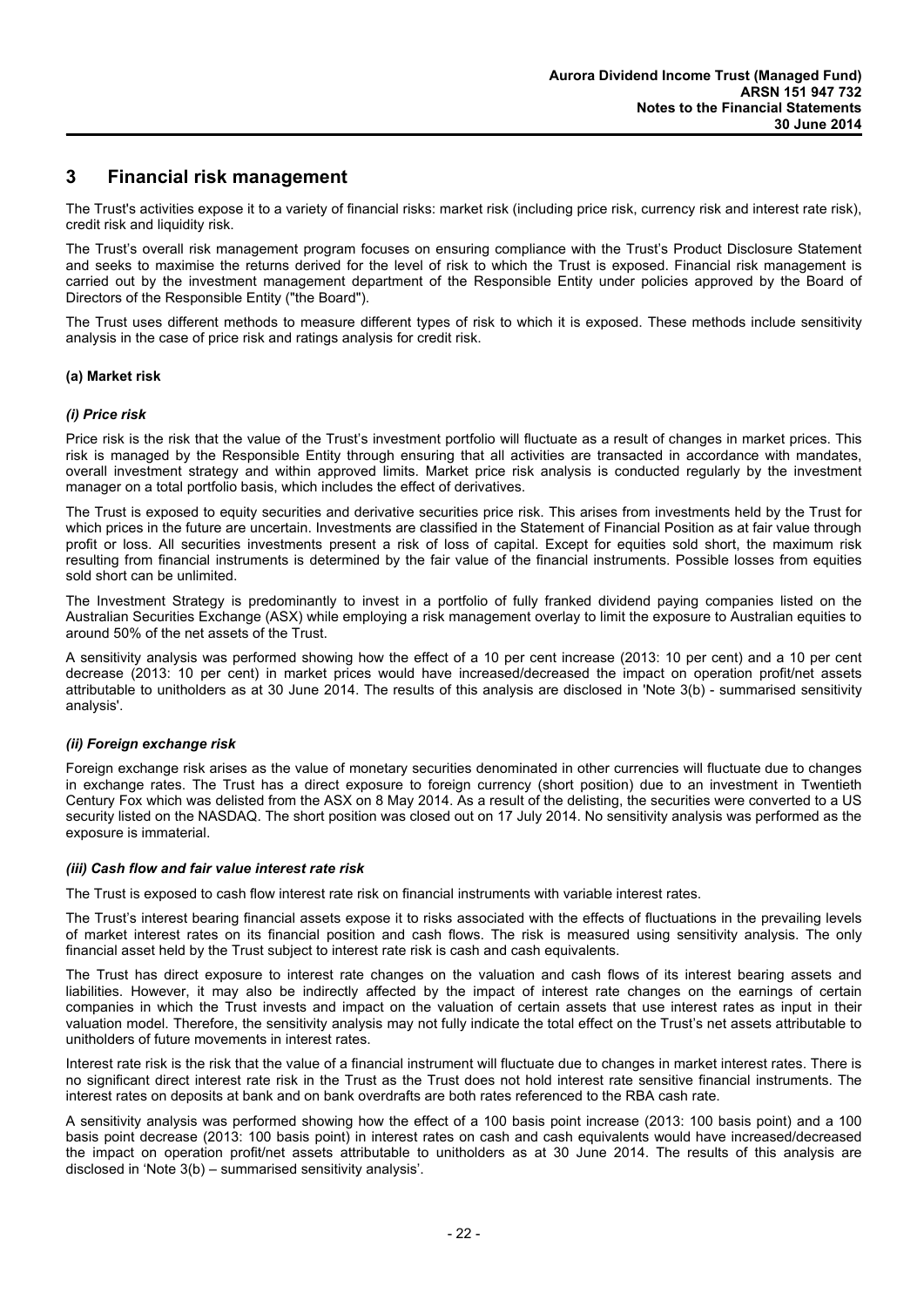## **3 Financial risk management (continued)**

#### **(a) Market risk (continued)**

The following table summarises the Trust's exposure to interest rate risks. It includes the Trust's assets and liabilities at fair value, categorised by the earlier of contractual repricing or maturity dates.

| 30 June 2014                                                    | <b>Floating</b><br>interest rate | <b>Fixed interest</b><br>rate | <b>Non interest</b><br>bearing | <b>Total</b>   |
|-----------------------------------------------------------------|----------------------------------|-------------------------------|--------------------------------|----------------|
|                                                                 | \$                               | \$                            | \$                             | \$             |
| <b>Financial assets</b>                                         |                                  |                               |                                |                |
| Cash and cash equivalents                                       | 14,573,008                       |                               |                                | 14,573,008     |
| Due from brokers - receivable for securities sold               |                                  |                               |                                |                |
| Receivables                                                     |                                  |                               | 348.026                        | 348,026        |
| Financial assets held at fair value through profit or loss      |                                  |                               | 26,473,938                     | 26,473,938     |
| <b>Financial liabilities</b>                                    |                                  |                               |                                |                |
| Distributions payable                                           |                                  |                               | (142, 324)                     | (142, 324)     |
| Other payables                                                  |                                  |                               | (154, 038)                     | (154, 038)     |
| Financial liabilities held at fair value through profit or loss |                                  |                               | (13,610,541)                   | (13,610,541)   |
| Net exposure                                                    | 14,573,008                       |                               | 12,915,061                     | 27,488,069     |
|                                                                 | Floating                         | <b>Fixed interest</b>         | Non interest                   |                |
| 30 June 2013                                                    | interest rate                    | rate                          | bearing                        | Total          |
|                                                                 | \$                               | \$                            | \$                             | \$             |
| <b>Financial assets</b>                                         |                                  |                               |                                |                |
| Cash and cash equivalents                                       | 10,988,029                       |                               |                                | 10,988,029     |
| Due from brokers - receivable for securities sold               |                                  |                               | 131,740                        | 131,740        |
| Receivables                                                     |                                  |                               | 225,227                        | 225,227        |
| Financial assets held at fair value through profit or loss      |                                  | $\overline{\phantom{a}}$      | 21,765,210                     | 21,765,210     |
| <b>Financial liabilities</b>                                    |                                  |                               |                                |                |
| Distributions payable                                           |                                  |                               | (341, 407)                     | (341, 407)     |
| Other payables                                                  |                                  |                               | (98, 956)                      | (98, 956)      |
| Financial liabilities held at fair value through profit or loss |                                  |                               | (10, 845, 839)                 | (10, 845, 839) |
| Net exposure                                                    | 10,988,029                       |                               | 10,835,975                     | 21,824,004     |

#### **(b) Summarised sensitivity analysis**

The following table summarises the sensitivity of the Trust's operating profit and net assets attributable to unitholders to price risk and interest rate risk. The reasonably possible movements in the risk variables have been determined based on management's best estimate, having regard to a number of factors, including historical levels of changes in interest rates, foreign exchange rates and historical market volatility. However, actual movements in the risk variables may be greater or less than anticipated due to a number of factors, including unusually large market shocks resulting from changes in the performance of and/or correlation between the performance of the economies, markets and securities in which the Trust invests. As a result, historic variations in risk variables should not be used to predict future variations in the risk variables.

|              |                                                                     | <b>Price risk</b> |            | Interest rate risk |  |  |
|--------------|---------------------------------------------------------------------|-------------------|------------|--------------------|--|--|
|              | Impact on operating profit / Net assets attributable to unitholders |                   |            |                    |  |  |
|              | $-10%$                                                              | $+10%$            | $-100$ bps | $+100$ bps         |  |  |
|              | S                                                                   |                   |            |                    |  |  |
| 30 June 2014 | (1, 286, 340)                                                       | 1,286,340         | (145, 730) | 145.730            |  |  |
| 30 June 2013 | (1,091,937)                                                         | 1,091,937         | (109, 880) | 109.880            |  |  |

In determining the impact of an increase/decrease in net assets attributable to unitholders arising from market risk, the Responsible Entity has considered prior period and expected future movements of the portfolio information in order to determine a reasonably possible shift in assumptions.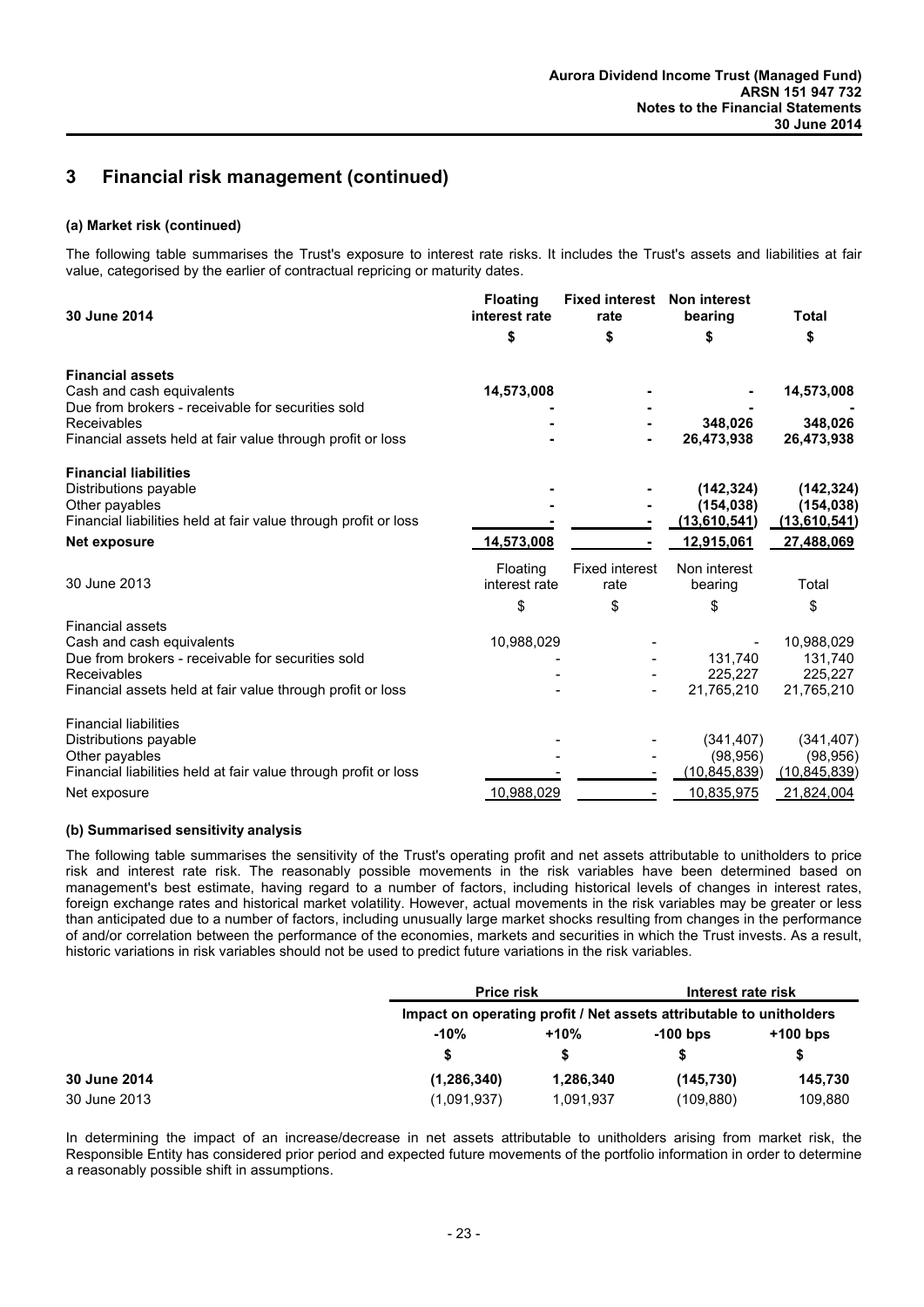## **3 Financial risk management (continued)**

#### **(c) Credit risk**

The Trust is exposed to credit risk which is the risk that the counterparty will be unable to pay amounts in full when fall due.

The main concentration of credit risk to which the Trust is exposed arises from cash and cash equivalents and amounts due from other receivables.

Concentrations of credit risk are minimised primarily by:

- ensuring counterparties, together with the respective credit limits, are approved, and
- ensuring that transactions are undertaken with a large number of counterparties.

The Trust has a prime brokerage agreement with UBS, the Trust's prime broker, and some of the Trust's assets will be pledged as collateral for amounts drawn under the overdraft facility. There was no overdraft position as at 30 June 2014.

Certain assets of the Trust will be held by the Custodian in segregated accounts together with assets deposited by it on behalf of other customers of the Custodian or Prime Broker. Such assets will not be mixed with the property of the Custodian or the Prime Broker and should not be available to third party creditors of the Custodian or Prime Broker in the event of insolvency of the Custodian or Prime Broker (as the case may be). However, the assets of the Trust held by a Custodian will be subject to a charge to secure the Trust's obligations to the Prime Broker.

The main concentration of credit risk to which the Trust is exposed arises from cash and cash equivalents. The Trust has a material credit risk exposure to the banks (Westpac and UBS) that hold the Trust's cash assets at 30 June 2014.

An analysis of exposure by rating is set out in the table below:

|                                                       | Year ended         |                    |  |
|-------------------------------------------------------|--------------------|--------------------|--|
| Cash at bank with broker and short term bank deposits | 30 June 2014<br>\$ | 30 June 2013<br>\$ |  |
| Rating                                                |                    |                    |  |
| AA-                                                   | 132,206            | 58,920             |  |
| A                                                     | 14,440,802         | <u>10,929,109</u>  |  |
| Total                                                 | 14,573,008         | 10,988,029         |  |

#### *(i) Settlement of securities transactions*

All transactions in listed securities are settled/paid for upon delivery using approved brokers. The risk of default is considered low, as delivery of securities sold is only made once the broker has received payment. Payment is made once purchase on the securities have been received by the broker. The trade will fail if either party fails to meet its obligations.

#### *(ii) Cash and cash equivalents*

The exposure to credit risk for cash and cash equivalents is low as all counterparties have a rating of A or higher.

In accordance with the Trust's policy, the investment manager monitors the Trust's credit position on a daily basis, and the board of Directors reviews it on a quarterly basis.

#### *(iii) Other*

The Trust is not materially exposed to credit risk on other financial assets.

The maximum exposure to credit risk at the end of each reporting period is the carrying amount of the financial assets. None of these assets are impaired nor past due but not impaired.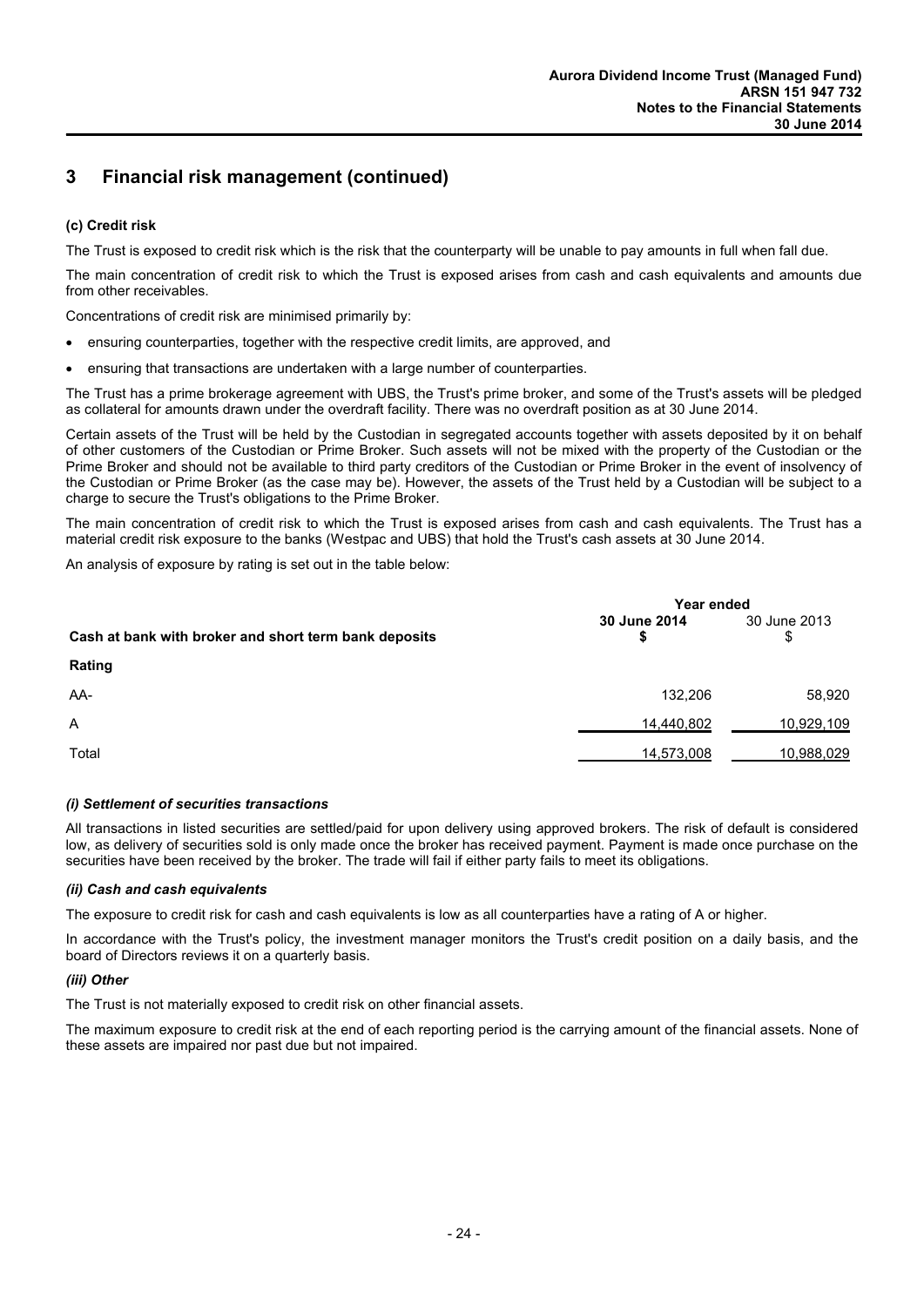## **3 Financial risk management (continued)**

#### **(d) Liquidity risk**

Liquidity risk is the risk that the Trust may not be able to generate sufficient cash resources to settle its obligations in full as they fall due or can only do so on terms that are materially disadvantageous.

The Trust is exposed to daily cash redemptions of redeemable units and daily margin calls on derivatives. It therefore primarily holds investments that are traded in an active market and can be readily disposed. Only a limited proportion of its assets are held in investments not actively traded on a stock exchange.

The majority of the Trust's listed securities are considered readily realisable, as they are listed on the Australian Securities Exchange.

Derivatives may also be used to improve the efficiency of implementing the investment strategy. Derivatives will only be held for short periods of time. The investment manager may not use derivatives or borrowings to gear the portfolio.

Any securities purchased or short sold must be issued by or over companies from within the S&P/ASX 200 Index.

In order to manage the Trust's overall liquidity, the Responsible Entity has the discretion to reject an application for units and to defer or adjust a redemption of units if the exercise of such discretion is in the best interests of unitholders.

Units are redeemed on demand at the unitholder's option. However, the Board of Directors of the Responsible Entity does not envisage that the contractual maturity disclosed in the table below will be representative of the actual cash outflows, as holders of these instruments typically retain them for the medium to long term.

The table below analyses the Trust's non-derivative financial liabilities into relevant maturity groupings based on the remaining period at the end of the reporting period. The amounts in the table are the contractual undiscounted cash flows.

|                                          | Less than 1<br>month<br>\$ | 1 to $6$<br>months<br>\$ | 6 to 12<br>months<br>\$ | 1 to 2 years | <b>Total</b><br>\$ |
|------------------------------------------|----------------------------|--------------------------|-------------------------|--------------|--------------------|
| 30 June 2014                             |                            |                          |                         |              |                    |
| <b>Liabilities</b>                       |                            |                          |                         |              |                    |
| Distributions payable                    | 142,324                    |                          |                         |              | 142,324            |
| Financial liabilities held at fair value |                            |                          |                         |              |                    |
| through profit or loss                   | 13,610,541                 |                          |                         |              | 13,610,541         |
| Payables                                 | 154,038                    |                          |                         |              | 154,038            |
| Net assets attributable to unit          |                            |                          |                         |              |                    |
| holders                                  | 27,488,069                 |                          |                         |              | 27,488,069         |
| <b>Contractual cash flows</b>            |                            |                          |                         |              |                    |
| (excluding gross settled                 |                            |                          |                         |              |                    |
| derivatives)                             | 41,394,972                 |                          |                         |              | 41,394,972         |
|                                          |                            |                          |                         |              |                    |
|                                          | Less than 1                | $1$ to $6$               | 6 to 12                 |              |                    |
|                                          | month                      | months                   | months                  | 1 to 2 years | Total              |
|                                          | \$                         | \$                       | \$                      |              | \$                 |
| 30 June 2013                             |                            |                          |                         |              |                    |
| Liabilities                              |                            |                          |                         |              |                    |
| Distributions payable                    | 341,407                    |                          |                         |              | 341,407            |
| Financial liabilities held at fair value |                            |                          |                         |              |                    |
| through profit or loss                   | 10,845,839                 |                          |                         |              | 10,845,839         |
| Payables                                 | 98,956                     |                          |                         |              | 98,956             |
| Net assets attributable to unit          |                            |                          |                         |              |                    |
| holders                                  | 21,824,004                 |                          |                         |              | 21,824,004         |
| Contractual cash flows (excluding        | 33,110,206                 |                          |                         |              | 33,110,206         |
| gross settled derivatives)               |                            |                          |                         |              |                    |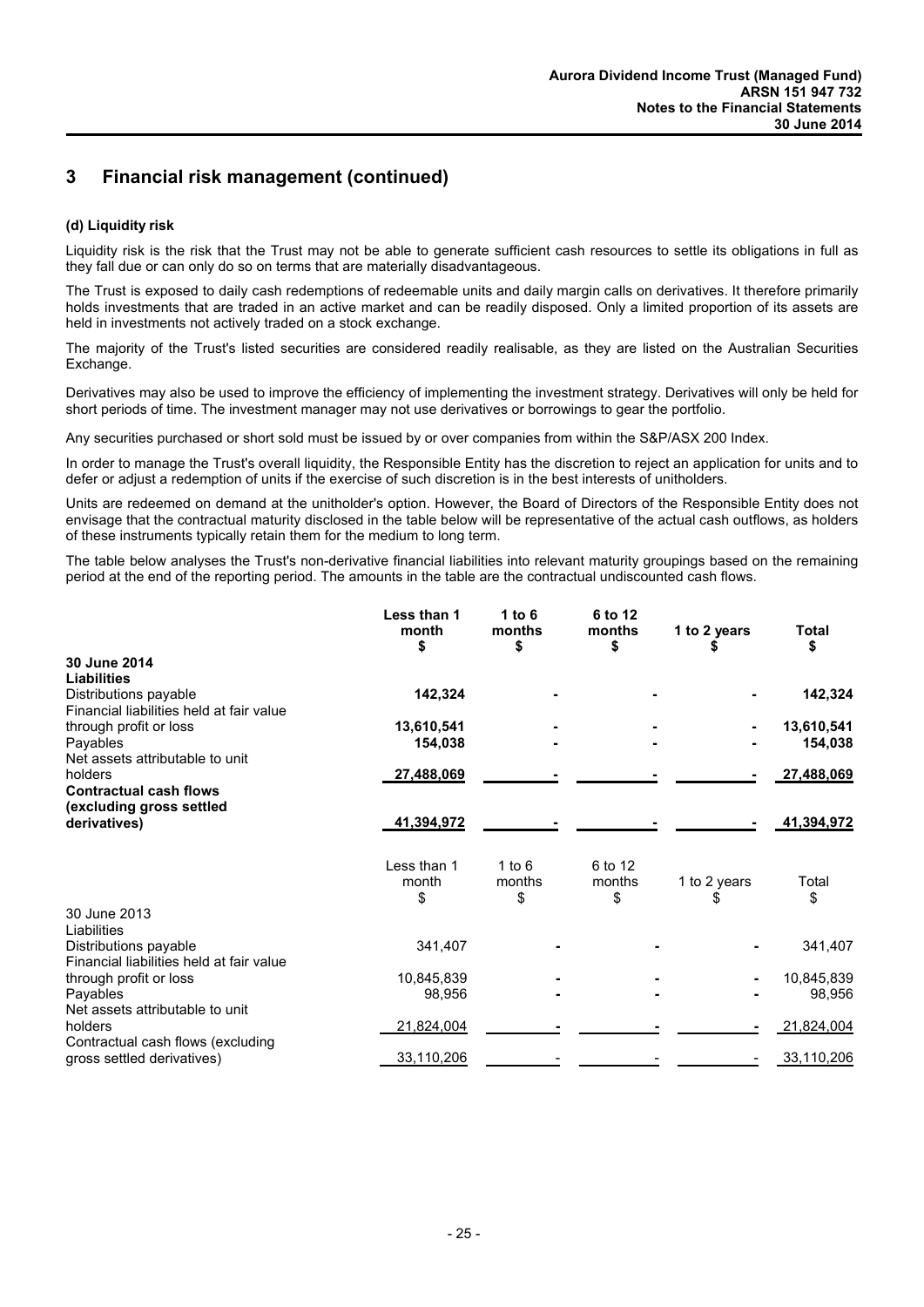## **4 Fair value measurement**

The Trust measures and recognises the following assets and liabilities at fair value on a recurring basis:

Financial assets / liabilities at fair value through profit or loss (FVTPL)

AASB 13 requires disclosure of fair value measurements by level of the following fair value hierarchy:

- (a) quoted prices (unadjusted) in active markets for identical assets or liabilities (level 1);
- (b) inputs other than quoted prices included within level 1 that are observable for the asset or liability, either directly or indirectly (level 2); and
- (c) inputs for the asset or liability that are not based on observable market data (unobservable inputs) (level 3)

#### *(i) Fair value in an active market (level 1)*

The fair value of financial assets and liabilities traded in active markets is based on their quoted market prices at the end of the reporting period without any deduction for estimated future selling costs.

The Trust values its investments in accordance with the accounting policies set out in Note 2. For the majority of its investments, the Trust relies on information provided by independent pricing services for the valuation of its investments.

The quoted market price used for financial assets held by the Trust is the current bid price; the appropriate quoted market price for financial liabilities is the current asking price. When the Trust holds derivatives with offsetting market risks, it uses midmarket prices as a basis for establishing fair values for the offsetting risk positions and applies this bid or asking price to the net open position, as appropriate.

A financial instrument is regarded as quoted in an active market if quoted prices are readily and regularly available from an exchange, dealer, broker, industry group, pricing service, or regulatory agency, and those prices represent actual and regularly occurring market transactions on an arm's length basis.

#### *(ii) Fair value in an inactive or unquoted market (level 2 and level 3)*

The fair value of financial assets and liabilities that are not traded in an active market is determined using valuation techniques. These include the use of recent arm's length market transactions, reference to the current fair value of a substantially similar other instrument, discounted cash flow techniques, option pricing models or any other valuation technique that provides a reliable estimate of prices obtained in actual market transactions.

Where discounted cash flow techniques are used, estimated future cash flows are based on best estimates and the discount rate used is a market rate at the end of the reporting period applicable for an instrument with similar terms and conditions.

For other pricing models, inputs are based on market data at the end of the reporting period. Fair values for unquoted equity investments are estimated, if possible, using applicable price/earnings ratios for similar listed companies adjusted to reflect the specific circumstances of the issuer.

The fair value of derivatives that are not exchange traded is estimated at the amount that the Trust would receive or pay to terminate the contract at the end of the reporting period taking into account current market conditions (volatility and appropriate yield curve) and the current creditworthiness of the counterparties. The fair value of a forward contract is determined as a net present value of estimated future cash flows, discounted at appropriate market rates as at the valuation date.

Investments in other unlisted unit trusts are recorded at the redemption value per unit as reported by the investment managers of such funds.

The carrying value less impairment provision of other receivables and payables are assumed to approximate their fair values. The fair value of financial liabilities for disclosure purposes is estimated by discounting the future contractual cash flows at the current market interest rate that is available to the Trust for similar financial instruments.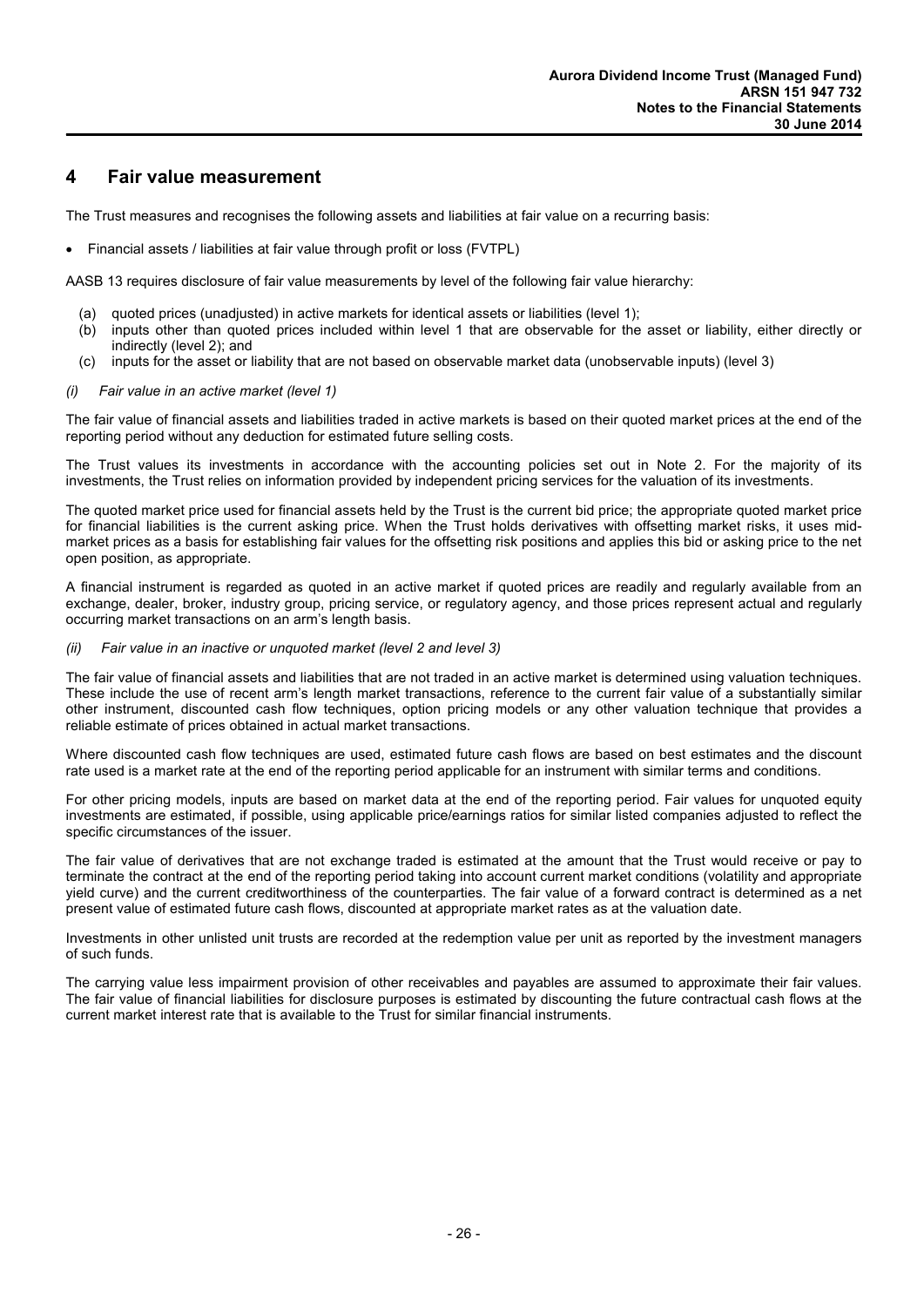## **4 Fair value measurement (continued)**

#### *Recognised fair value measurements*

The following table presents the Trust's assets and liabilities measured and recognised at fair value for the year ended 30 June 2014 and 30 June 2013.

| As at 30 June 2014                                                                                                                                       | Level 1                               | Level <sub>2</sub><br>S | Level 3<br>S  | <b>Total</b><br>S                           |
|----------------------------------------------------------------------------------------------------------------------------------------------------------|---------------------------------------|-------------------------|---------------|---------------------------------------------|
| <b>Financial assets</b><br>Financial assets designated at fair value through profit<br>or loss:                                                          |                                       |                         |               |                                             |
| Equity securities<br>Listed unit trusts<br>Total                                                                                                         | 19,930,955<br>6,542,983<br>26,473,938 |                         |               | 19,930,955<br>6,542,983<br>26,473,938       |
| <b>Financial liabilities</b><br>Financial liabilities held for trading:<br>Equity securities sold short<br>Listed unit trusts sold short<br><b>Total</b> | 9,988,064<br>3,622,477<br>13,610,541  |                         |               | 9,988,064<br>3,622,477<br><u>13,610,541</u> |
| As at 30 June 2013                                                                                                                                       | Level 1<br>\$                         | Level 2<br>\$           | Level 3<br>\$ | Total<br>\$                                 |
| Financial assets designated at fair value through profit<br>or loss:                                                                                     |                                       |                         |               |                                             |
| <b>Equity securities</b>                                                                                                                                 | 21,765,210                            |                         |               | 21,765,210                                  |
| Listed unit trusts<br>Total                                                                                                                              | 21,765,210                            |                         |               | 21,765,210                                  |
| <b>Financial liabilities</b><br>Financial liabilities held for trading:<br>Equity securities sold short<br>Listed unit trusts sold short<br>Total        | 8,246,233<br>2,599,606<br>10.845.839  |                         |               | 8,246,233<br>2,599,606<br>10,845,839        |

Investments whose values are based on quoted market prices in active markets, and therefore classified within level 1, include active listed equities and certain listed unit trusts.

#### *Transfers between levels*

There have been no transfers between levels for the year ended 30 June 2014 and 30 June 2013.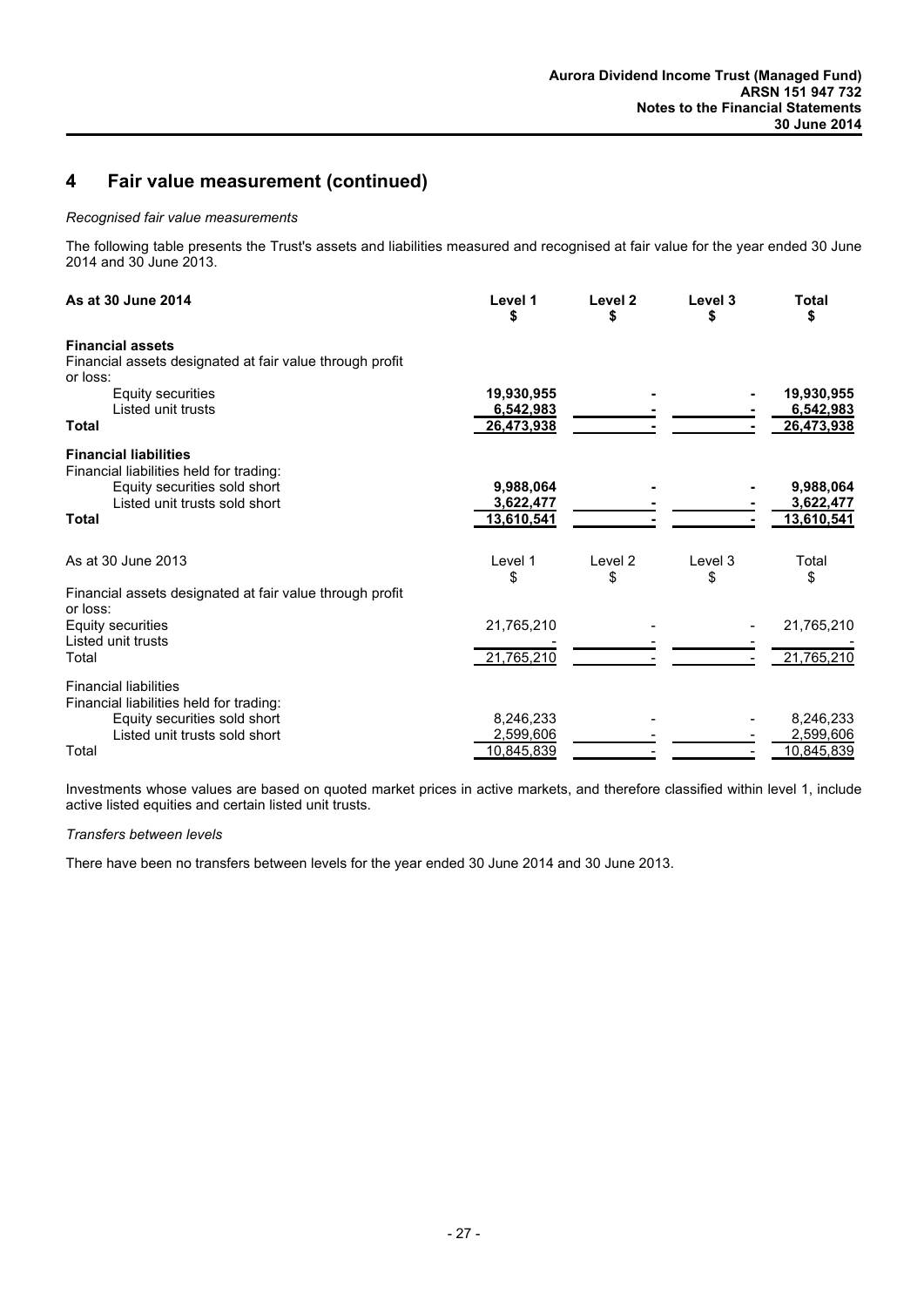## **5 Other operating expenses**

|                                   | Year ended      |                  |  |
|-----------------------------------|-----------------|------------------|--|
|                                   | 30 June 2014    | 30 June 2013     |  |
|                                   | S               | \$.              |  |
| Stock loan fees<br>Other expenses | 65,785<br>6,995 | 103,795<br>2,469 |  |
|                                   | 72,780          | 106,264          |  |

## **6 Remuneration of auditors**

During the year the following fees were paid or payable by the Responsible Entity on behalf of the Trust for services provided by the auditor of the Trust. The auditor of the Trust is Deloitte Touche Tohmatsu (2013: PwC).

|                                                                                                            | Year ended         |                    |  |
|------------------------------------------------------------------------------------------------------------|--------------------|--------------------|--|
|                                                                                                            | 30 June 2014<br>\$ | 30 June 2013<br>\$ |  |
| Audit and other assurance services<br>Audit and review of financial statements<br>Audit of compliance plan | 12.720<br>3,000    | 8,278<br>1,429     |  |
| Total remuneration for audit and other assurance services                                                  | 15,720             | 9.707              |  |
| <b>Taxation services</b><br>Tax compliance services                                                        | 2,600              | 7,000              |  |
| Total remuneration for tax services                                                                        | 2,600              | 7,000              |  |
| Total remuneration of auditor                                                                              | 18,320             | 16.707             |  |

## **7 Net gains on financial instruments held at fair value through profit or loss**

|                                                                                                                                                                                                 | Year ended<br>30 June 2014 30 June 2013 |                      |
|-------------------------------------------------------------------------------------------------------------------------------------------------------------------------------------------------|-----------------------------------------|----------------------|
| <b>Financial assets and liabilities</b>                                                                                                                                                         |                                         |                      |
| Net realised gain on financial assets and liabilities at fair value through profit or loss<br>Net unrealised gain on financial assets and liabilities held at fair value through profit or loss | 637.922<br>38,534                       | 4,906,548<br>906,138 |
| Total net gain on financial instruments held at fair value through profit or loss                                                                                                               | 676,456                                 | 5,812,686            |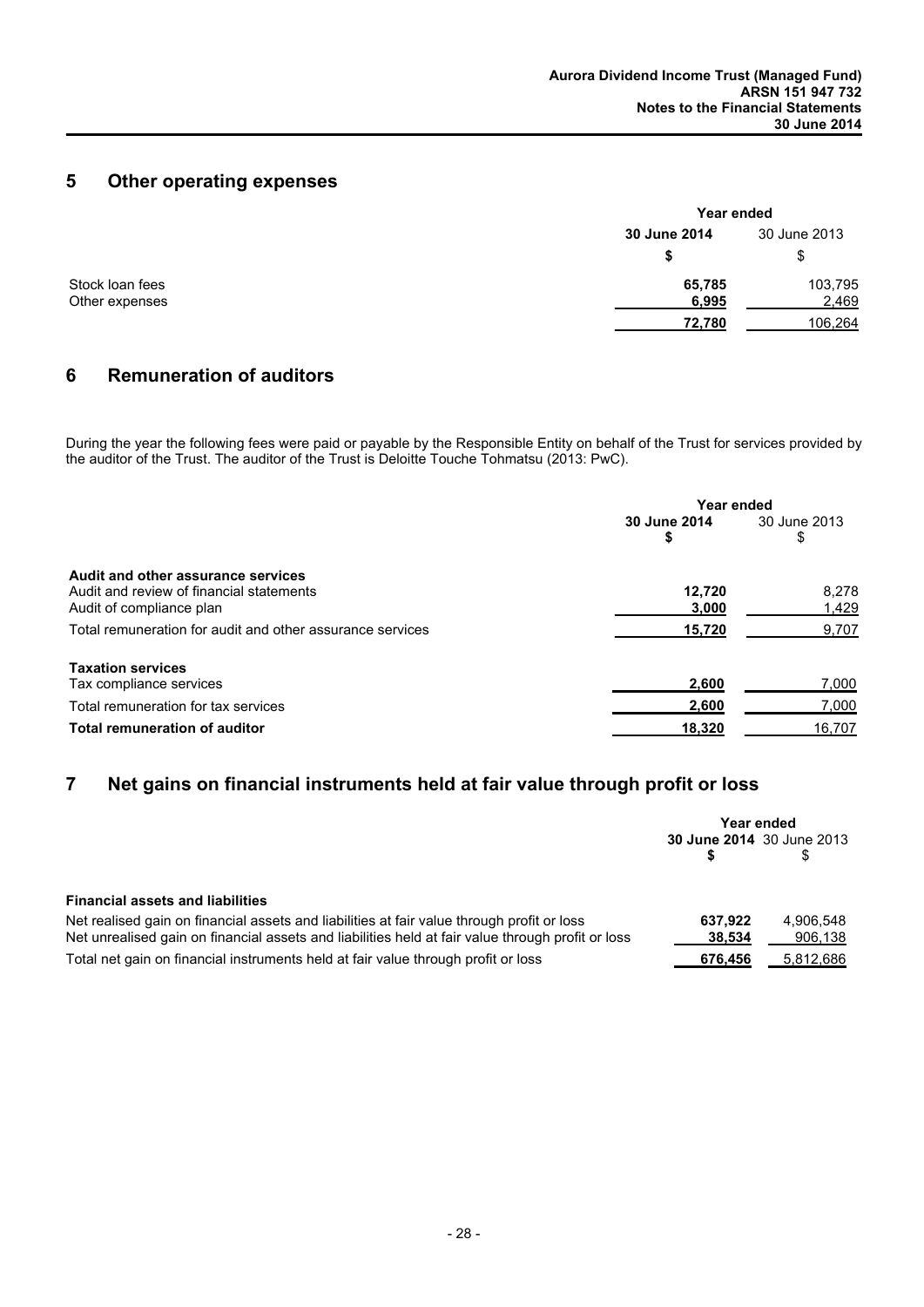## **8 Net assets attributable to unitholders**

Movements in the number of units and net assets attributable to unitholders during the year were as follows:

|                                                    | Year ended       |                   |                 |                 |
|----------------------------------------------------|------------------|-------------------|-----------------|-----------------|
|                                                    | 30 June<br>2014  | 30 June<br>2013   | 30 June<br>2014 | 30 June<br>2013 |
|                                                    | No.              | No.               | \$              | \$              |
| Opening balance - excluding treasury units         | 22,760,465       | 19,143,381        |                 |                 |
| Applications                                       | 10,975,118       | 9,782,776         |                 |                 |
| Redemptions                                        | (5,708,872)      | (5, 119, 502)     |                 |                 |
| Units issued upon reinvestment of distributions    | 246,107          | 1,198,693         |                 |                 |
| Reconstruction due to restructure                  |                  | (2,244,883)       |                 |                 |
| Closing balance - excluding treasury units         | 28,272,818       | 22,760,465        |                 |                 |
| Opening balance - treasury units                   | 1,191,818        |                   |                 |                 |
| Applications                                       | 5,682,567        | 1,191,818         |                 |                 |
| Redemptions                                        | (5,616,875)      |                   |                 |                 |
| <b>Closing balance - treasury units</b>            | <u>1,257,510</u> | <u>1,191,818</u>  |                 |                 |
| Opening balance - including treasury units         | 23,952,283       | 19,143,381        | 21,824,004      | 15,786,980      |
| Applications                                       | 16,657,685       | 10,974,594        | 11,141,427      | 8,039,599       |
| Redemptions                                        | (11, 325, 747)   | (5, 119, 502)     | (5,764,920)     | (4, 473, 499)   |
| Units issued upon reinvestment of distributions    | 246,107          | 1,198,693         | 247,710         | 1,042,368       |
| Reconstruction due to restructure                  |                  | (2,244,883)       |                 |                 |
| Increase in net assets attributable to unitholders |                  |                   | 39,848          | 1,428,556       |
| Closing balance - including treasury units         | 29,530,328       | <u>23,952,283</u> | 27,488,069      | 21,824,004      |

As stipulated within the Trust Constitution, each unit represents a right to an individual share in the Trust and does not extend to a right to the underlying assets of the Trust.

#### **Capital risk management**

The Trust considers its net assets attributable to unitholders as capital, notwithstanding net assets attributable to unitholders are classified as a liability. The amount of net assets attributable to unitholders can change significantly on a daily basis as the Trust is subject to daily applications and redemptions at the discretion of unitholders.

Daily applications and redemptions are reviewed relative to the liquidity of the Trust's underlying assets on a daily basis by the Responsible Entity. Under the terms of the Trust Constitution, the Responsible Entity has the discretion to reject an application for units and to defer or adjust a redemption of units if the exercise of such discretion is in the best interests of unitholders.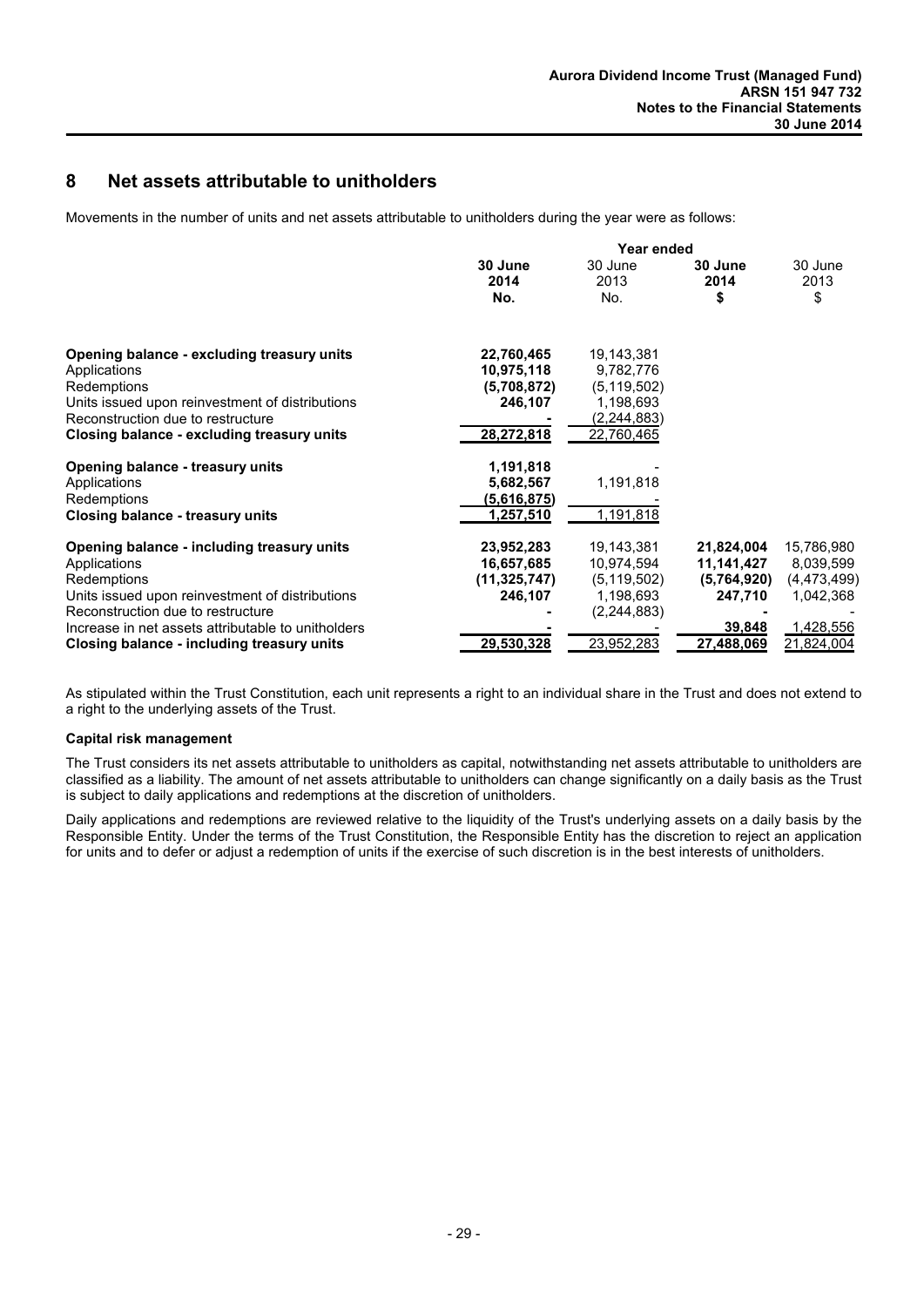## **9 Distributions to unitholders**

The distributions for the year were as follows:

|                            | Year ended |              |         |              |
|----------------------------|------------|--------------|---------|--------------|
|                            |            | 30 June 2014 |         | 30 June 2013 |
|                            | \$         | <b>CPU</b>   | \$      | <b>CPU</b>   |
| Quoted units               |            |              |         |              |
| Distributions paid         | 1,325,400  | 5.54         |         |              |
| Distributions payable      | 130,285    | 0.50         | 339,146 | 1.50         |
| <b>Total distributions</b> | 1,455,685  | 6.04         | 339,146 | 1.50         |
| Unguoted units             |            |              |         |              |
| Distributions paid         | 72,875     | 5.54         | 931.428 | 3.92         |
| Distribution payable       | 12,039     | 0.50         | 2,261   | 1.50         |
| <b>Total distributions</b> | 84,914     | 6.04         | 933,689 | 5.42         |

## **10 Cash and cash equivalents**

|              |                       | As at                 |  |
|--------------|-----------------------|-----------------------|--|
|              | 30 June<br>2014<br>\$ | 30 June<br>2013<br>\$ |  |
| Cash at bank | 14,573,008            | 10,988,029            |  |
| Total        | 14,573,008            | 10,988,029            |  |

## **11 Financial assets held at fair value through profit or loss**

|                                                                             | As at                                                 |            |  |
|-----------------------------------------------------------------------------|-------------------------------------------------------|------------|--|
|                                                                             | <b>30 June 2014</b> 30 June 2013<br><b>Fair value</b> | Fair value |  |
| Designated at fair value through profit or loss<br><b>Equity securities</b> |                                                       |            |  |
| Australian equity securities<br>Australian listed unit trusts               | 19,930,955<br>6,542,983                               | 21,765,210 |  |
| Total financial assets held at fair value through profit or loss            | 26,473,938                                            | 21,765,210 |  |

An overview of the risk exposure relating to financial assets at fair value through profit or loss is included in Note 3.

## **12 Financial liabilities held at fair value through profit or loss**

|                                                                       | As at               |              |
|-----------------------------------------------------------------------|---------------------|--------------|
|                                                                       | <b>30 June 2014</b> | 30 June 2013 |
|                                                                       | <b>Fair value</b>   | Fair value   |
|                                                                       |                     |              |
| Designated at fair value through profit or loss                       |                     |              |
| <b>Equity securities sold short</b>                                   |                     |              |
| Australian equity securities                                          | 8.645.208           | 7,658,481    |
| Foreign equity securities                                             | 1.342.856           | 587.752      |
| Australian listed unit trusts                                         | 3.622.477           | 2,599,606    |
| Total financial liabilities held at fair value through profit or loss | 13,610,541          | 10.845.839   |

An overview of the risk exposure relating to financial liabilities at fair value through profit or loss is included in Note 3.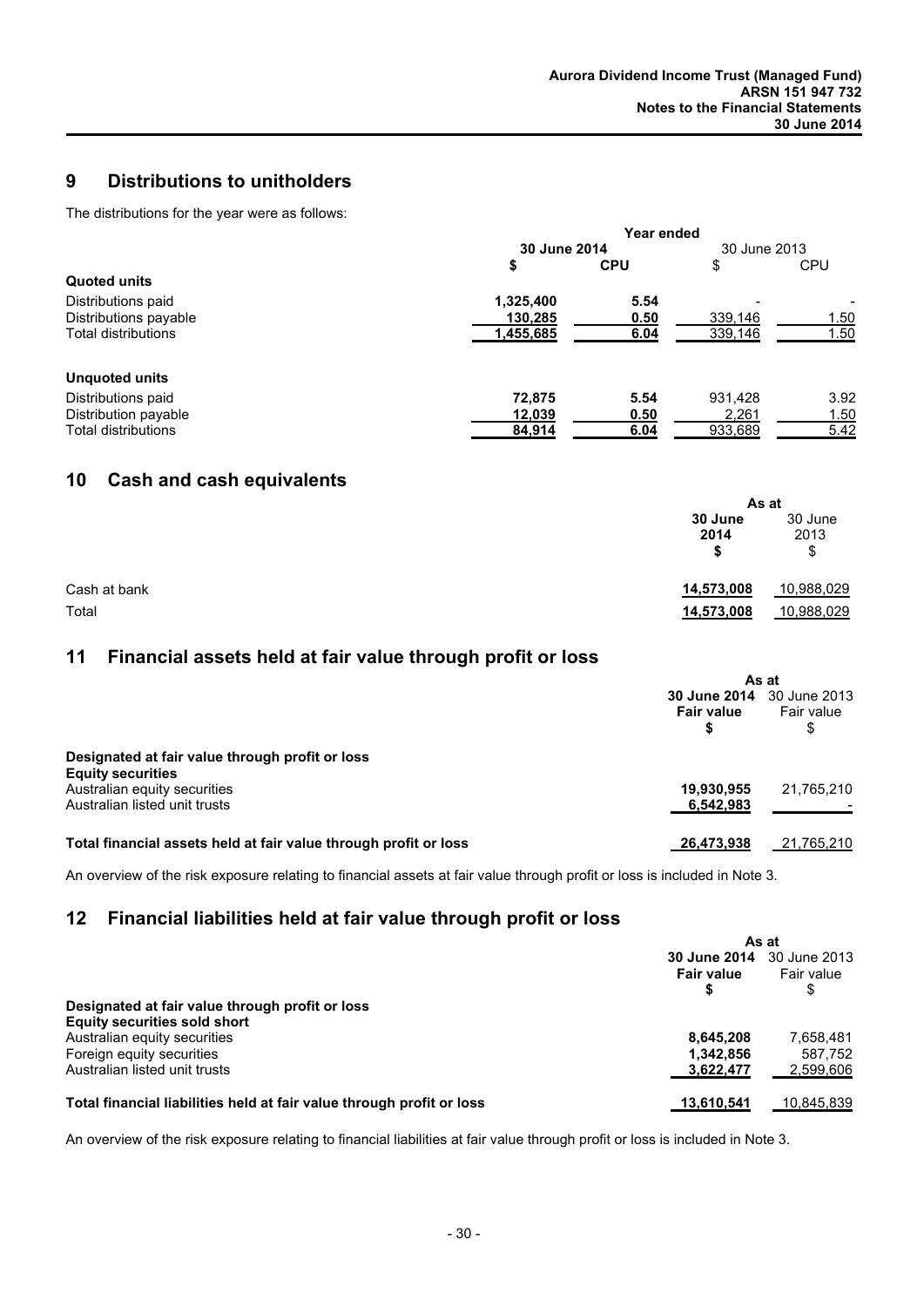## **13 Related party transactions**

#### **Responsible Entity**

The Responsible Entity of Aurora Dividend Income Trust (Managed Fund) is Aurora Funds Management Limited.

#### **Key management personnel unitholdings**

The key management personnel of Aurora Dividend Income Trust held units in the Trust as follows:

| <b>Unitholder</b> | No. of<br>units held<br>opening | No. of<br>units held<br>closing | Fair value of<br>investment | Interest held | No. of<br>units<br>acquired | No. of<br>units<br>disposed | <b>Distributions</b><br>paid/payable<br>by the Trust |
|-------------------|---------------------------------|---------------------------------|-----------------------------|---------------|-----------------------------|-----------------------------|------------------------------------------------------|
| Simon Lindsay     |                                 | 4,994                           | 4,868                       | 0.02%         | 4,994                       |                             | 25                                                   |
| 2013              |                                 |                                 |                             |               |                             |                             |                                                      |
| Unitholder        | No. of<br>units held<br>opening | No. of<br>units held<br>closing | Fair value of<br>investment | Interest held | No. of<br>units<br>acquired | No. of<br>units<br>disposed | <b>Distributions</b><br>paid/payable<br>by the Trust |
| Simon Lindsay     |                                 |                                 |                             |               |                             |                             |                                                      |

#### **Key management personnel compensation**

Key management personnel are paid by Aurora Funds Management Limited. Payments made from the Trust to Aurora Funds Management Limited do not include any amounts directly attributable to the compensation of key management personnel.

#### **Related party unitholdings**

There was no interest in the Trust held by other management investment schemes also managed by the Responsible Entity.

The Trust may purchase and sell units in itself as part of its Treasury Unit trading activities. Details of the Trust's investments in itself are set out below:

| 2014                               |                                 |                                 |                             |               |                             |                             |                                                      |
|------------------------------------|---------------------------------|---------------------------------|-----------------------------|---------------|-----------------------------|-----------------------------|------------------------------------------------------|
| <b>Unitholder</b>                  | No. of<br>units held<br>opening | No. of<br>units held<br>closing | Fair value of<br>investment | Interest held | No. of<br>units<br>acquired | No. of<br>units<br>disposed | <b>Distributions</b><br>paid/payable<br>by the Trust |
| Aurora<br>Dividend<br>Income Trust | 1,191,818                       | 1,257,510                       | 1,225,821                   | 4.26%         | 5,682,567                   | 5,616,875                   | 64,280                                               |
| 2013                               |                                 |                                 |                             |               |                             |                             |                                                      |
| Unitholder                         | No. of<br>units held<br>opening | No. of<br>units held<br>closing | Fair value of<br>investment | Interest held | No. of<br>units<br>acquired | No. of<br>units<br>disposed | <b>Distributions</b><br>paid/payable<br>by the Trust |
| Aurora<br>Dividend<br>Income Trust | -                               | 1,191,818                       | 1.149.270                   | 4.98%         | 1,191,818                   | $\overline{\phantom{a}}$    | 17,877                                               |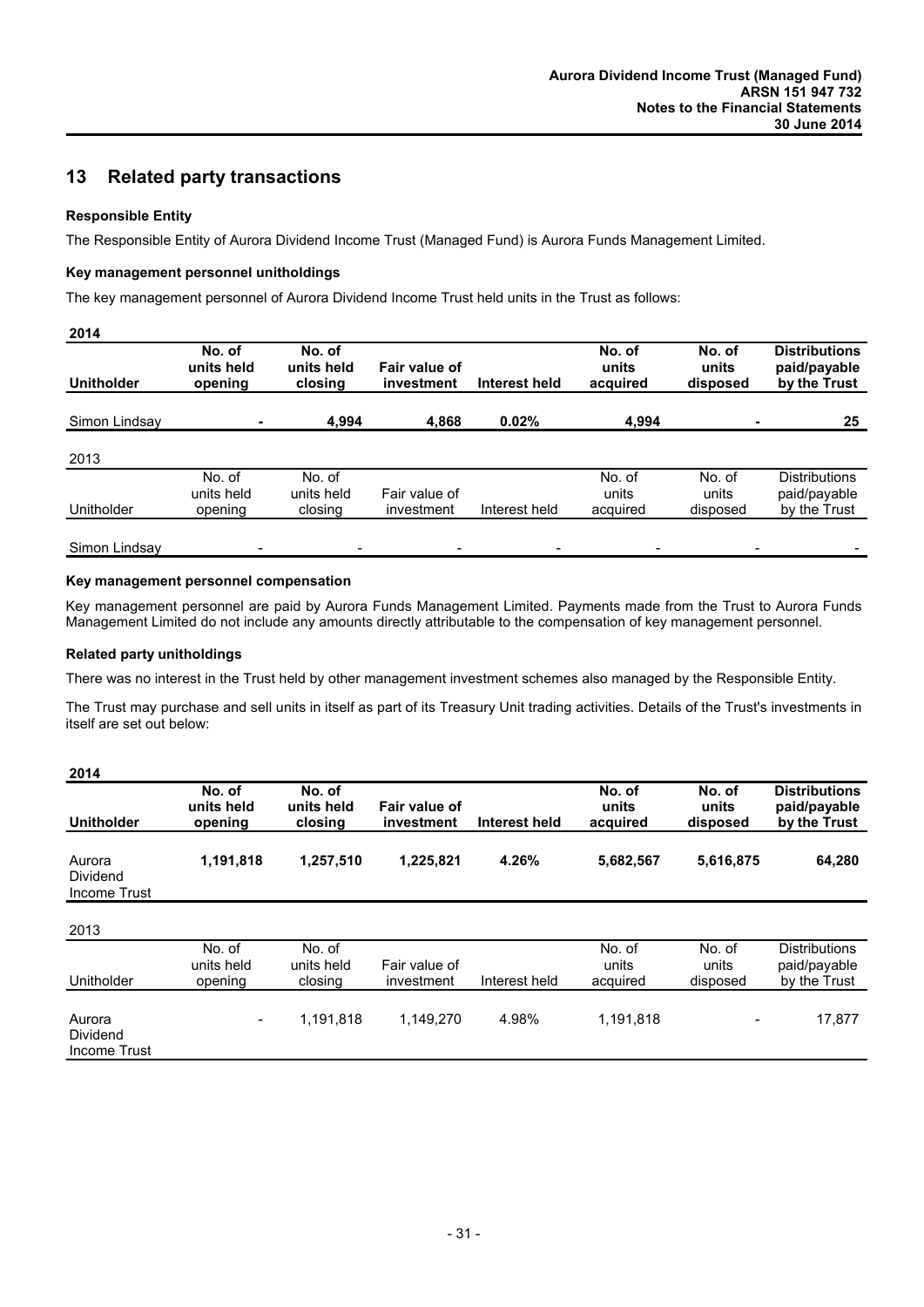## **13 Related party transactions (continued)**

#### **Other transactions within the Trust**

During the previous financial year, the Trust transferred the unit registry functions to Registry Direct which is part owned by one of the Directors of the Responsible Entity, Steuart Roe. The transactions between Registry Direct and the Responsible Entity are detailed below:

|                                                                               | Year ended |            |
|-------------------------------------------------------------------------------|------------|------------|
|                                                                               | 30 June    | 30 June    |
|                                                                               | 2014       | 2013<br>\$ |
| Fees paid to Registry Direct by the Responsible Entity on behalf of the Trust | 54.443     | 444        |

There was no compensation paid directly by the Trust to the Responsible Entity for unit registry services.

Apart from those details disclosed in this note, no other key management personnel have entered into a material contract with the Trust during the financial year and there were no material contracts involving key management personnel's interests existing at year end.

#### **Responsible entity's/manager's fees and other transactions**

Under the terms of the Trust Constitution, the Responsible Entity is entitled to receive fees, calculated by reference to the average daily net assets (excluding net assets attributable to unitholders) of the Trust as follows:

- (i) management fee payable to the Responsible Entity is 1.2812% (GST inclusive, net of RITC) per annum.
- (ii) the Responsible Entity may recover the normal operating expenses of the Trust capped at 0.3075% (GST inclusive) per annum.

All expenses in connection with the preparation of accounting records and the maintenance of the unit register are reimbursed in accordance with the Trust Constitution.

The transactions during the year and amounts payable at year end between the Trust and the Responsible Entity were as follows:

|                                                                                                                                           |         | <b>30 June 2014</b> 30 June 2013 |
|-------------------------------------------------------------------------------------------------------------------------------------------|---------|----------------------------------|
| Management fees for the year paid by the Trust to the Responsible Entity/investment<br>manager                                            | 242.509 | 229.464                          |
| Normal operating expenses for the year paid by the Trust to the Responsible<br>Entity/investment manager                                  | 75.006  | 52,023                           |
| Aggregate amounts payable to the Responsible Entity for management fees and<br>administration expenses at the end of the reporting period | 23.055  | 17,151                           |

No amounts were paid by the Trust directly to the key management personnel of Aurora Funds Management Limited**.**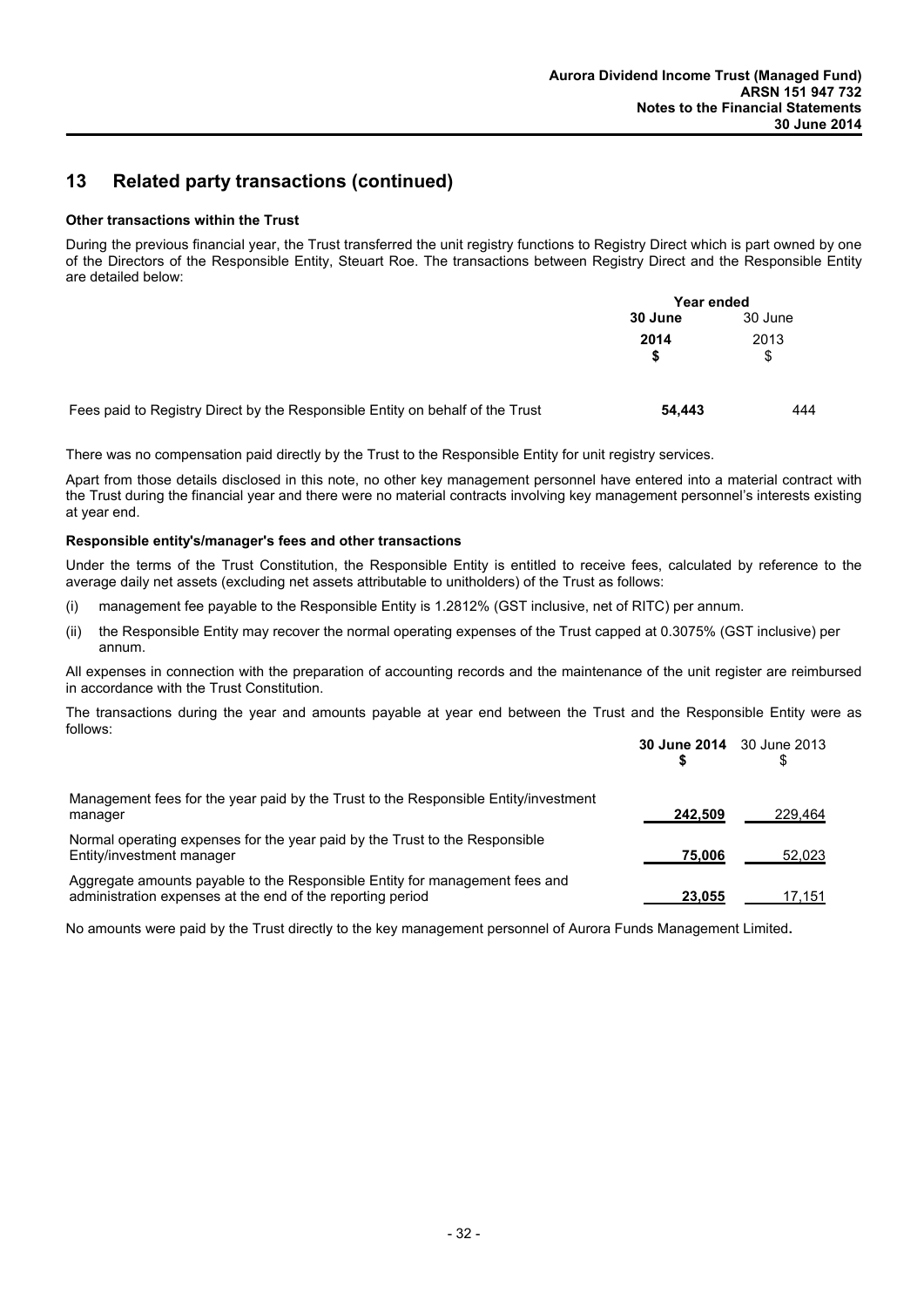## **14 Reconciliation of profit to net cash (outflow)/inflow from operating activities**

|                                                                                       | Year ended          |                 |
|---------------------------------------------------------------------------------------|---------------------|-----------------|
|                                                                                       | <b>30 June 2014</b> | 30 June 2013    |
|                                                                                       | S                   | \$              |
| (a) Reconciliation of profit to net cash (outflow)/inflow from operating              |                     |                 |
| activities                                                                            |                     |                 |
| Increase in net assets attributable to unitholders                                    | 39.848              | 1,428,556       |
| Distributions to unitholders                                                          | 1,540,599           | 1.272.835       |
| Proceeds from sale of financial instruments held at fair value through profit or loss | 33,113,860          | 132,175,116     |
| Purchase of financial instruments held at fair value through profit or loss           | (34, 249, 689)      | (124, 141, 823) |
| Net gains on financial instruments held at fair value through profit or loss          | (676, 456)          | (5,812,686)     |
| Net change in receivables                                                             | (131, 406)          | (9,322)         |
| Net change in payables                                                                | 55,082              | (4,627,320)     |
| Net cash (outflow)/inflow from operating activities                                   | (308, 162)          | 285,356         |
| (b) Non-cash financing activities                                                     |                     |                 |
| During the year, the following distribution payments were satisfied by the issue of   |                     |                 |
| units under the distribution reinvestment plan                                        | 247.710             | 1.042.368       |

As described in Note 2(i), income not distributed is included in net assets attributable to unitholders. The change in this amount each year (as reported in (a) above) represents a non-cash financing cost as it is not settled in cash until such time as it becomes distributable.

## **15 Events occurring after the reporting period**

No significant events have occurred since the end of the reporting period which would impact on the financial position of the Trust disclosed in the Statement of Financial Position as at 30 June 2014 or on the results and cash flows of the Trust for the year ended on that date.

## **16 Commitments**

There were no commitments for expenditure at 30 June 2014 (2013: Nil).

## **17 Contingent assets and liabilities**

There were no contingent assets and liabilities at 30 June 2014 (2013: Nil).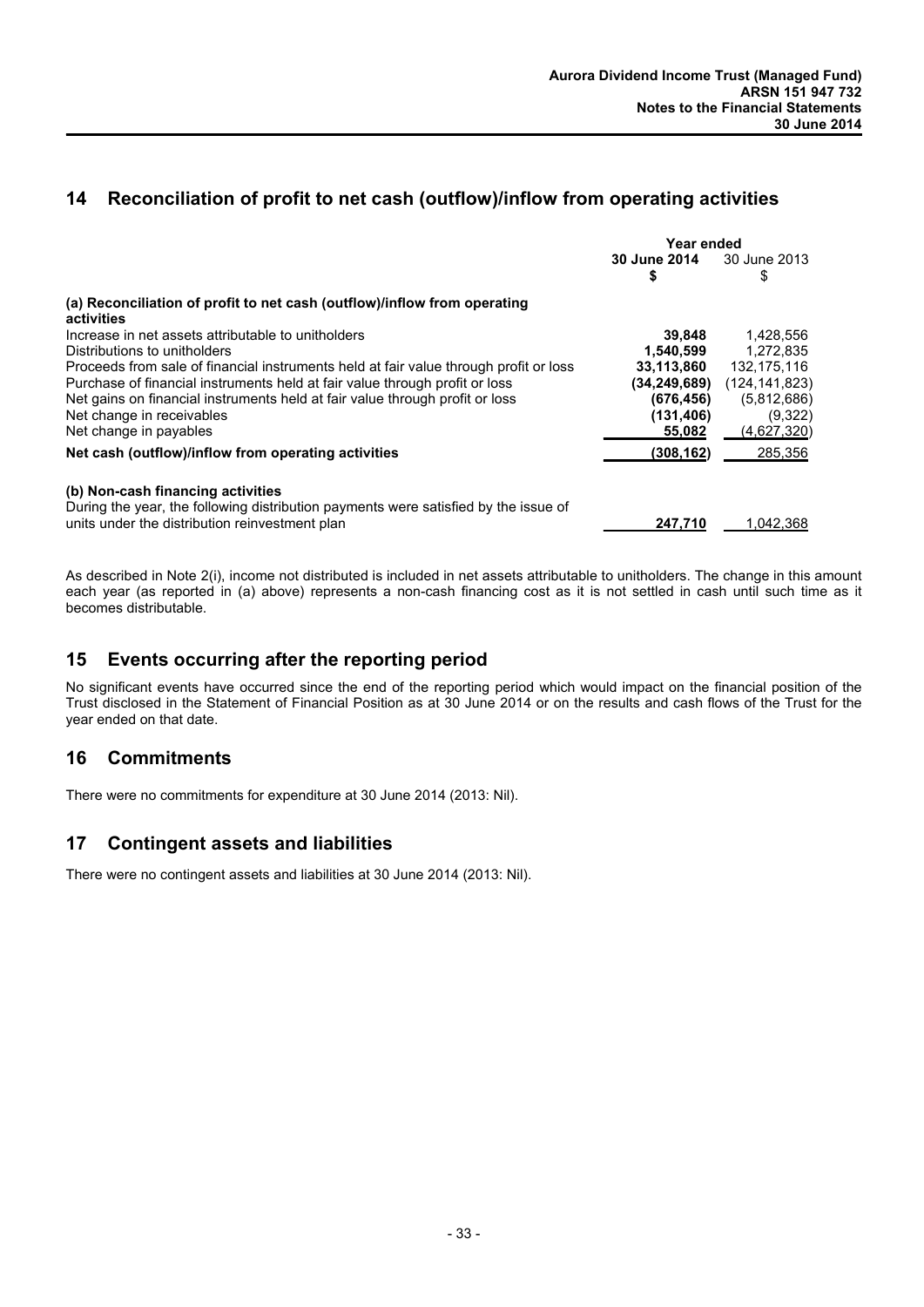### **Directors' declaration**

The directors of the Responsible Entity declare that:

- (a) in the directors opinion, there are reasonable grounds to believe that the Trust will be able to pay its debts as and when they become due and payable;
- (b) in the director's opinion, the attached financial statements are in compliance with International Financial Reporting Standards as stated in Note 2(a) to the financial statements;
- (c) in the directors' opinion, the attached financial statements and notes thereto are in accordance with the *Corporations Act 2001*, including compliance with accounting standards and giving a true and fair view of the financial position and performance of the Trust; and
- (d) the directors have been given the declarations required by s.295A of the *Corporations Act 2001*.

Signed in accordance with a resolution of the directors of the Responsible Entity made pursuant to s.295(5) of the *Corporations Act 2001*.

On behalf of the Directors of the Responsible Entity, Aurora Funds Management Limited.

Stevent Re

Steuart Roe

Director

Sydney, NSW 29 August 2014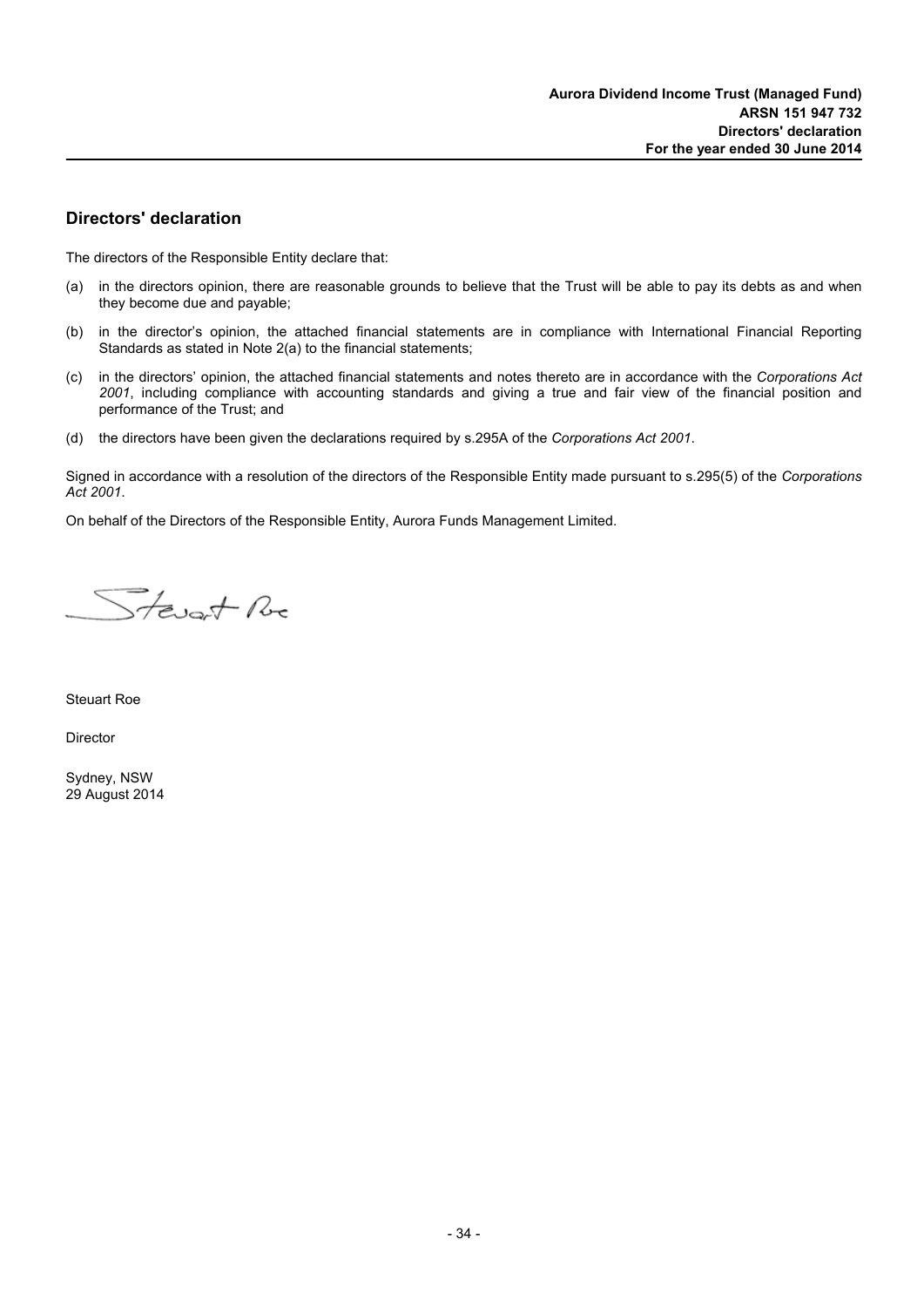## **Unitholder information**

The following unitholder information set out below was applicable as at 30 June 2014.

| Distribution of holdings | Number of unit holders |
|--------------------------|------------------------|
| $1 - 1,000$              | 59                     |
| $1,001 - 5,000$          | 145                    |
| $5,001 - 10,000$         | 214                    |
| 10,001 - 100,000         | 621                    |
| 100,001 and over         | 36                     |
| Total                    | 1,075                  |

#### **Top 20 Unitholders**

The names of the largest twenty unitholders in the Trust as at 30 June 2014 are listed below. Note that the table also provides the substantial shareholders in the Trust and the number of equity securities each substantial holder holds (where the holding percentage is greater than 5%).

| <b>Name</b>                                     | <b>Number</b><br>held | Percentage<br>of total |
|-------------------------------------------------|-----------------------|------------------------|
| ASGARD CAPITAL MANAGEMENT LTD                   | 1,597,572             | 5.411                  |
| UBS NOMINEES PTY LTD                            | 1,257,510             | 4.258                  |
| NAVIGATOR AUSTRALIA LTD                         | 551,750               | 1.868                  |
| MR BAILEY HUNTER + MRS BEVERLEY HUNTER          | 427,688               | 1.448                  |
| KALAM ENTERPRISES PTY LTD                       | 381,900               | 1.293                  |
| <b>BOND STREET CUSTODIANS LIMITED</b>           | 300,000               | 1.016                  |
| SANDHURST TRUSTEES LTD                          | 258,515               | 0.875                  |
| APPWAM PTY LTD                                  | 239,976               | 0.813                  |
| NAVIGATOR AUSTRALIA LIMITED                     | 236,823               | 0.802                  |
| ASGARD CAPITAL MANAGEMENT LTD                   | 224,468               | 0.760                  |
| THURSTON INVESTMENTS PTY LTD                    | 222,318               | 0.753                  |
| MR JONATHAN TWISTON CRISP + MS KARINA LEE SMITH | 213,464               | 0.723                  |
| ELACROFT PTY LIMITED                            | 203,256               | 0.688                  |
| PETCOL NOMINEES PTY LIMITED                     | 203,256               | 0.688                  |
| MR JON PAUL DICKSON + MRS JANETTE DICKSON       | 200,000               | 0.677                  |
| <b>BUREN PTY LTD</b>                            | 175,000               | 0.593                  |
| ASGARD CAPITAL MANAGEMENT LTD                   | 171,803               | 0.582                  |
| <b>MACSIN PTY LTD</b>                           | 170,000               | 0.576                  |
| TRICOUNTRY INVESTMENTS PTY LTD                  | 153,938               | 0.521                  |
| MR JAMES MART ORPE                              | 150,000               | 0.508                  |
| Total                                           | 7,339,237             | 24.853                 |

The information is summarised from registry information received by the Responsible Entity.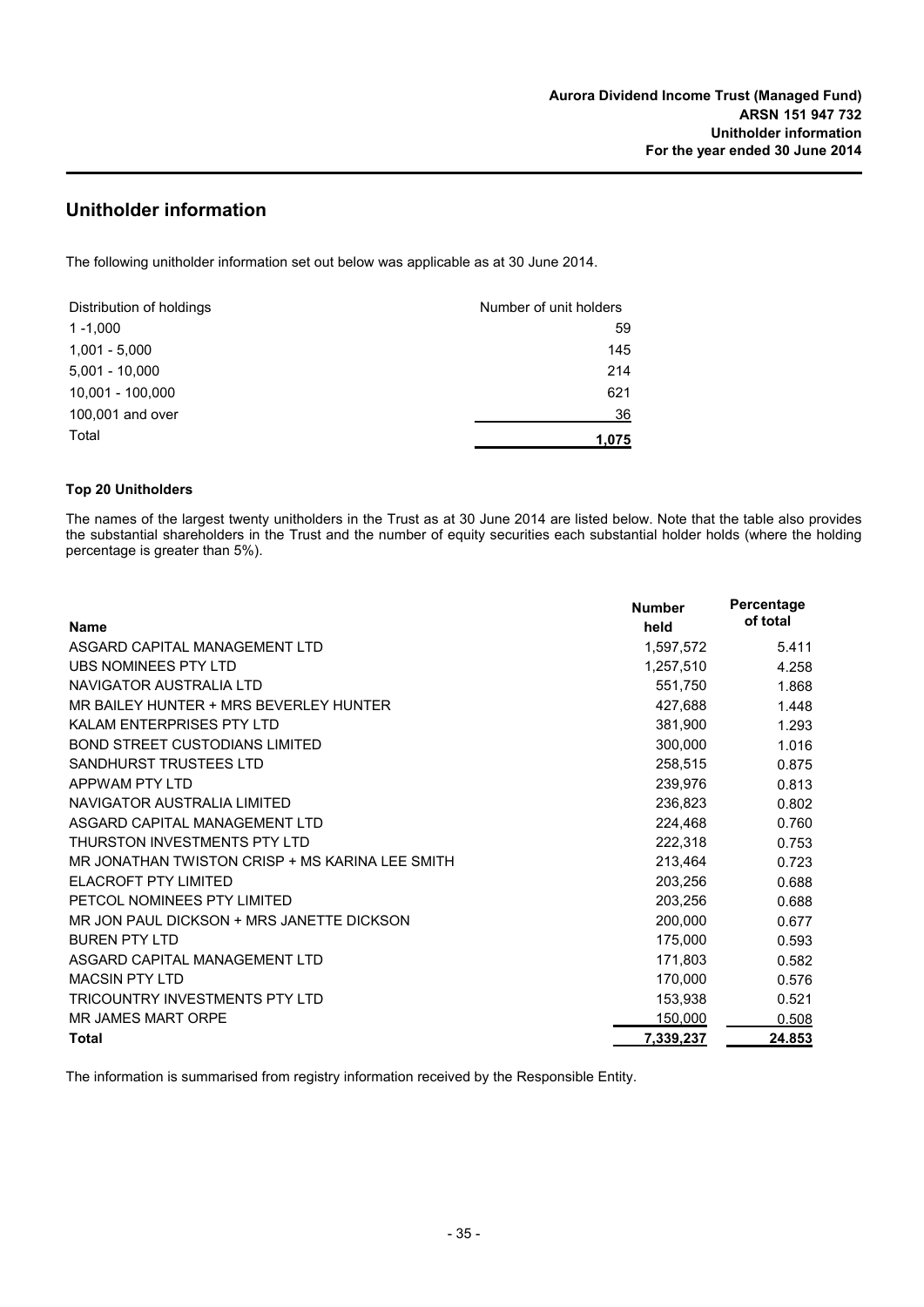# **Deloitte.**

Deloitte Touche Tohmatsu ABN 74 490 121 060

Grosvenor Place 225 George Street Sydney NSW 2000 PO Box N250 Grosvenor Place Sydney NSW 1220 Australia

Tel: +61 2 9322 7000 Fax: +61 9322 7001 www.deloitte.com.au

## **Independent Auditor's Report to the Unitholders of Aurora Dividend Income Trust (Managed Fund)**

We have audited the accompanying financial report of Aurora Dividend Income Trust (Managed Fund) ("the Trust"), which comprises the statement of financial position as at 30 June 2014, the statement of profit or loss and other comprehensive income, the statement of changes in equity and the statement of cash flows for the year ended on that date, notes comprising a summary of significant accounting policies and other explanatory information, and the directors' declaration of the Trust as set out on pages 11 to 34.

#### *Directors' Responsibility for the Financial Report*

The directors of the Responsible Entity, Aurora Funds Management Limited, are responsible for the preparation of the financial report that gives a true and fair view in accordance with Australian Accounting Standards and the *Corporations Act 2001* and for such internal control as the directors determine is necessary to enable the preparation of the financial report that gives a true and fair view and is free from material misstatement, whether due to fraud or error. In Note 2, the directors of the Responsible Entity also state, in accordance with Accounting Standard AASB 101 *Presentation of Financial Statements*, that the financial statements comply with International Financial Reporting Standards.

#### *Auditor's Responsibility*

Our responsibility is to express an opinion on the financial report based on our audit. We conducted our audit in accordance with Australian Auditing Standards. Those standards require that we comply with relevant ethical requirements relating to audit engagements and plan and perform the audit to obtain reasonable assurance whether the financial report is free from material misstatement.

An audit involves performing procedures to obtain audit evidence about the amounts and disclosures in the financial report. The procedures selected depend on the auditor's judgement, including the assessment of the risks of material misstatement of the financial report, whether due to fraud or error. In making those risk assessments, the auditor considers internal control, relevant to the entity's preparation of the financial report that gives a true and fair view, in order to design audit procedures that are appropriate in the circumstances, but not for the purpose of expressing an opinion on the effectiveness of the entity's internal control. An audit also includes evaluating the appropriateness of accounting policies used and the reasonableness of accounting estimates made by the directors, as well as evaluating the overall presentation of the financial report.

We believe that the audit evidence we have obtained is sufficient and appropriate to provide a basis for our audit opinion.